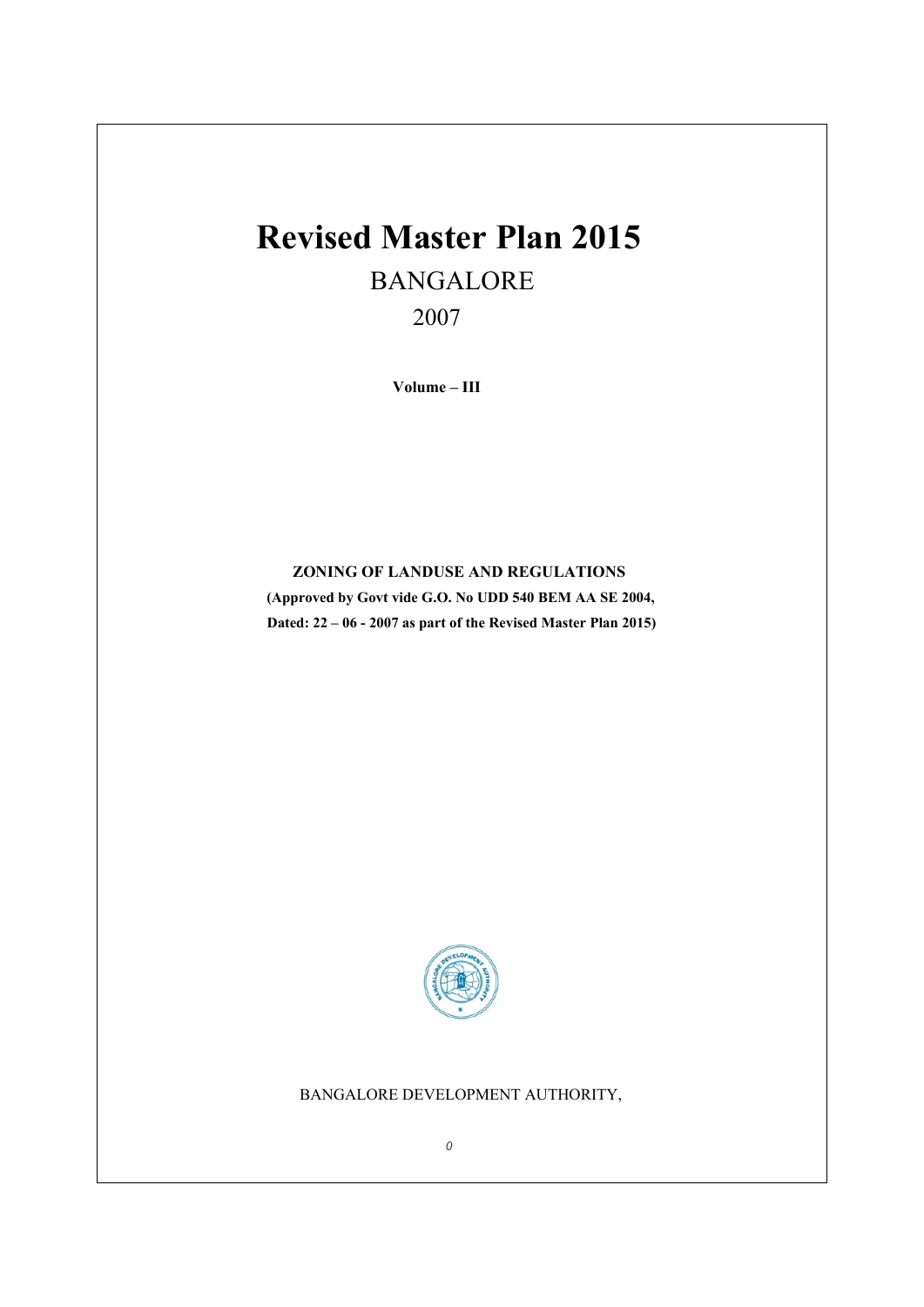# BANGALORE

# **ABBREVIATIONS**

| <b>BDA</b>   | <b>Bangalore Development Authority</b>       |  |
|--------------|----------------------------------------------|--|
| <b>BEL</b>   | <b>Bharat Electronics Limited</b>            |  |
| <b>BBMP</b>  | Bruhat Bangalore Mahanagara Palike           |  |
| <b>BMTC</b>  | Bangalore Metropolitan Transport Corporation |  |
| <b>BPO</b>   | <b>Business Process Outsourcing</b>          |  |
| <b>BSUP</b>  | <b>Basic Services for Urban Poor</b>         |  |
| BT           | <b>Bio Technology</b>                        |  |
| <b>BWSSB</b> | Bangalore Water Supply & Sewerage Board      |  |
| <b>CDP</b>   | Comprehensive Development Plan               |  |
| <b>CITB</b>  | City Improvement Trust Board                 |  |
| CMC          | <b>City Municipal Council</b>                |  |
| <b>CPS</b>   | <b>Coordinated Planning Scheme</b>           |  |
| <b>EWS</b>   | <b>Economically Weaker Section</b>           |  |
| <b>FAR</b>   | <b>Floor Area Ratio</b>                      |  |
| ΙT           | Information Technology                       |  |
| <b>KHB</b>   | Karnataka Housing Board                      |  |
| <b>KIADB</b> | Karnataka Industrial Area Development Board  |  |
| Lpcd         | Litre per Capita per day                     |  |
| <b>MPVR</b>  | Master Plan Vision Report                    |  |
| <b>MLCP</b>  | Multi level Car Parking                      |  |
| <b>NH</b>    | National Highway                             |  |
| <b>PRR</b>   | Peripheral Ring Road                         |  |
| R&D          | Research & Development                       |  |
| <b>RMP</b>   | Revised Master Plan 2015                     |  |
| <b>Rs</b>    | <b>Rupees</b>                                |  |
| <b>SH</b>    | State Highway                                |  |
| TDR          | <b>Transferable Development Rights</b>       |  |
| <b>TGR</b>   | Tippagondanahalli Reservoir                  |  |
| <b>TMC</b>   | <b>Town Municipal Council</b>                |  |
| ZR           | Zonal Regulations                            |  |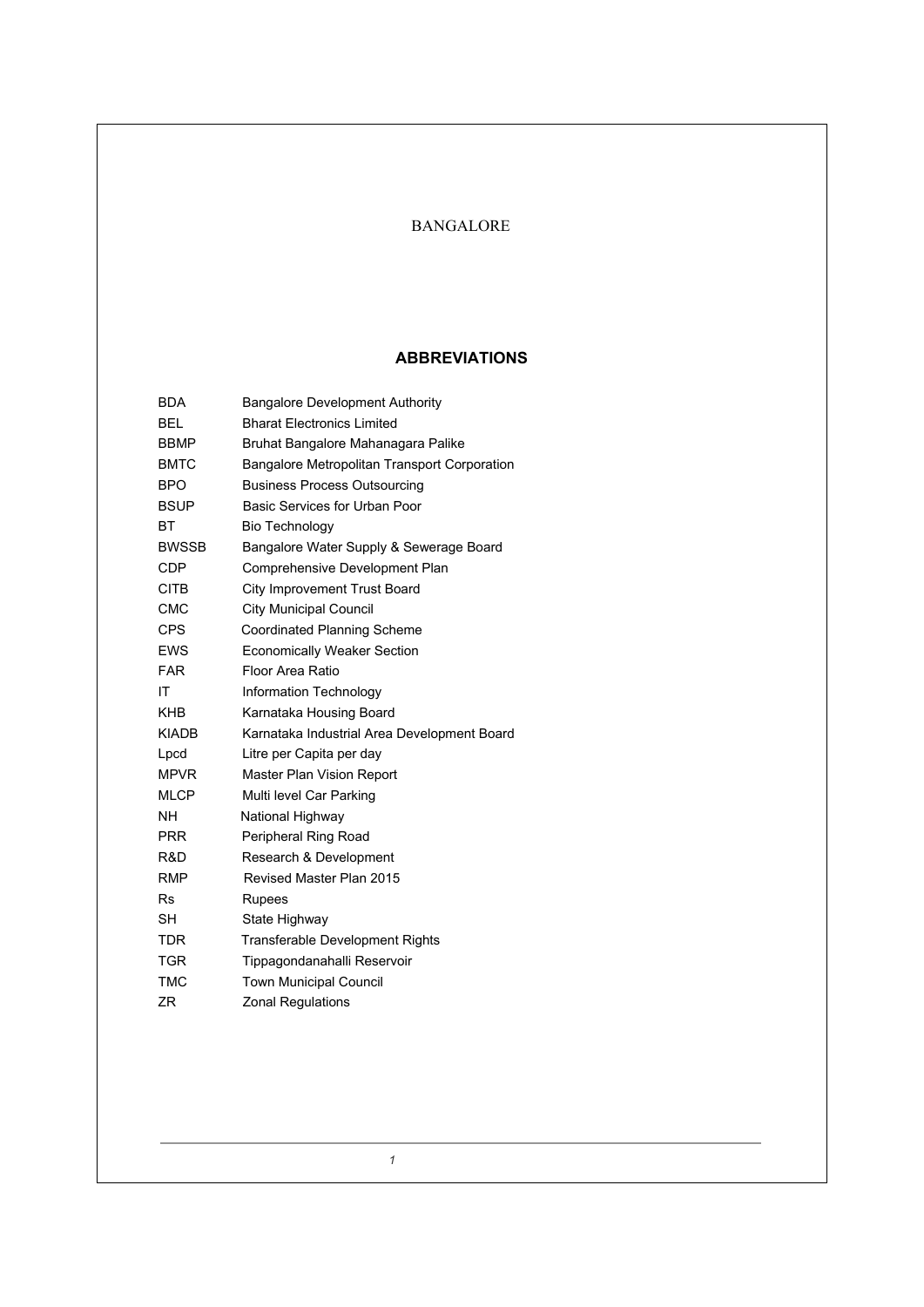# **TECHNICAL TERMS AND DEFINITIONS**

The following terminology is adopted:

- **1. Amalgamation:** Combining two or more plots as a single plot.
- **2. Amenities:** Means roads, open spaces, parks, recreational grounds, gardens, water supply, electric supply, lighting, sewerage, drainage and conveniences.
- **3. Apartment:** Means one or two buildings containing or meant for multifamily dwellings and contains more than four units in a building.
- **4. Auditorium:** Premises having an enclosed space to seat audience and stage for various performances such as concerts, plays, music, etc.
- **5. Authority:** Authority means Bangalore Development Authority
- **6. Boarding house (service apartment):** is a premise in which rooms are let out on a long term basis as compared to hotels.
- **7. Bifurcation**: Means bifurcation of a plot into two.
- **8. Bus depot**: A premises used by Public transport agency or any other agency for parking, maintenance and repair of buses. This may or may not include the workshop.
- **9. Building line:** Means the line up to which the plinth of a building may lawfully extend within the plot on a street or an extension of a street. No overhead projections are allowed beyond the building line.
- **10. Building setback: M**inimum distance between any building or any structure from the boundary line of the plot.
- **11. Bus terminal:** A premises used by public transport agency to park the buses for short duration to serve the population. It may include the related facilities for passengers.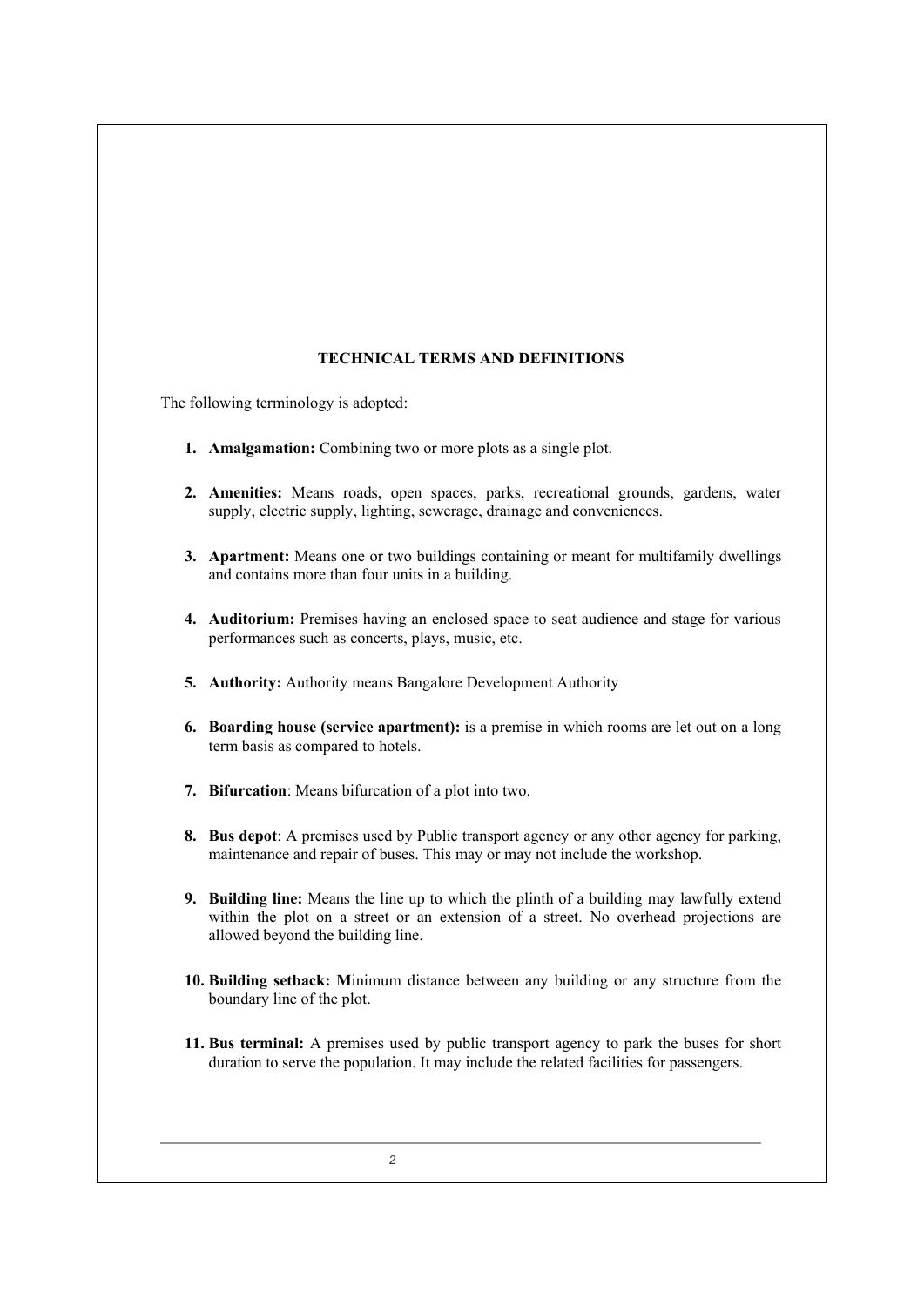- **12. Clinic:** A premises used for treatment of outdoor patients by a doctor. In case of poly clinic, it shall be managed by a group of doctors
- **13. Clinical laboratory:** A premises used for carrying out various tests for diagnosis of ailments.
- **14. Community hall:** Premises having enclosed space for various social and cultural activities without any cooking facility.
- **15. Corner site:** Means a site at the intersection of two roads and facing two or more roads /streets.

#### **16. Development Plan:**

- **Residential development plan:** Plan containing proposal for construction of one or more residential buildings on a plot measuring more than 20,000 sq m in extent.
- **Non Residential development plan:** Plan containing proposal for construction of one or more commercial buildings on a plot size measuring more than 12,000 sq m in extent.
- **17. Dharmashala:** is a premise where temporary accommodation for short duration is provided on non profit basis**.**
- **18. Drains:** The drains have been categorized into 3 types namely primary, secondary and tertiary. These drains will have a buffer of 50, 25 and 15m (measured from the centre of the drain) respectively on either side. These classifications have been used for the drains newly identified while finalizing the RMP 2015.
- **19. Dwelling unit:** Used primarily to describe the equivalent household in buildings.
- **20. Frontage:** Frontage means the width of the site abutting the access road.
- **21. Gas godown**: Premises where cylinders of cooking gas are stored.
- **22. Guest house:** is a premise for housing the staff of Government, semi government, public undertaking and private limited company for short duration.
- **23. High density development:** This includes star hotels, shopping malls, multiplexes, commercial complexes, IT and BT.
- **24. Height of building:** Means the vertical distance measured, in the case of flat roofs, from the average level of the ground around and contiguous to the building up to the highest point of the building and in case of pitched roofs, up to the point where the external surface of the outer wall intersects the finished surface of the sloping roof, and in case of gables facing the road, the mid point between the eaves level and the ridge.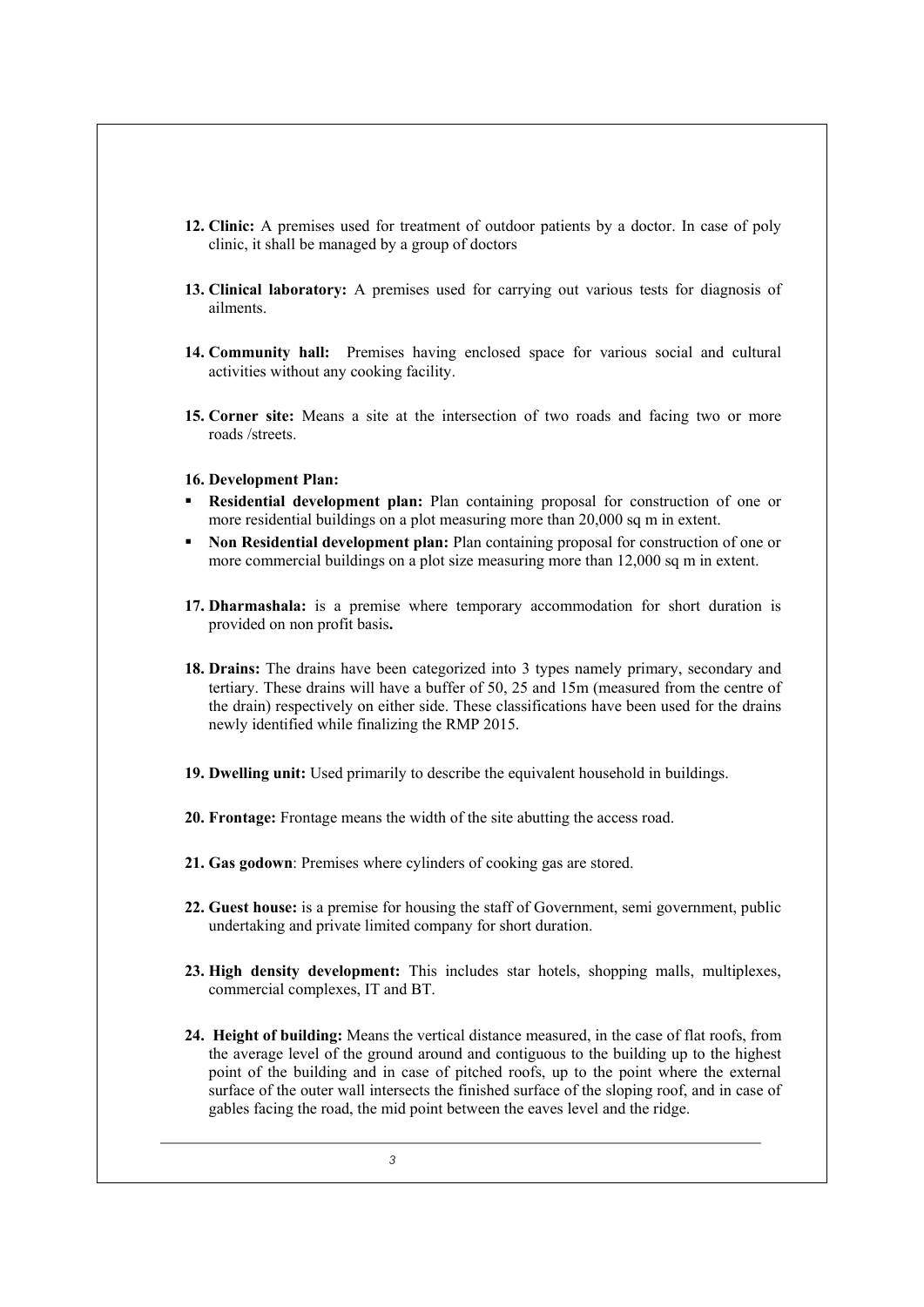- **25. High rise building or Multi-Storeyed Building**: Means a building of a height of 24 meters or more above the average surrounding ground level.
- **26. Hospital:** A premises providing medical facilities of general or specialized nature for treatment of indoor and outdoor patients.
- **27. Hotels:** A premises used for lodging on payment with or with out boarding facilities.
- **28. Integrated residential schools:** A premises having educational and playing facilities for student's up to XII standard. It shall have boarding facilities and may have residence for faculty members.
- **29. Junk yard**: Premises for covered, semi covered, or open storage including sale and purchase of waste goods, commodities and materials.
- **30. Kalyana Mantapa:** Premises where marriages, social and religious functions are conducted with cooking facilities.
- **31. Lodging house:** is premises used for lodging on payment.
- **32. Mezzanine floor:** Means intermediate floor between ground floor and first floor only. The area of the mezzanine floor shall not exceed 1/3 rd of covered area of ground floor.
- **33. Nursing home:** A premises having medical facility for indoor and outdoor patients, having up to 30 beds, it shall be managed by a doctor or a group of doctors on commercial basis.
- **34. Park**: A premises used for leisure, recreational activities, it may have a related landscaping, parking facilities, public toilet, fence etc. It includes synonyms such as lawn, open space, green, etc.
- **35. Playground**: A premises used for outdoor games, it may have on it landscaping , parking facilities, public toilet, etc
- **36. Recreational club:** Premises used for assembly of a group of persons for social and recreational purposes with all related facilities
- **37. Repair shop:** A premises similar to retail shop for carrying out repair of household goods, electronic gadgets, automobiles, cycles, etc.
- **38. Retail shops:** A premises for sale of commodities directly to consumer with necessary storage.
- **39. Restaurant**: A premises used for serving food items on commercial basis including cooking facilities, with covered or open space or both having seating arrangements.
- **40. Stilt Parking**: Building constructed with stilt area of non habitable height(less than 2.4mtrs), used for parking.
- **41. Whole sale**: a premises where goods and commodities are sold, delivered to retailers, the premises include storage / godown, loading and unloading facilities.
- **42. Villa:** An independent house /dwelling on a given plot.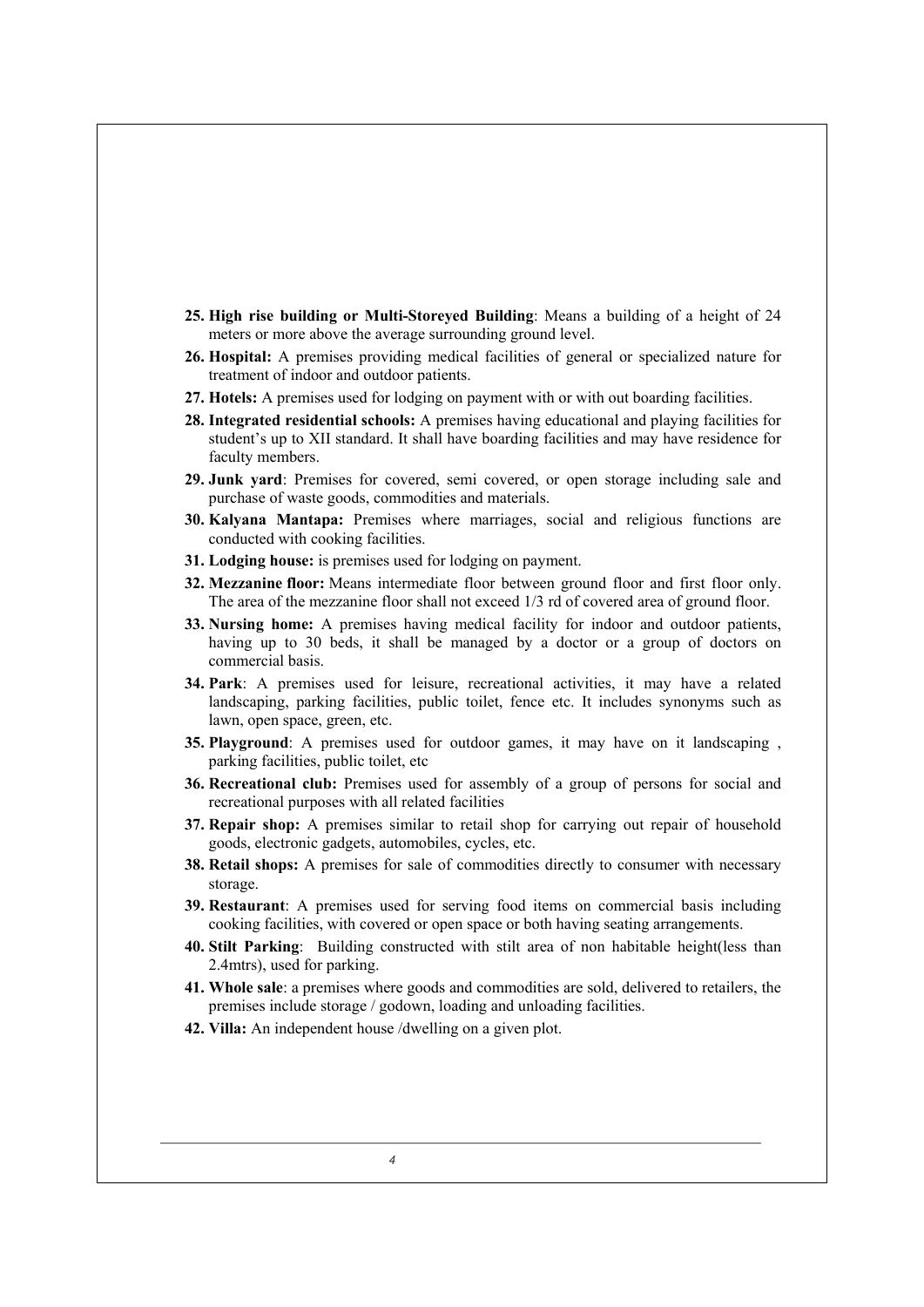# **TABLE OF CONTENTS** PAGE NO.

| 1.1 Spatial extent of land use zoning regulations                       | 9        |
|-------------------------------------------------------------------------|----------|
| 1.2 Land use zone categories                                            | 9        |
| 1.3 Zonal boundaries and interpretation                                 | 10       |
| Chapter 2: List of Land Use categories permissible in various zones  11 |          |
|                                                                         |          |
|                                                                         |          |
| 4.1. Residential (Main)                                                 | 27       |
| 4.2. Residential (Mixed)                                                | 28       |
| 4.3. Commercial (Central)                                               | 30       |
| 4.4. Commercial (Business)                                              | 31       |
| 4.5. Mutation Corridors                                                 | 32       |
| 4.6. Commercial Axes                                                    | 33       |
| 4.7. Industrial (General)                                               | 34       |
| 4.8. Industrial (Hi-Tech)                                               | 35       |
| 4.9. Public and Semi Public (P&SP)                                      | 36       |
| 4.10 Traffic and Transportation (T&T)                                   | 37       |
| 4.11 Public Utilities (PU)                                              | 38       |
| 4.12 Park and Open Space (P)                                            | 39       |
| 4.13 Agricultural Land (AG)                                             | 40       |
| 4.14 Unclassified (UC)                                                  | 41       |
|                                                                         |          |
| <b>CHAPTER 6: Subdivision regulations</b>                               |          |
| 5                                                                       | 42<br>43 |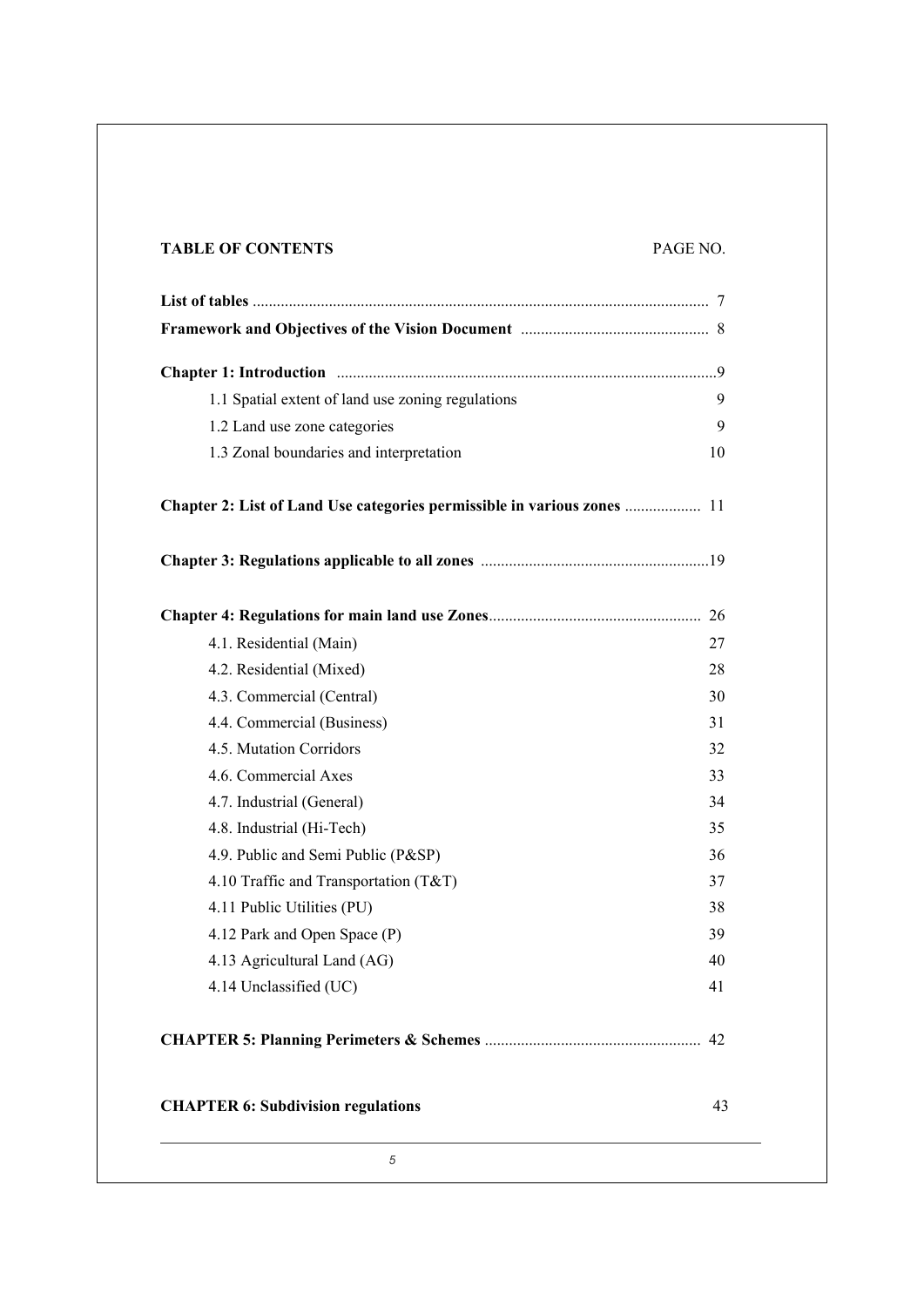| <b>CHAPTER 7: Regulations for Residential and Non Residential Development Plan</b>                                                                                                                                      |                |
|-------------------------------------------------------------------------------------------------------------------------------------------------------------------------------------------------------------------------|----------------|
| 7.10 Regulations for Residential Development Plan                                                                                                                                                                       | 45             |
| 7.20 Regulations for Non Residential Development Plan & Flatted                                                                                                                                                         |                |
| Factories                                                                                                                                                                                                               | 46             |
| <b>CHAPTER 8: Parking Requirements and Norms </b>                                                                                                                                                                       | 48             |
| <b>CHAPTER 9:</b> Fire protection Requirements & Safety Measures against<br>Earthquake<br><br><b>CHAPTER 10: Transfer of Development Rights (TDR) </b><br><b>APPENDIX I: Building lines specified for various Roads</b> | 50<br>53<br>57 |
| <b>APPENDIX II: Affidavit to be submitted by the Architect/Engineer/Planner</b>                                                                                                                                         | 60             |
| <b>APPENDIX III: TDR application format.</b>                                                                                                                                                                            | 61             |
| <b>APPENDIX IV: DRC register format.</b>                                                                                                                                                                                | 62             |
| <b>APPENDIX V: Undertaking by the applicant.</b>                                                                                                                                                                        | 63             |
| <b>APPENDIX VI: Affidavit to be given by the owner.</b>                                                                                                                                                                 | 64             |
| <b>APPENDIX VII: DRC utilisation form.</b>                                                                                                                                                                              | 65             |
| <b>APPENDIX VIII: Development Rights Certificate.</b>                                                                                                                                                                   | 68             |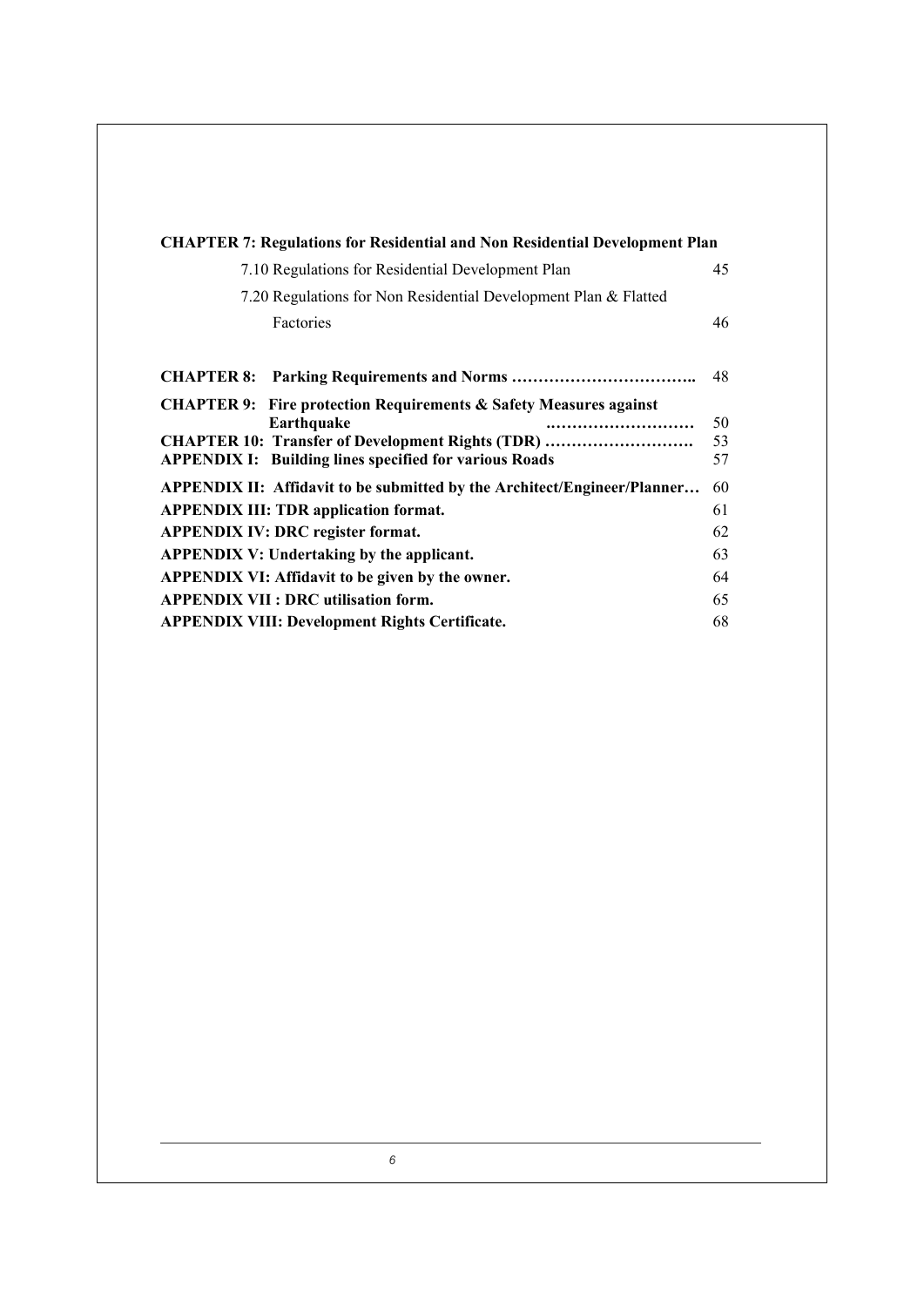#### **LIST OF TABLES**

**Table 1:** Permissible land uses in Residential Category

**Table 2:** Permissible land uses in Commercial Category

**Table 3:** Permissible land uses in Industrial Category

**Table 4:** Illustrative list of uses in the Industrial (I-1) category

**Table 5:** Permissible land uses in Transportation Category

**Table 6:** Permissible land uses in Public and Semi public category.

**Table 7:** Space standards for various buildings/uses

**Table 8:** Setbacks for building up to a Height of 11.5 m & Plot size of up to 4000sq.m

**Table 9:** Setbacks for buildings above 11.5 m height

**Table 10:** FAR and Ground Coverage in Residential (Main)

**Table 11:** Plot Size and Ancillary uses permissible in Residential (Mixed)

**Table 12:** FAR and Ground Coverage in Residential (Mixed)

**Table 13:** FAR and Ground Coverage in Commercial (Central)

**Table 14:** FAR and Ground Coverage in Commercial (Business)

**Table 15:** FAR and Ground Coverage in Mutation Corridors

**Table 16:** FAR and Ground Coverage in Industrial (General)

**Table 17** FAR and Ground Coverage in Industrial (Hi-Tech)

**Table 18:** FAR and Ground Coverage in Public and Semi public

**Table 19:** FAR and Ground Coverage in Traffic and Transportation

**Table 20:** FAR & Ground coverage for Residential Development Plan on a sital area of above 20,000sqm.

**Table 21:** FAR & Ground coverage for Non Residential Development Plan and Flatted factories on a sital area of above 12,000sqm

**Table 22:** FAR and Ground coverage for Integrated Township.

**Table 23:** Parking requirements

**Table 24:** Fire protection requirements—Width and number of exits for various occupancies.

**Table 25:** TDR utilization table for deferent zones.

**Table 26:** Building lines specified for various roads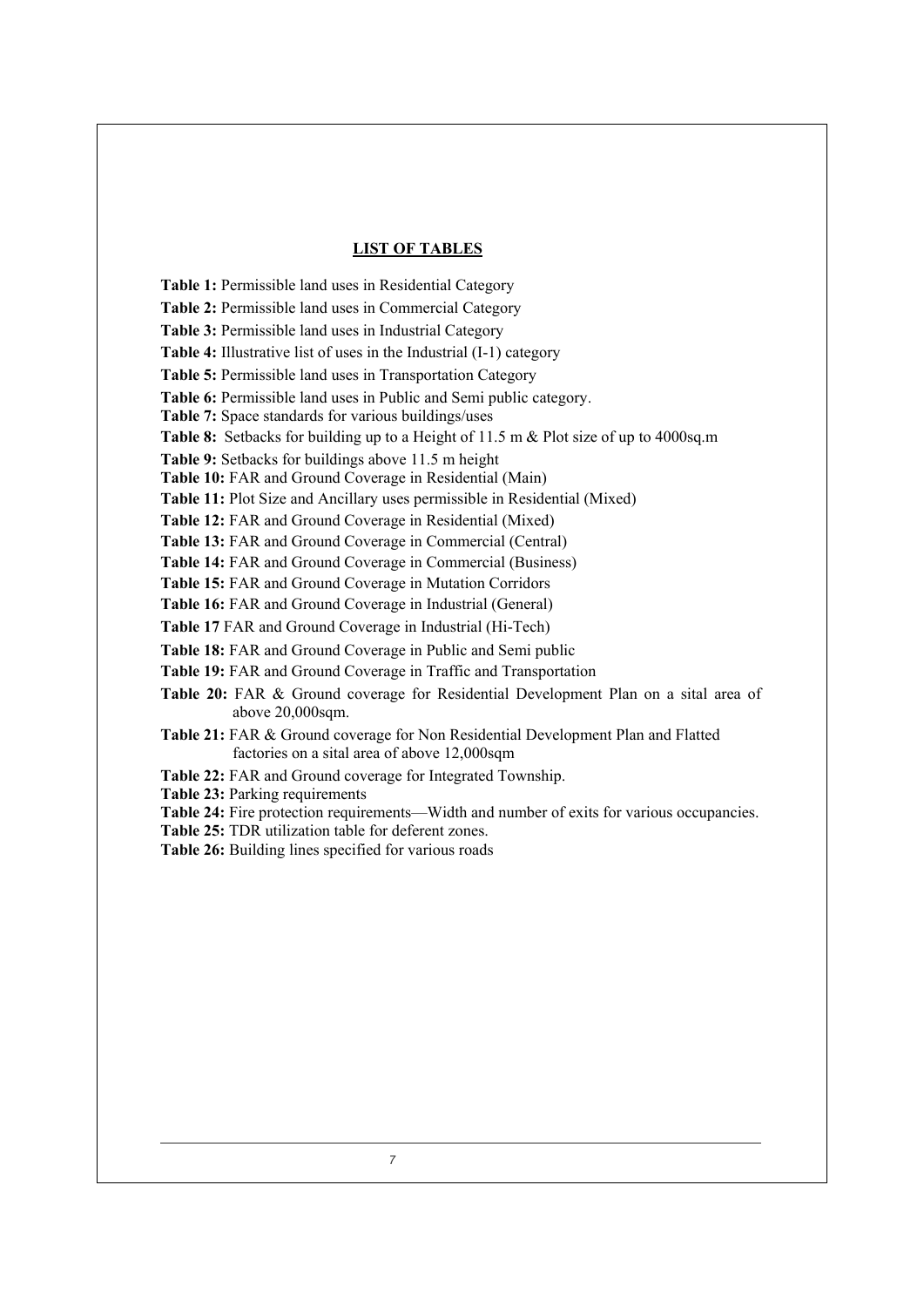# **FRAMEWORK AND OBJECTIVES**

The Revised Master Plan 2015 vision document envisages a compact, balanced and equitable, urban growth for the city. In order to guide such growth, the Revised Master Plan 2015 uses the proposed land use Plans and zonal regulations.

Zonal Regulations are an integral part of the Revised Master Plan - 2015 and are required to be read with the Proposals as detailed in proposed land use plans.

 The Local Planning Area is delineated into 47 planning districts, based on planning parameters.

# **OBJECTIVES**

The key objectives of Zoning Regulations are:

- a. To Safeguard Public Interest.
- b. To be Realistic and Anticipatory.
- c. To be Flexible and Responsive.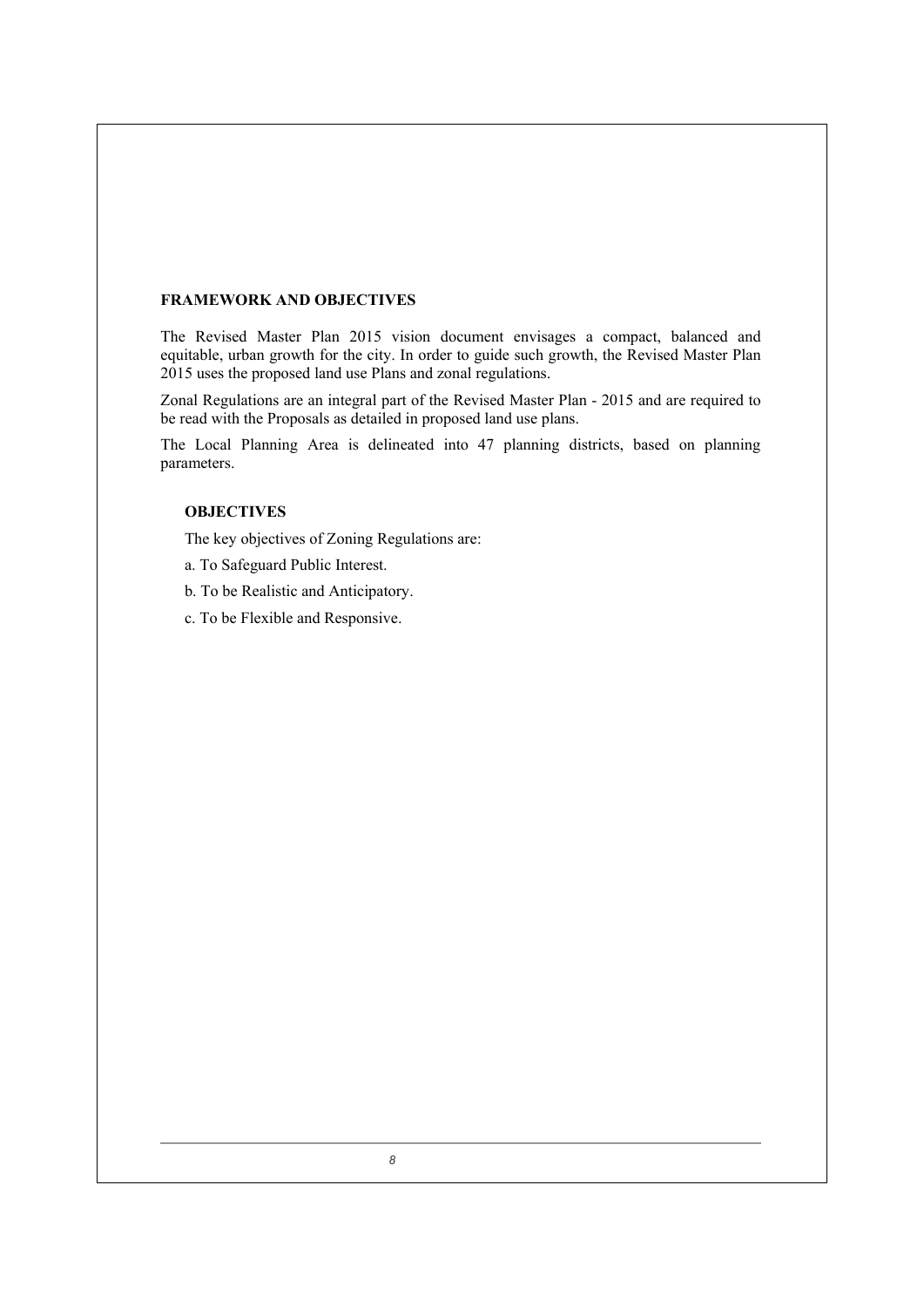# **CHAPTER 1: INTRODUCTION**

#### **1.1 Spatial extent of land use zoning regulations**

The regulation applies to the Bangalore Metropolitan Area, also defined as the Local Planning Area (LPA) for the city of Bangalore and its environs as declared under KTCP Act, 1961.

The provisions of this document are to be read along with the relevant planning district plans of Revised Master Plan 2015, applicable to various areas of the city. The zone delineation and the permissible land uses within zone and respective regulations for land use are properly co-related to achieve orderly growth.

The regulations proposed are prospective. The developments that are lawfully established prior to the coming into force of zonal regulations shall be allowed to continue as non confirming uses.

# **1.2 LAND USE ZONE CATEGORIES**

 A. The entire Local Planning Area is conceptually organized into three main Rings for consideration of zoning and regulations.

- i. Areas coming within the Core Ring Road : Ring I
- ii. Areas coming between the Core Ring road and the Outer Ring Road: Ring II
- iii. Areas coming beyond the Outer Ring Road and within the LPA: Ring III
- iv. The above rings are equivalent to Zone-A, Zone-B and Zone-C for TDR Purposes

#### **B. Classification of Land use zones:**

| $\blacksquare$ | <b>RESIDENTIAL</b>         | (R)    |
|----------------|----------------------------|--------|
| $\blacksquare$ | <b>COMMERCIAL</b>          | (C)    |
| $\blacksquare$ | <b>INDUSTRIAL</b>          | (1)    |
| $\blacksquare$ | PUBLIC AND SEMI PUBLIC     | (P&SP) |
| $\blacksquare$ | TRAFFIC AND TRANSPORTATION | (T&T)  |
| $\blacksquare$ | PUBLIC UTILITIES           | (PU)   |
| $\blacksquare$ | <b>PARK AND OPEN SPACE</b> | (P)    |
| $\blacksquare$ | <b>UNCLASSIFIED</b>        | (UC)   |
| $\blacksquare$ | <b>AGRICULTURE LAND</b>    |        |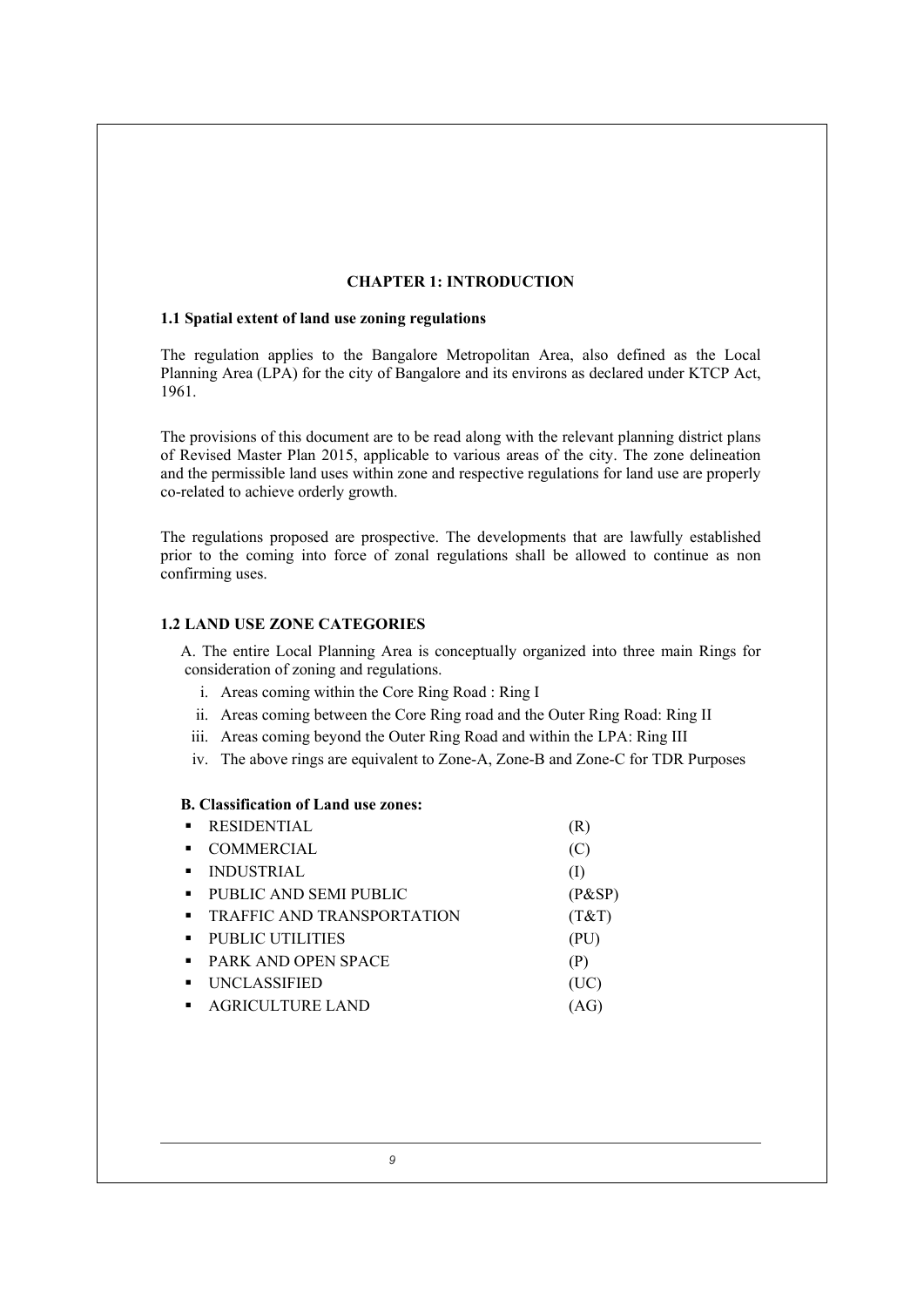#### **1.3 Zonal boundaries and interpretation**

The exact location and specific regulations applicable for a particular zone is to be verified from the Proposed Land Use Zoning Plans.

The zonal boundary is usually a feature such as a road, valley, village boundary, etc and includes the immediate inner edge of the area.

Certain restrictions imposed by competent authorities are to be maintained as "buffers" for various utilities such as power, oil, etc and are marked on the proposed land use plans. The NOC for the same shall be sought, if necessary.

The planning perimeters such as area improvement perimeter, transport and utilities perimeter, etc. shown in RMP2015 refer to indicative areas in the city that need to be dealt with detailed action plans and they serve as mere informative tool on the Plans.

Generally, in case of uncertainty as regards the boundary or interpretation, it shall be referred to the authority for final decision.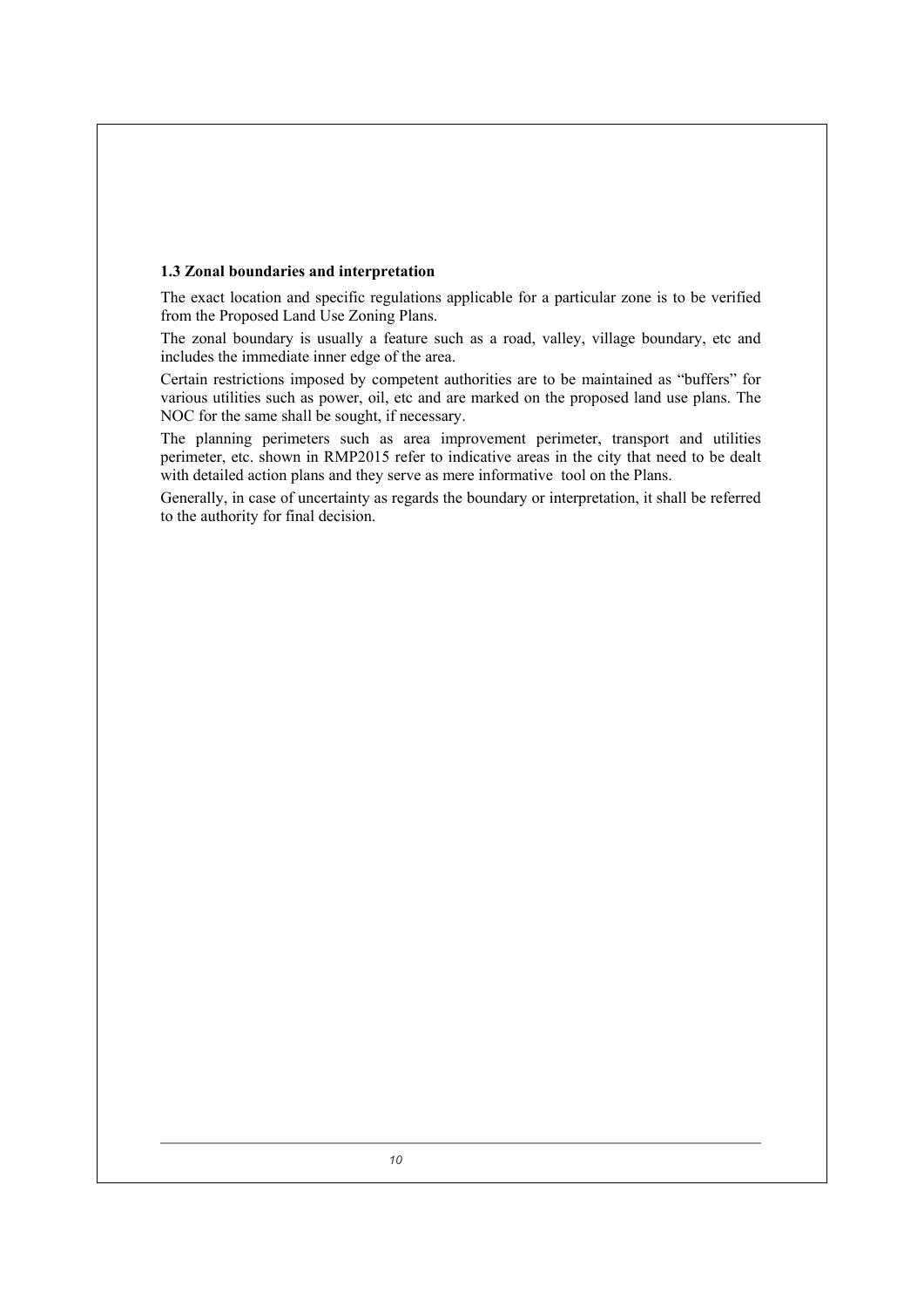# **CHAPTER 2.0: LIST OF LAND USE CATEGORIES PERMISSIBLE IN VARIOUS ZONES**

Various land uses permissible within each zone are listed below.

- Land uses are grouped according to the nature and intensity of use in an ascending manner. For e.g.: C-4: indicates C= Commercial and 4 the order within the category. The C-4 list includes all land uses permissible specific to C-4 and the lower order uses of C-3, C-2, and C-1 unless specifically mentioned.
- $\bullet$  The various codes used include:
- $\bullet$  R: Residential
- $\bullet$  C: Commercial: C-1 to C-6
	- o I: Industrial: I-1 to I-4
- $\bullet$  T: Transportation: T-1 to T-4
- U: Public and Semi Public: U1 to U4.
- Though the various uses are listed, the corresponding space standards for buildings/uses are to be referred. The two main parameters are minimum size of Plot and the Minimum width of Road.

# **Table 1: Permissible Land uses in Residential category**

| R                | <b>Residential land uses</b>                |  |
|------------------|---------------------------------------------|--|
| 1.               | Plotted residential developments            |  |
| $\overline{2}$ . | Villas, semi detached houses                |  |
| 3 <sub>1</sub>   | Apartments, Hostels, Dharmashala            |  |
| $\overline{4}$ . | Multi Dwelling Housing, Service Apartments. |  |
|                  | Group Housing (Development Plans)           |  |

**Note:** When service apartments are permitted, fee under section 18 of KTCP Act, 1961 for commercial use shall be levied.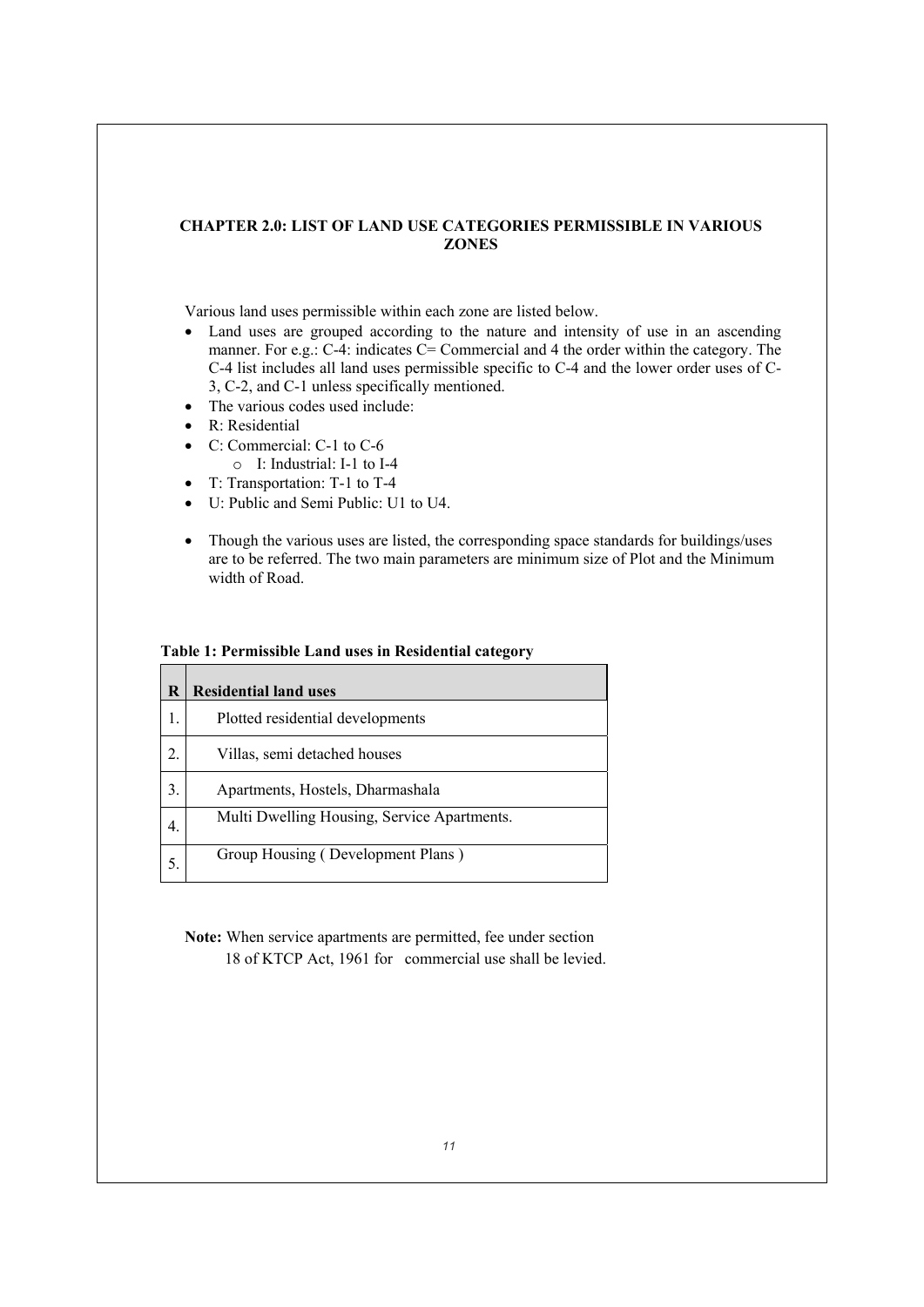| C <sub>1</sub>  | <b>Commercial Uses</b>                                                                                                                                                          |  |
|-----------------|---------------------------------------------------------------------------------------------------------------------------------------------------------------------------------|--|
|                 | Petty shops, Newspaper, stationery and milk booth, vulcanizing                                                                                                                  |  |
| 1.              | shops                                                                                                                                                                           |  |
| $\overline{2}$  | Tutorial centers not exceeding 50 sq.m                                                                                                                                          |  |
| 3               | STD/FAX/internet centre/ATM centers                                                                                                                                             |  |
| 4               | Hair dressing and beauty parlors                                                                                                                                                |  |
| 5               | Offices/ clinics belonging to "Professional services" category and self<br>owned not exceeding 50 sq.m                                                                          |  |
| 6               | Tailoring, dry cleaners                                                                                                                                                         |  |
| $\overline{7}$  | Bakery and sweetmeat shop                                                                                                                                                       |  |
| 8               | Pathological labs.                                                                                                                                                              |  |
| 9               | Recreational Clubs as per Table.7 provisions                                                                                                                                    |  |
|                 |                                                                                                                                                                                 |  |
| C2              | <b>Commercial Uses</b>                                                                                                                                                          |  |
| 1.              | Eateries such as darshinis, tea stalls, and takeaways                                                                                                                           |  |
| $\overline{2}$  | Gyms, orphanages, old age homes clinics                                                                                                                                         |  |
| 3               | Retail shops & hardware shops                                                                                                                                                   |  |
| 4               | Banks, ATMS, insurance and consulting and business offices                                                                                                                      |  |
| 5               | Mutton and poultry stalls, cold storages                                                                                                                                        |  |
| 6               | Job typing/ computer training institutes, cyber café, internet<br>browsing.                                                                                                     |  |
|                 | Uses for small repair centers- electronic, mechanical, automobile,                                                                                                              |  |
| $\overline{7}$  | etc                                                                                                                                                                             |  |
| 8               | Photo Studio                                                                                                                                                                    |  |
| 9               | Nursing homes and poly clinics/ dispensaries /labs subject to<br>minimum 300sq.m plot size and NOC from pollution control board<br>after adequate parking facility is provided. |  |
|                 |                                                                                                                                                                                 |  |
| 10 <sup>1</sup> | Fuel stations and pumps, LPG storage (as per Table.7)                                                                                                                           |  |
| 11              | Kalyana mantaps as per Table.7                                                                                                                                                  |  |

| C3 | <b>Commercial Uses</b>                           |  |
|----|--------------------------------------------------|--|
|    | Commercial and corporate offices                 |  |
| 2  | Retail Shopping complexes                        |  |
| 3  | <b>Restaurants and Hotels</b>                    |  |
| 4  | Convention centers and banquet halls             |  |
| 6  | <b>Financial institutions</b>                    |  |
| 7  | Cinema and multiplexes                           |  |
| 8  | Places of assembly, exhibitions centers          |  |
| 9  | Entertainment and amusement centres.             |  |
| 10 | Hospitals and specialty hospitals                |  |
|    | Automobile repair and garage centers, spares and |  |
| 11 | stores                                           |  |
| 12 | All uses of C1 & C2 are permitted                |  |

| C4             | <b>Commercial Uses</b>                     |  |  |
|----------------|--------------------------------------------|--|--|
|                | Sale of second hand junk goods, junk yards |  |  |
| 2 <sup>1</sup> | Warehouses and storage areas for goods     |  |  |
| 3              | Whole sale and trading                     |  |  |
| 4              | All uses of C1, C2 & C3 are permitted      |  |  |

| C5 | <b>Commercial Uses</b>                    |  |
|----|-------------------------------------------|--|
|    | Wholesale and warehouses -business        |  |
| 2  | Agro Mandis                               |  |
| 3  | Heavy goods markets                       |  |
|    | All uses of C1, C2, C3 & C4 are permitted |  |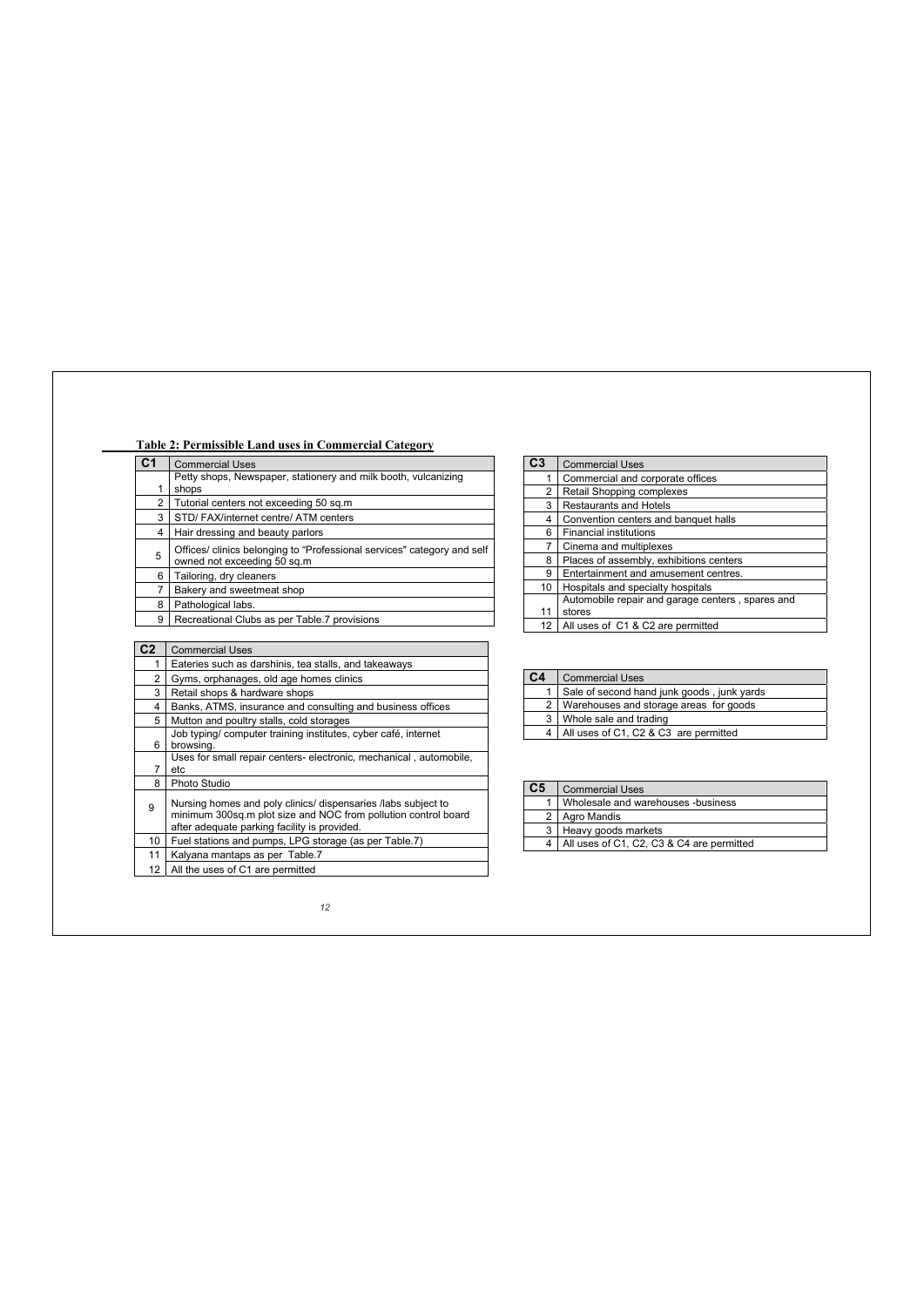# **Table 3: Permissible land uses in Industrial Uses Category**

| House hold industries<br>$I-1$                                                                           |                                                                               |
|----------------------------------------------------------------------------------------------------------|-------------------------------------------------------------------------------|
| Tiny and household industries                                                                            |                                                                               |
| Above Uses are permitted subject to condition that the zone permits                                      | Service industries<br>$I-2$                                                   |
| the extent of area and the power consumption does not exceed 5 KW.                                       | R & D labs, Test centers, IT, BT, BPO activities                              |
| The activity follows the required space standard given in Table.7                                        | $\overline{2}$<br>All uses included in the I-1 category                       |
| Note: The power required for air conditioners, lifts & computers                                         |                                                                               |
| shall be excluded while calculating the kilowatt above.                                                  |                                                                               |
| Illustrative list as in table.4                                                                          |                                                                               |
|                                                                                                          |                                                                               |
| Light Industries<br>$I-3$                                                                                |                                                                               |
| All uses in I-1 and I-2 included<br>Uses permitted subject to condition that the zone permits the extent | $I-4$<br><b>Medium Industries</b>                                             |
| of the area and power consumption, the activity follows the required                                     | All uses of I-1, I-2 $&$ I-3 included                                         |
| space standard, performance characteristics such as                                                      | $\overline{2}$<br>Warehousing, loading and unloading platforms to be provided |
| Noise, Vibration, Dust, Odour, Effluent, General nuisance                                                | Uses permitted subject to condition that the zone permits the extent          |
|                                                                                                          | of the area and installed power and performance characteristics such as       |
| $I-5$<br><b>Heavy Industries</b>                                                                         | Noise, Vibration, Dust, Odour, Effluent, General nuisance are to be           |
| All uses of I-1, I-2, I-3 $&$ I-4 are included                                                           | considered                                                                    |
| $\overline{2}$<br>Hazardous industries and heavy manufacturing industries                                |                                                                               |
|                                                                                                          |                                                                               |
| Uses permitted subject to condition that the zone permits the extent                                     |                                                                               |
| of the area and installed power and performance characteristics such a                                   |                                                                               |
| Noise, Vibration, Dust, Odour, Effluent, General nuisance are to be                                      |                                                                               |
| considered                                                                                               |                                                                               |
|                                                                                                          |                                                                               |
|                                                                                                          |                                                                               |
|                                                                                                          |                                                                               |
|                                                                                                          |                                                                               |
|                                                                                                          |                                                                               |
|                                                                                                          |                                                                               |
|                                                                                                          |                                                                               |
|                                                                                                          |                                                                               |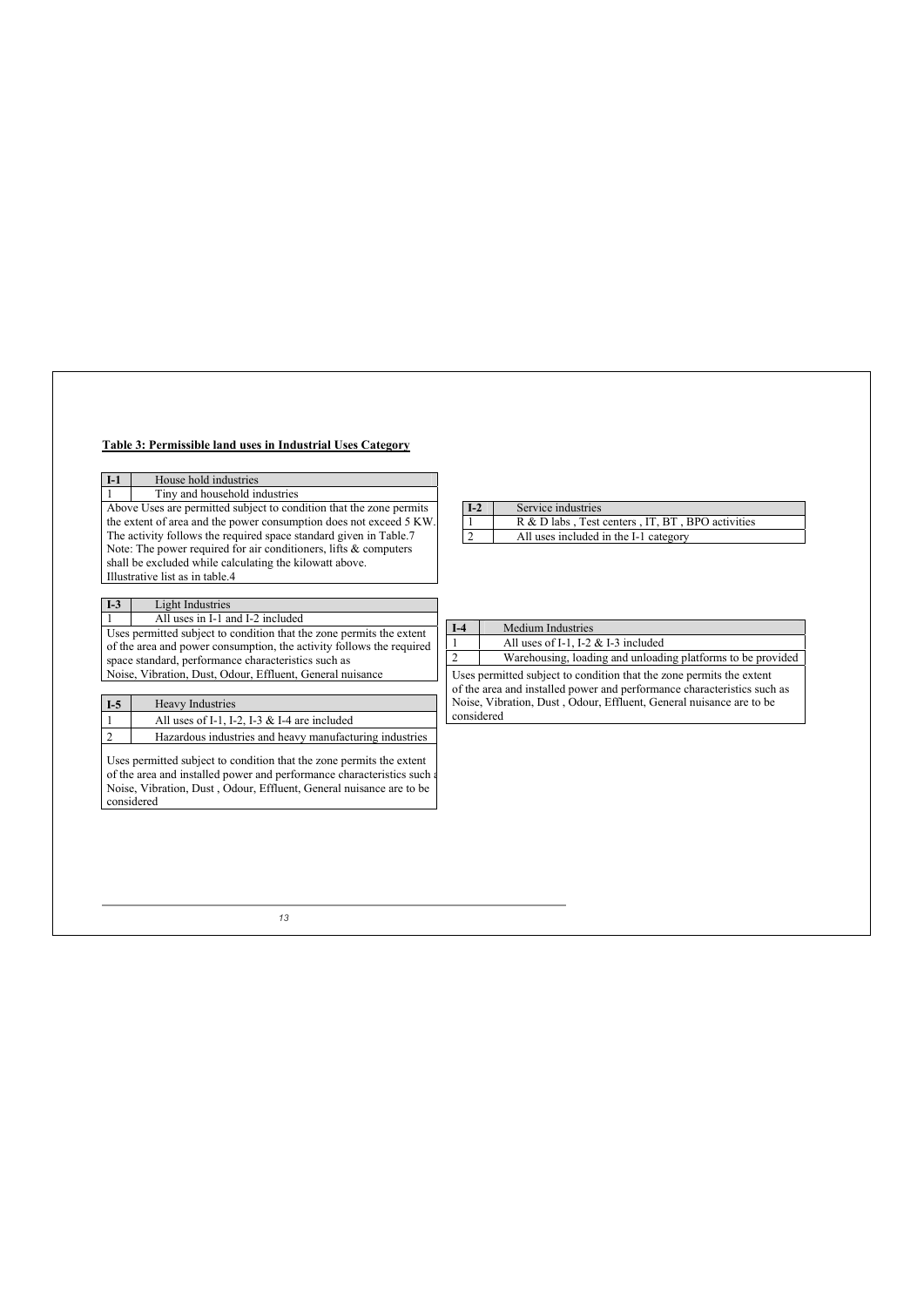| <b>I-1. Industrial land uses</b>                                                     |                                                                                        |
|--------------------------------------------------------------------------------------|----------------------------------------------------------------------------------------|
| 1) Food products                                                                     | 5) Other works such as                                                                 |
| Preparation of bakery products & confectionaries,                                    | Ornamental jewellery, gold and silver thread,                                          |
| Candies, sweets, ice & ice creams, Biscuit making, huller and flour mills,           | Repair of kitchen related equipments, Porcelain wares,                                 |
| Aerated water and food beverages.                                                    | Medicines, wax polishing, & washing soaps, candles and wax products,                   |
| Supari and masala grinding,                                                          | Chalk, crayons, and artists colour, Musical instruments                                |
| Coffee powder, packing, milk and dairy products,                                     | Laundries, bleaching, dyeing, Photo processing laboratories                            |
| Juice crushers and processing, etc.                                                  | Cement moulded products, Plaster of Paris,                                             |
|                                                                                      | Repacking/mixing of liquids, powder, pastes, not involving hazardous<br>materials, etc |
| 2) Textile products                                                                  |                                                                                        |
| Embroidery works, handloom and power looms,                                          | 6) Tobacco and Agarbathis                                                              |
| Hosiery, netted garments, crepe, cotton and silk printing, tailoring of<br>apparels. | Rolling of Beedis, Agarbathis and packing, etc                                         |
| Bedding material, textile bags, mosquito nets, others;                               |                                                                                        |
|                                                                                      | 7) Leather products                                                                    |
| 3) Wood products and carpentry                                                       | Manufacture and repair of finished leather goods                                       |
| Manufacture of wooden furniture, fixtures, toys, mirrors & photo frames              | Upholstery, suitcases, etc                                                             |
| Bamboo and cane furniture works, Repair and sale of wood junk, etc                   |                                                                                        |
|                                                                                      | 8) Rubber and plastic products                                                         |
| 4) Paper products and printing                                                       | Re treading, recapping and vulcanizing, toy making,                                    |
| Manufacturing of cartons for packing,                                                | Rubber/polymer stamp,, brush making, conduit pipes fabrication,                        |
| Printing, publishing, book binding, engraving, etching                               | buckets and household plastic products.                                                |
| Making of stationery - post cards, mathematical items, block making, etc.            | Manufacturing of rubber balloons, hand gloves, other products                          |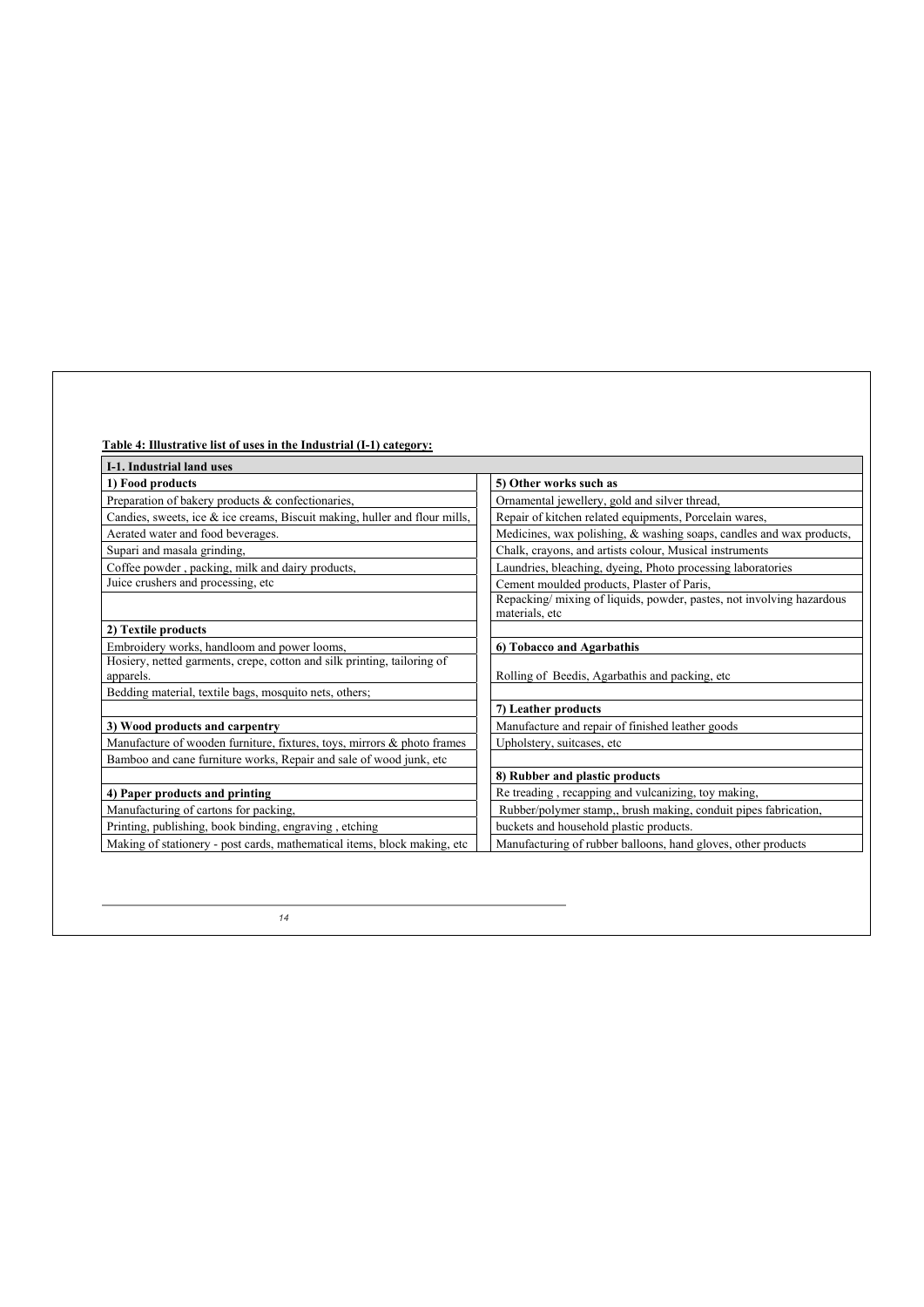#### … Continuation from Table.4

| I-1. Industrial land uses                                  |                                                                  |
|------------------------------------------------------------|------------------------------------------------------------------|
| 9) Metal works                                             | 10) Electrical goods                                             |
| Storage of Metal commodities, Painting and finishing works | Watch repairs, Storage of electronic components                  |
| Fabrication and welding works                              | Rewinding and re-furbishing works, assembly of computers, others |
| Toy making, electro plating, mica plating,                 |                                                                  |
| Engraving, steel ware products and metal works,            | 11) Transport equipment                                          |
| Metal polishing, general jobbing machine                   | Servicing of automobiles-garages, storage of automobile parts    |
| Blacksmith, cutlery, door and window fittings,             | Painting and washing works, cycle parts and accessories, etc.    |
| Aluminum and copper wire drawing and winding,              |                                                                  |
| Padlocks and pressed locks, button clips,                  | 12) Glass works                                                  |
| Precision instruments of all kinds, screws, bolts nuts,    | Glass grinding, cutting and finishing                            |
| Pulleys and gears, oil stove, pressure lamps, hand tools   | Etching and art works, Manufacture and repair of spectacles      |
| Repair works such as cabinets, furniture, others           | Artificial Glass Jewellery works, etc                            |
|                                                            |                                                                  |
|                                                            | 13) Job oriented Training activity                               |
|                                                            | Computer $&IT$ training centres and such other activities.       |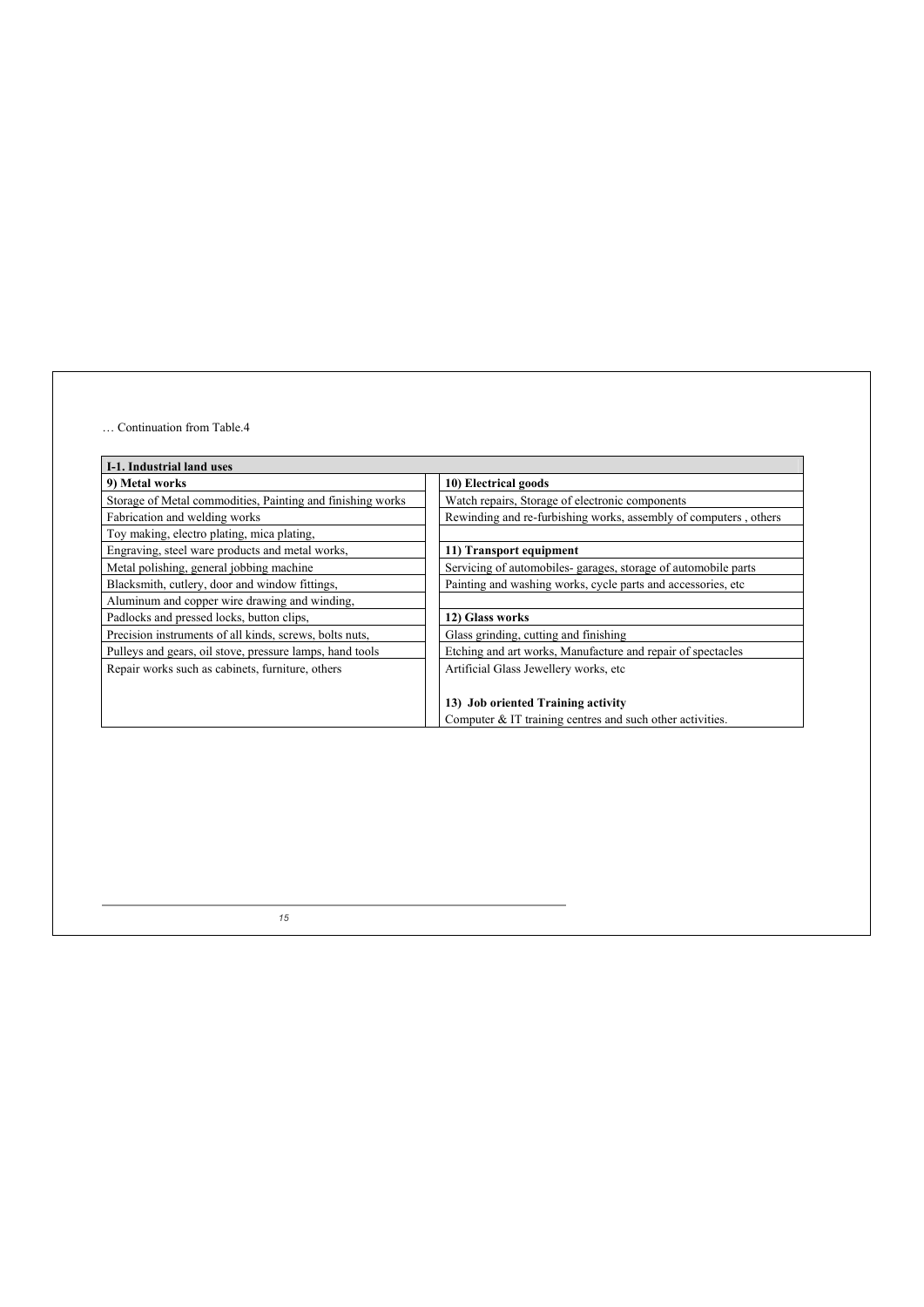# **Table 5: Permissible Land uses in Transportation Category**

|  | T1<br>Transportation zone |                                                       |
|--|---------------------------|-------------------------------------------------------|
|  |                           | Bus bays, Auto stand, Bus shelters, information kiosk |
|  |                           | Metro stations, parking areas                         |
|  | $\overline{\mathbf{3}}$   | Multi level car parking                               |
|  |                           | Filling stations, service stations                    |

| Transportation zone                                |  |
|----------------------------------------------------|--|
| Automobile spares and services, Godowns,           |  |
| Loading and unloading platforms (with/without Cold |  |
| storage facility), weigh bridges.                  |  |
| Bus terminals, Road transport uses                 |  |
| All uses of $T1 \& T2$ are permitted               |  |
|                                                    |  |

| Transportation zone          |  |
|------------------------------|--|
| Transport offices            |  |
| Workshops and garages        |  |
| All uses of T1 are permitted |  |

| T4             | <b>Transportation</b> zone                            |  |  |  |
|----------------|-------------------------------------------------------|--|--|--|
|                | Ware houses, Storage depots                           |  |  |  |
| $\mathfrak{D}$ | Truck terminals                                       |  |  |  |
| 3              | Railway station, Yards, Depots, Airport               |  |  |  |
|                | Special warehousing, cargo terminals.                 |  |  |  |
|                | All ancillary (complimentary) uses for above          |  |  |  |
| 5              | categories (decision of the authority shall be final) |  |  |  |
|                | All uses of T1, T2 $&$ T3 are permitted               |  |  |  |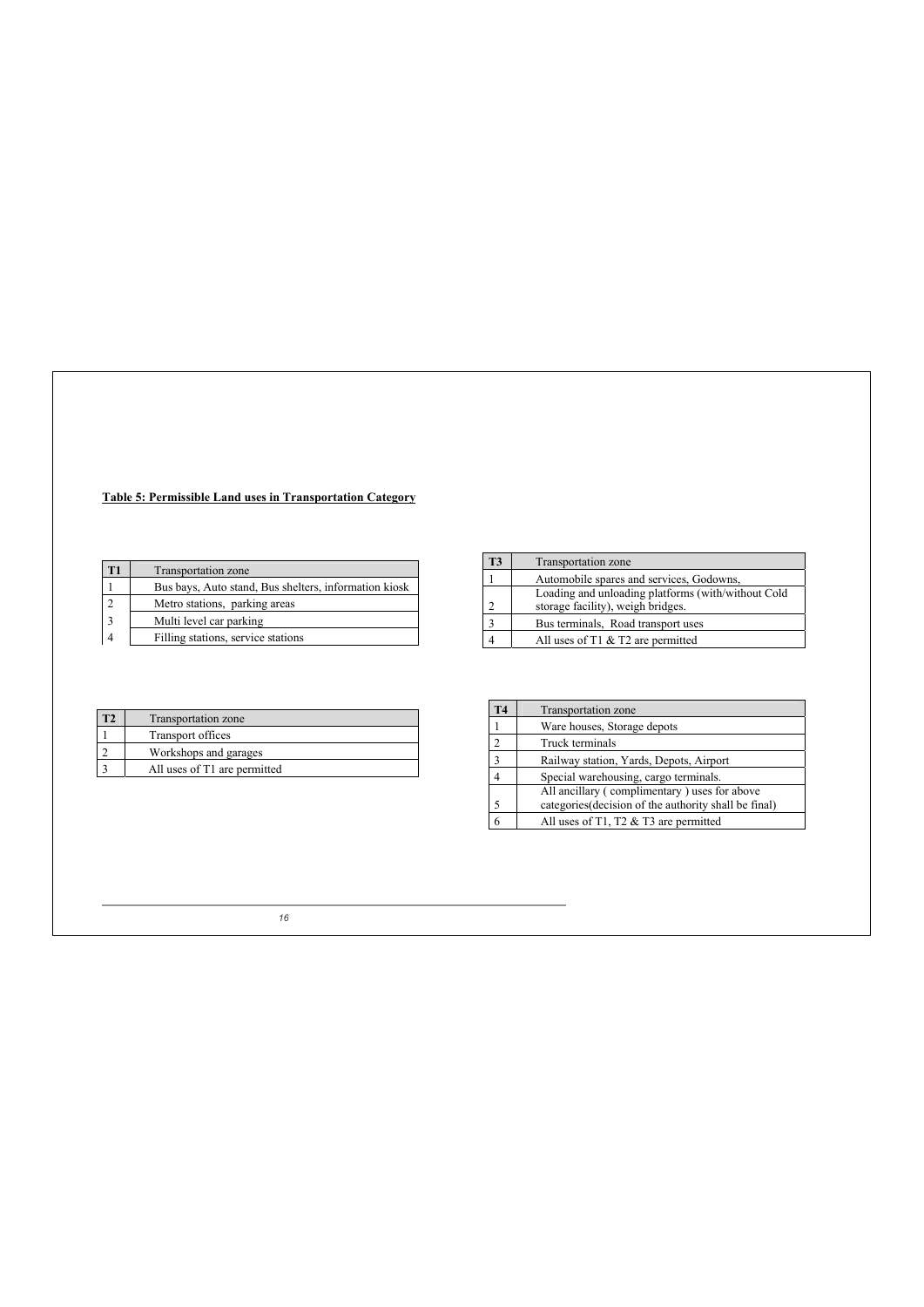# **Table 6: Permissible land uses in Public and Semi Public category**

| U1 | Urban amenities                                                  |  |  |
|----|------------------------------------------------------------------|--|--|
| 1  | Sub offices of utilities up to 50 sq.m                           |  |  |
| 2  | Police stations, post offices                                    |  |  |
| 3  | Primary schools subject to space standards                       |  |  |
| 5  | Parks, Play grounds and Maidans                                  |  |  |
| 6  | Telecommunication /microwave under special case                  |  |  |
| 7  | Nursery crèches                                                  |  |  |
| 8  | Spastic Rehabilitation centers, Orphanages, Govt<br>dispensaries |  |  |
| 9  | Public distribution system shops                                 |  |  |
| 10 | Fire stations                                                    |  |  |
| 11 | <b>Bill collection centers</b>                                   |  |  |
| 12 | Traffic and Transport related facilities                         |  |  |
| 13 | Places of worship, Dharmashala, hostels                          |  |  |
| 14 | Dhobi Ghat                                                       |  |  |
| 15 | Broadcasting and Transmission stations                           |  |  |
| 16 | Public library                                                   |  |  |

| U <sub>3</sub> | Urban amenities                                            |
|----------------|------------------------------------------------------------|
|                | All uses of U1 and U2 are permissible.                     |
| 2              | Higher primary schools, Integrated Residential<br>Schools. |
| 3              | Health centers and Hospital.                               |
| 4              | Research institutions subject to the size.                 |
| 5              | Government buildings, auditoriums, cultural<br>complexes.  |
| 6              | Educational Institutions, Colleges                         |

 $\overline{\mathbf{r}}$ 

| U4 | Urban amenities                            |  |  |  |
|----|--------------------------------------------|--|--|--|
|    | All uses of U1, U2, and U3 are permissible |  |  |  |
| 2  | Meteorological observatories               |  |  |  |
| 3  | Airport and ancillary uses                 |  |  |  |
|    |                                            |  |  |  |

 $\mathbf{r}$ 

| All uses of U 1 are permissible.<br>1                       |  |
|-------------------------------------------------------------|--|
|                                                             |  |
| Burial grounds, crematorium under special<br>circumstances. |  |
| Nursery school subject to a plot size of min 300 sq.m       |  |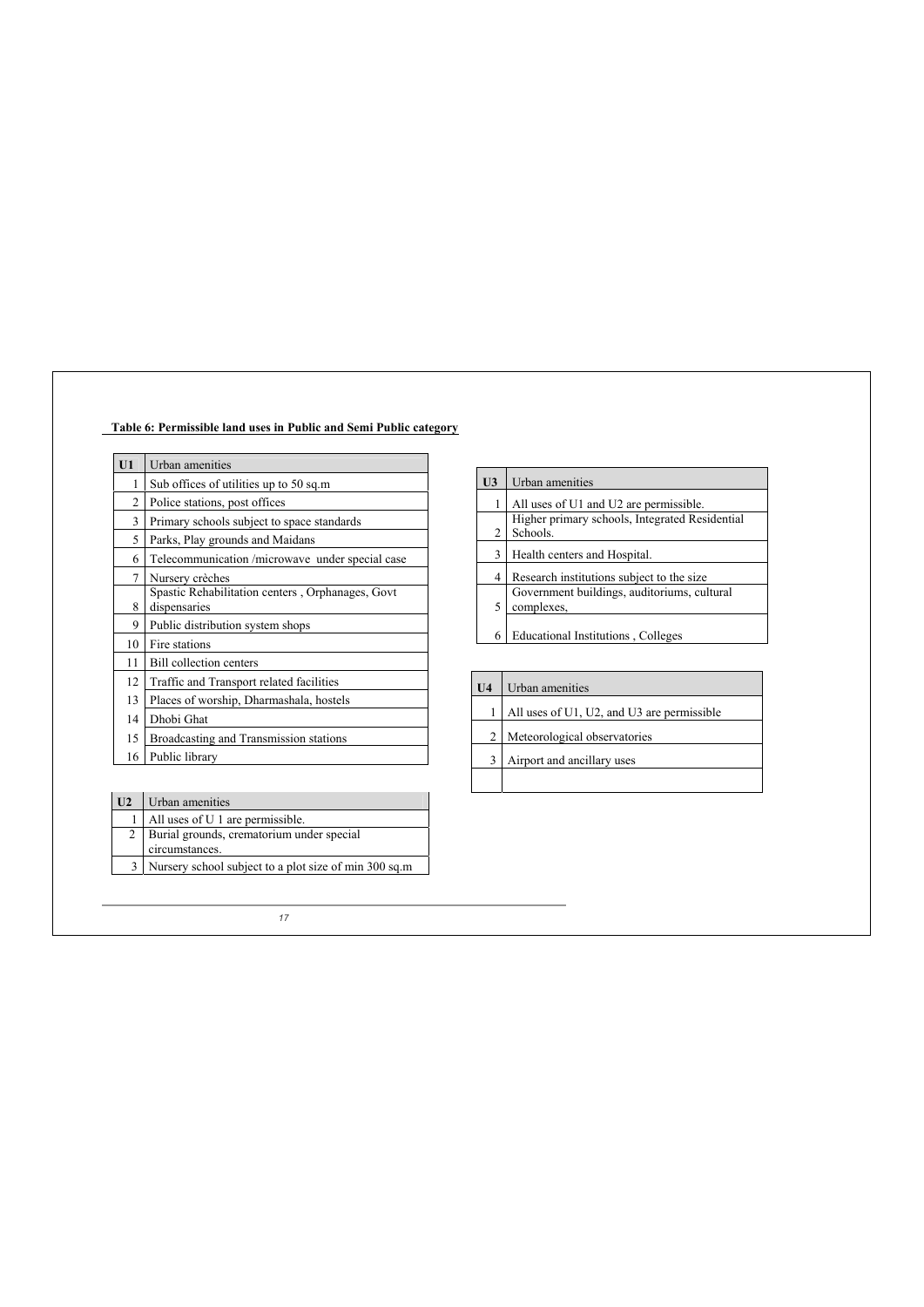# **Table.7: Space standards for various buildings/uses**

| <b>Sl. No.</b>          | <b>Common to all permissible zones</b>                         | Min. road<br>width | Minimum. Size of<br>plot in sq.m |
|-------------------------|----------------------------------------------------------------|--------------------|----------------------------------|
| 1                       | Kalyana Mantaps                                                | 18                 | 1000                             |
|                         | Cinema, game centres,                                          |                    |                                  |
| $\overline{2}$          | Multiplex, convention centres.                                 | 18                 | 2000                             |
| $\overline{\mathbf{3}}$ | Social clubs and amenities                                     | 12                 | 1000                             |
| 3                       | Multi storey car parking                                       | 12                 | 1000                             |
| $\overline{4}$          | Office buildings (C3 and above)                                | 12                 | 300                              |
| 5                       | Middle school                                                  | 15                 | 2000                             |
| 6                       | High school with play ground, Integrated<br>Residential School | 18                 | 5000                             |
| 7                       | College & higher educational institution                       | 18                 | 2500                             |
| 8                       | Petrol pumps/Fuel stations                                     | 18                 | 500                              |
| $\mathbf{Q}$            | Hotels and lodges,                                             | 12                 | 500                              |
| 10                      | Service Apartments.                                            | 18                 | 500                              |
| 11                      | LPG storages                                                   | 12                 | 500                              |
| 12                      | Places of congregation                                         | 12                 | 500                              |
| 13                      | Public libraries                                               | 12                 | 300                              |
| 14                      | Conference hall                                                | 15                 | 500                              |
| 15                      | Community hall                                                 | 12                 | 1000                             |
| 16                      | Nursing homes/ polyclinics                                     | 12                 | 300                              |
| 17                      | Star hotels (up to 3 star within I ring)                       | 12                 | 2000                             |
| 18                      | Star hotels (up to 3 star ) in II<br>and III ring              | 15                 | 2000                             |
| 19                      | Star hotels (above 3 star)<br>Anywhere within conurbation.     | 15                 | 4000                             |
| 20                      | R & D lab                                                      | 15                 | 1500                             |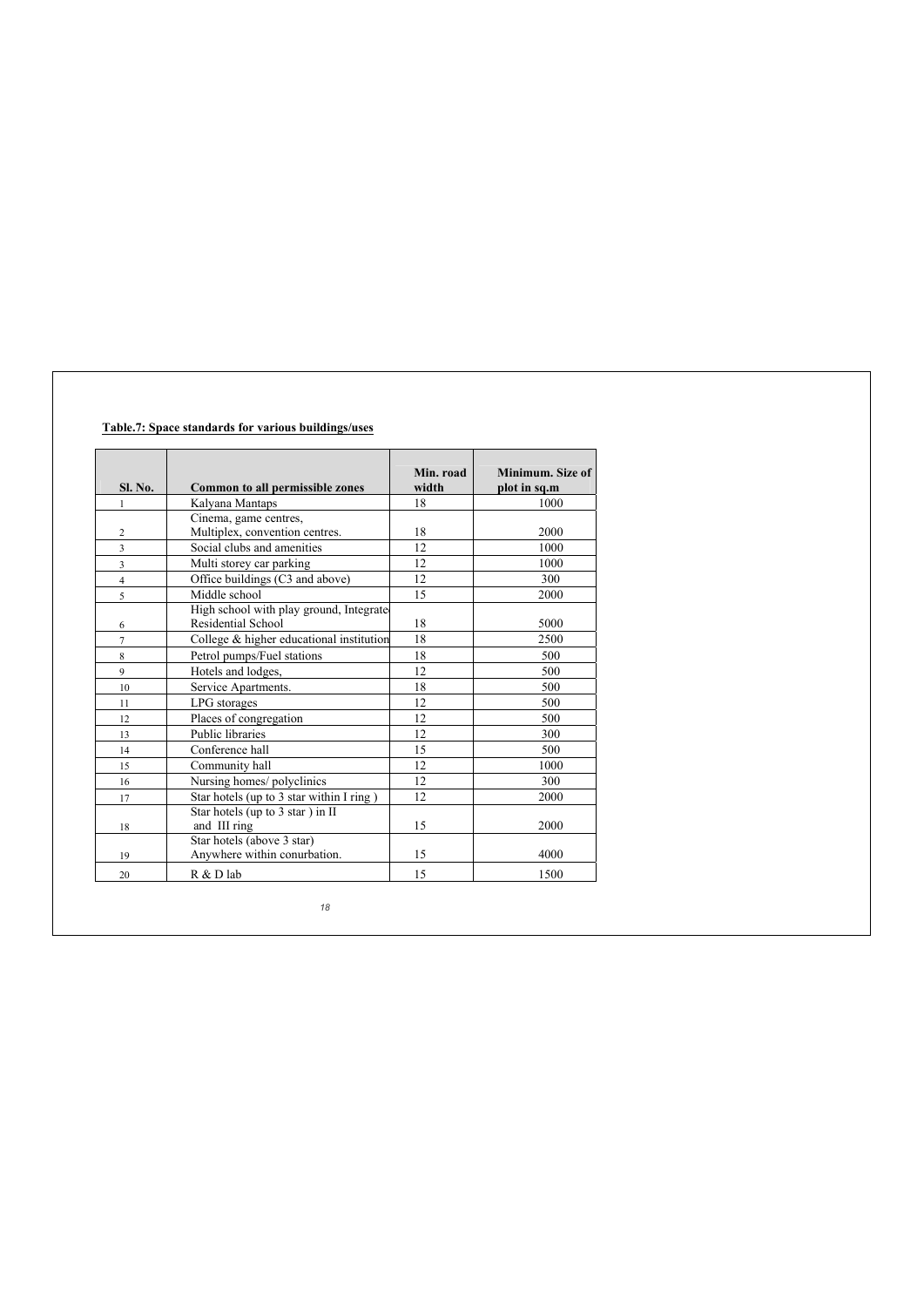# **CHAPTER.3.0: REGULATIONS APPLICABLE TO ALL ZONES**

# **3.1 SETBACKS:**

Front and Rear setback shall be with reference to depth of the site.

- i. The left and right setback shall be with reference to width of the site.
- ii. Up to 11.5 m height, the setbacks are calculated as percentages of depth and width of the plot, as per Table.8.
- iii. Table.9 shall be referred for Buildings which are more than 11.5 m in height to fix the setbacks.
- iv. In case of irregular plots, the setbacks are to be calculated according to the depth or the width at the point where the depths or widths are varying and average setbacks shall not be considered in such cases.
- v. The setbacks shall be provided in the owners plot. Public open spaces or conservancies should not be considered as setbacks.
- vi. Wherever the building lines are fixed, in such cases the front setback or the building line which ever is higher shall be considered as the front setback to the building.
- vii. In case of corner site, both the sides facing the road shall be treated as front side and regulations applied accordingly to maintain the building line on these roads and for providing better visibility.
- viii. In case of building facing more than two roads, the plot should be considered as corner plot taking two wider roads into consideration.
- ix. In case of site facing roads both in front and rear, both the sides facing roads shall be treated as front and other two sides not facing roads should be treated as right and the setbacks be applied accordingly.

# **SETBACKS :**

# **Table 8: Setbacks for building Height up to 11.5m & Plot size of up to 4000sq.m**

|                                | Width of site      |           | Depth of site   |           |
|--------------------------------|--------------------|-----------|-----------------|-----------|
| Width/Depth of site (m)        | Right side         | Left side | Front side      | Rear side |
| Up to $6.0$                    | $1.0 \text{ m}$    |           | $1.0 \text{ m}$ |           |
| Above $6.0 \text{ up to } 9.0$ | 1.0 m on all sides |           |                 |           |
| Above $9.0 \text{ m}$          | $8\%$              | 8%        | 2%              | $8\%$     |

 For plot over size of 4000 sq.m, a minimum setback of 5.0 m on all sides shall be insisted.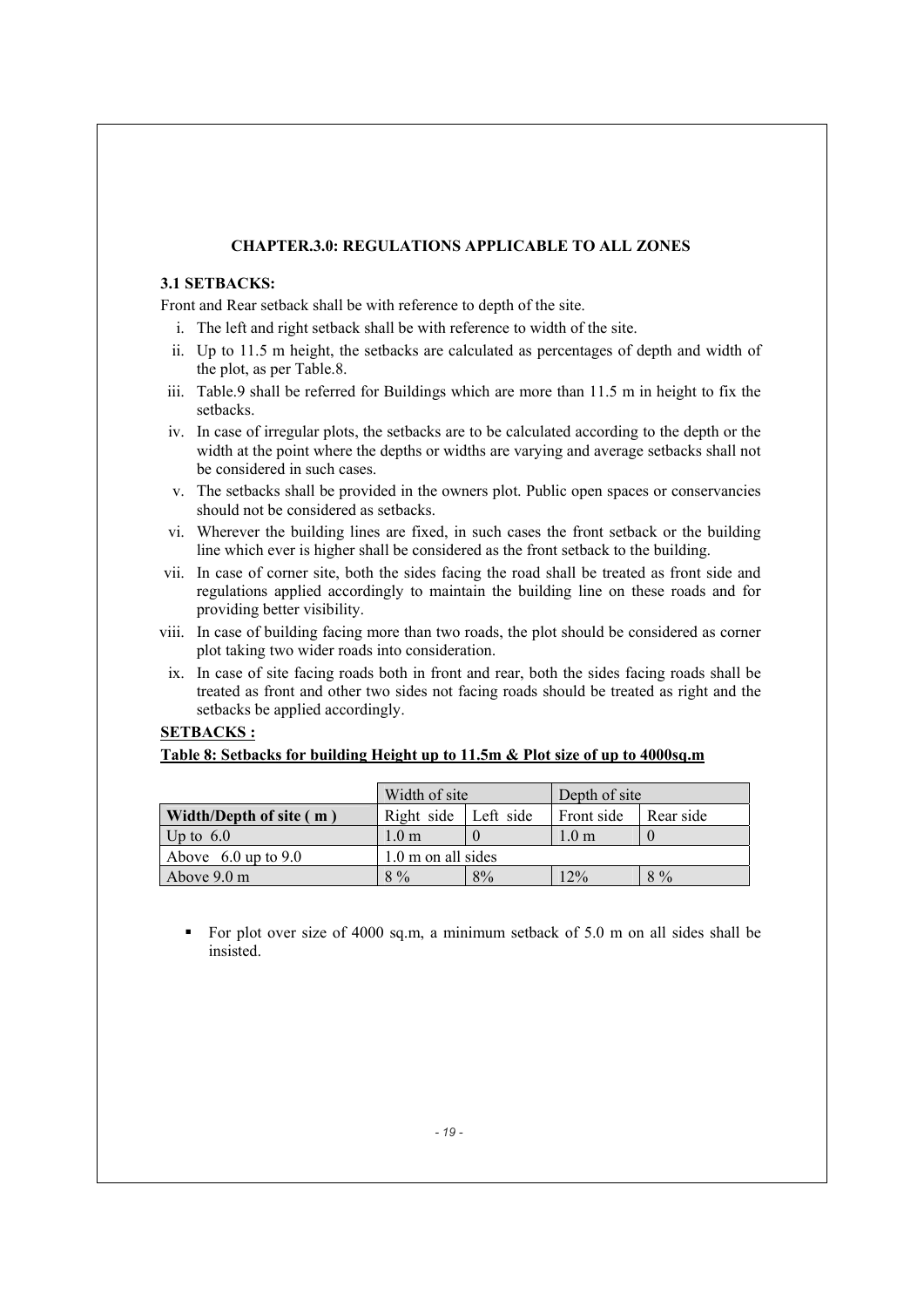| Sl. No. | Height of the bldg $(m)$                    | Front, rear and side setbacks<br>(Min. in m) |
|---------|---------------------------------------------|----------------------------------------------|
|         | Above $11.5m$ up to $15m$                   | 5.00                                         |
| 2       | Above $15 \text{ m}$ up to $18.0 \text{ m}$ | 6.00                                         |
| 3       | Above $18.0$ up to $21.0$ m                 | 7.00                                         |
| 4       | Above 21 up to 24 m                         | 8.00                                         |
| 5       | Above $24.0$ m up to $27.0$ m               | 9.00                                         |
| 6       | Above $27$ up to $30.0$ m                   | 10.00                                        |
| 7       | Above 30 up to $35.0 \text{ m}$             | 11.00                                        |
| 8       | Above $35$ up to $40.0$ m                   | 12.00                                        |
| 9       | Above 40 up to $45.0 \text{ m}$             | 13.00                                        |
| 10      | Above $45 \text{ up to } 50.0 \text{ m}$    | 14.00                                        |
| 11      | Above 50.0m                                 | 16.00                                        |

**Table 9: All around setbacks for buildings above 11.5 m height** 

# **3.2 Width of the road:**

- i. While determining the width of the road the distance between the boundaries of a road including foot path, drains measured at right angles at the center of the plot.
- ii. In case of roads having service roads in addition to the main roads, the width of the roads shall be aggregate width of service roads and main roads for determining the FAR.

# **3.3 Floor:**

The lower surface of storey on which one normally walks into the building; the general term floor does not refer to basements / cellar or mezzanine floor.

i. **Floor area for calculating Parking requirements:** Floor area shall be the aggregate area of all the floors of a building including thickness of wall, staircase room, lift room, escalators, balconies, lobbies, corridors, foyers, and such other parts provided for common service.

# **3.4) FAR or Floor Area Ratio**

i) The ratio of the Floor area to the plot area is FAR. However, it includes escalators, open balconies, staircase and corridors.

ii) The floor area ratio shall exempt the floor area used for purposes such as parking space, main stair case room, lift shaft, lift wells, and lift machine rooms, ramps, ventilation ducts, sanitary ducts and overhead tanks.

iii) When the site does not face the road of required width noted against each, then the FAR applicable to the corresponding width of the roads shall apply.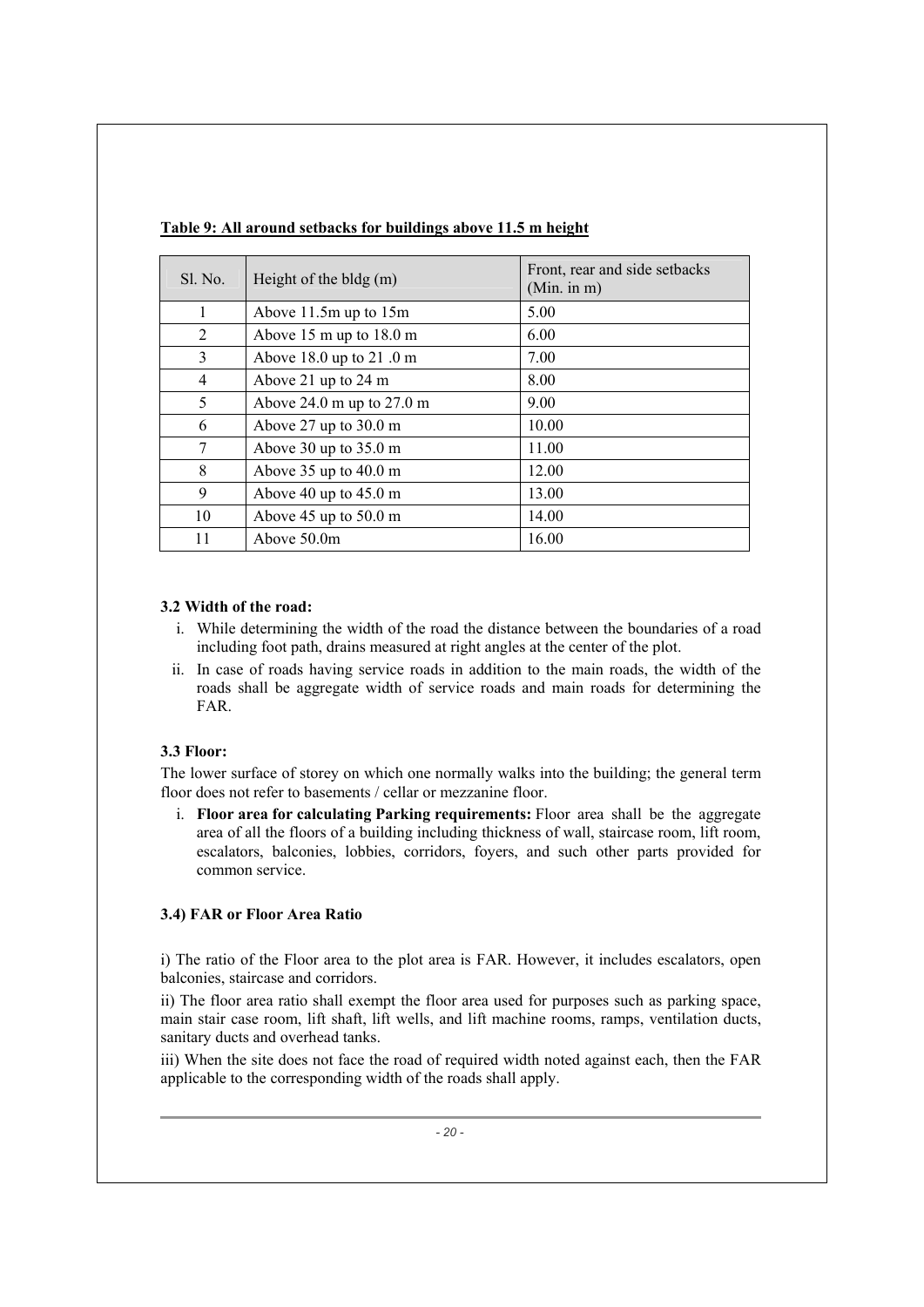iv) Where a plot faces a wider road than the one prescribed against it, the FAR shall be restricted only to the limit prescribed for the area of the plot.

v) **Additional FAR:** With a view to encourage redevelopment in old/core areas, additional floor area ratio(FAR) as an incentive is proposed for properties located within I & II rings(lands falling under 100 & 200 series planning district plans) which are amalgamated or reconstituted only after the date of approval of Revised Master Plan 2015. Details of additional FAR are as follows;

|        | Up to $360$ sq.m              | Above $360$ sq.m up<br>to $4000$ sq.m    | Above $4000$ sq.m                         |
|--------|-------------------------------|------------------------------------------|-------------------------------------------|
| Ring.1 | As per existing FAR           | 0.25 additional FAR<br>over the existing | 0.50 Additional FAR<br>over the existing. |
| Ring.2 | As per existing FAR           |                                          | 0.25 Additional FAR<br>over the existing. |
| Ring.3 | As per existing FAR and Norms |                                          |                                           |

# **3.5) Ground coverage:**

The total area covered by building immediately above the plinth level. Swimming pool, sump tank, pump house and electric substation, utilities are not included.

# **3.6) Two or more buildings on the site:**

- i. For more than one building on a given site, the distance between the buildings shall be 1/2 the height of the tallest building, between the buildings under consideration.
- ii. In case, two or more buildings with different heights are proposed on a single site, then setbacks shall be applied with reference to the tallest building.

# **3.7) Garage**:

- i. The maximum width of the garage shall not exceed 4m.
- ii. The garages shall not be constructed or reconstructed within 4.5m from the road edge. This may be relaxed in cases where the garage forms part of the main building with minimum setback for that plot.
- iii. The length of garage shall not exceed 1/3 rd the length of the site but not exceeding 8.0 m in any case.
- iv. In case of lumber room being proposed within the portion of the garage, the depth of the lumber room shall not exceed 1.25 m and entrance to such lumber room shall be from the rear setback only.
- v. In the case of corner plots the garage shall be located at the rear corner diagonally opposite to the road intersection.
- vi. For garage, no side or rear setback should be insisted , one upper floor not exceeding 3.0 m height shall be permitted provided, no opening are provided towards neighbouring property and at least one opening for light and ventilation is provided towards the owners property.
- vii. The garage may be allowed in right or left side of the plot subject to site conditions.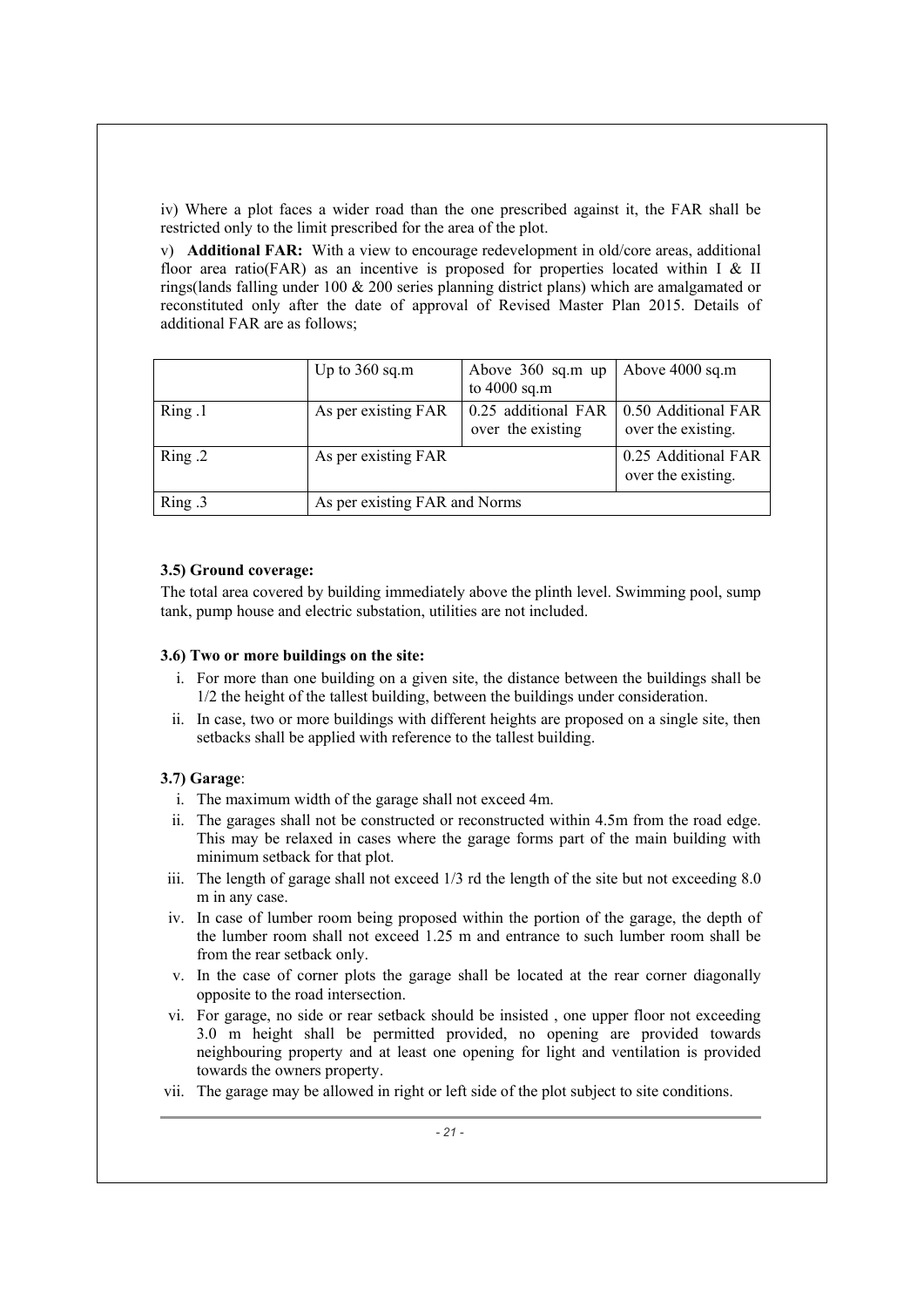#### **3.8) Means of access:**

- i. The means of exclusive access which would be other than through public roads or streets shall not be more than 30.0 m in length from the existing public road and the minimum width of such access shall be 3.5 m. If the width of access road is less than 3.5 mtrs, then max floor area permitted in such cases shall not exceed 150 sq mtrs and 50 sq mtrs in residential and commercial zones respectively irrespective of the sital area.
- ii. FAR and height of the building shall be regulated according to the width of public street or road only.
- iii. The means of exclusive access which would be other than through public roads or streets having more width than the public road or street, but less than 30.0 m in length, then width of the public road or street shall be considered for reckoning FAR.
- iv. Access rights needs to be obtained before applying for any sanction/permission for development. Documents to support the rights obtained needs to be submitted along with the plan.

# **3.9) Basement:**

- i. Means storey which is partly or wholly below the average ground level and with a height not exceeding a projection of 1.2 m above the average ground level and overall height of the basement under any circumstances should not exceed 4.5 m between the floor and the ceiling of the basement in case of normal parking. In case of stacked/ mechanical parking the height of the basement may be permitted up to a maximum of 4.5m
- ii. If a site is measuring less than 200sqm, then car parking shall not be permitted in the basement floor.
- iii. If the minimum setback is more than 2.0 m, then the basement may be extended on all sides except the side abutting the road, provided the minimum setback between the basement and property boundary is minimum 2.0 m.
- iv. Basement floors up to a maximum of 5 (five) levels may be permitted for car parking.
- v. Permissible uses in the Basement for buildings other than 3 star and above category:
	- $\bullet$  Dark rooms for X ray and storage of light sensitive materials
	- Bank Safes/ Strong room included in the FAR
	- Air condition handling units/equipment, utilities and services connected with the building.
	- $\bullet$  Parking
- vi. In case of 3 star and above category of hotels, the spare area in the basement after catering to the requirement of parking facilities may be allowed to be used for other purposes incidental to the running of the hotel, such as; health club, shopping arcade, dining area, with or without kitchen facilities, with gas cylinder, administrative office, gym rooms, banquet/conferencing facility, swimming pool, discothèque etc. subject to reckoning of the same for FAR calculations.
- vii. Parking area if misused is liable to be municipalised/taken over by the local body/authority without any compensation.
- viii. Basement in a residential building shall be allowed without taking into FAR calculations subject to the condition that it will be used only for the purposes of Home Theater or Gym or a combination of both for personal use of the occupant on a site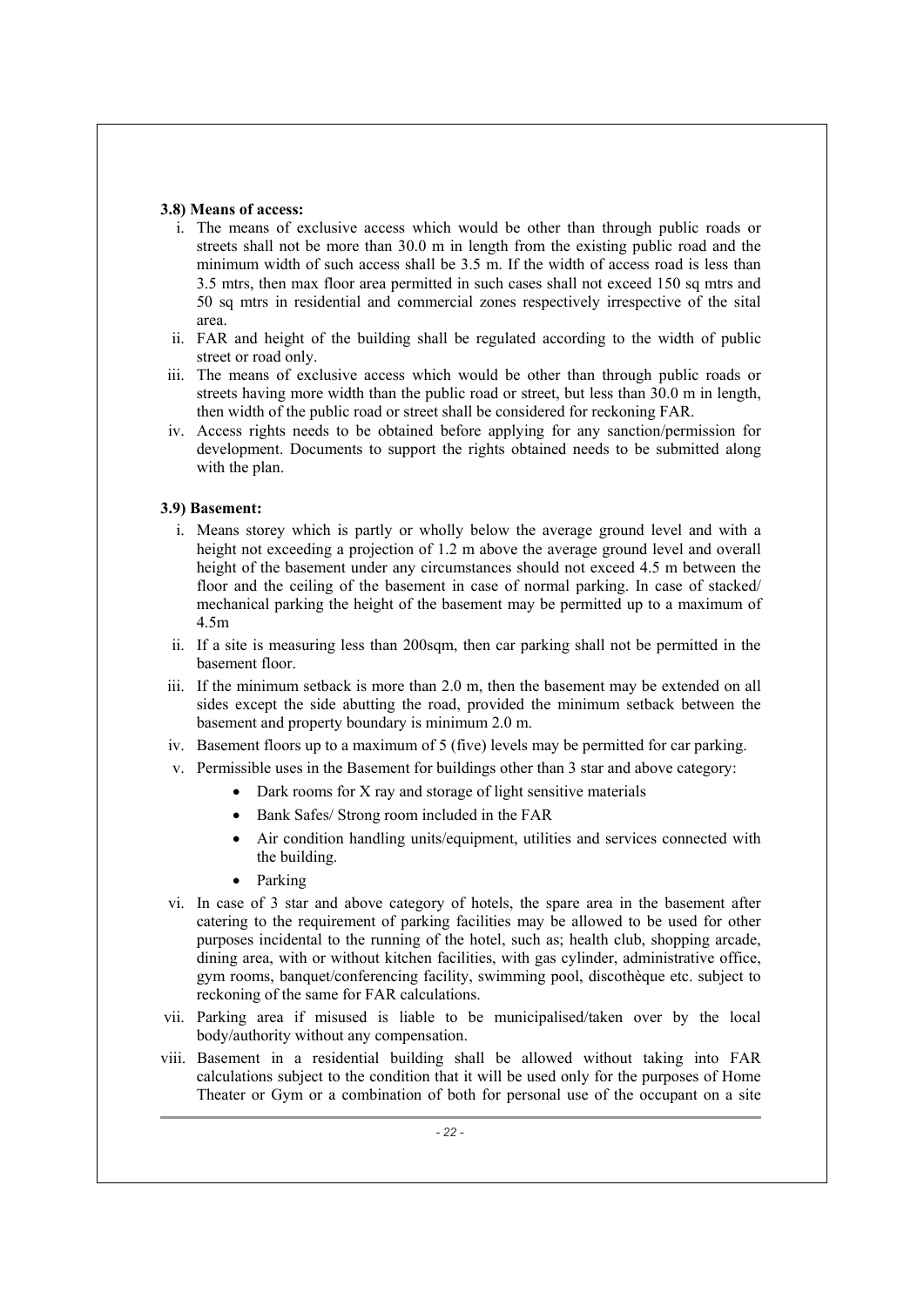which does not exceed 500sqm and should be in Residential (Main) area as per Revised Master Plan 2015. In such cases, it should be single dwelling unit only and the entry to the basement shall be from inside the main building itself.

ix. When Basement is used for Car parking, the convenient entry and exit shall be provided. Adequate drainage, ventilation, lighting arrangements shall be made to the satisfaction of the authority.

# **3.10) Ramps**

- i) Provision for ramp shall have a minimum width of 3.5 m and a slope of not less than 1 in 10 and 1 in 8 in special cases. The ramp and the driveway in the basement shall be provided after leaving a clear gap of minimum 2.0 m from the common property line. The slope of the ramp shall commence from 1.5 m of the edge of property line.
- ii) Ramps for the physically challenged shall be provided in all Public buildings.

#### **3.11) Projections:**

- i. Projection into open spaces: Every open spaces provided either interior or exterior shall be kept free from any erection there on and shall be open to the sky and no cornice roof or weather shade more than 0.75 m wide or 1/3 rd of open space/setback which ever is less shall overhang or project over the said open space.
- ii. No projection shall over hang/project over the minimum setback area either in cellar floor or at the lower level of ground floor.
- iii. Cantilever Portico of 3.0 m width (maximum) and 4.50 m length (maximum) may be permitted within the side setback. No access is permitted to the top of the portico to use it as a sit out place and the height of the portico shall be not be less than 2.00 m from the plinth level. The portico is allowed only on the side where the setback/open space left exceeds 3.00 m width.
- iv. Balcony: Balcony projection should not exceed 1/3 rd of the setback on that side subject to a maximum of 1.10m in the first floor and 1.75 m beyond the second floor. No balcony is allowed in the ground floor**.**

#### **3.12) No Objection Certificates**:

- i. For all Development Plans, Apartment buildings and Residential layouts which come under the category stipulated by the KSPCB, necessary NOC from KSPCB (KSPCB shall mention the need for environment clearance if any in the NOC) shall be furnished.
- ii. For all buildings with a height of 24.0m and above, NOC from Fire Force in addition to NOC from Pollution Control Board (KSPCB shall mention the need for environment clearance if any in the NOC) shall be furnished.
- iii. For Cinema theatres, the setbacks and other provisions shall be as per Karnataka Cinematography Act and Rules.
- iv. NOC from Airport Authority of India shall be furnished where ever applicable.

# **3.13) Security Deposit**

i. The applicant shall deposit a refundable non earning security deposit at the rate of **Rs. 100 per sq.m** of floor area within the Corporation area and **Rs. 50 per sq.m**, of the floor area outside Corporation area for the following categories of buildings, namely: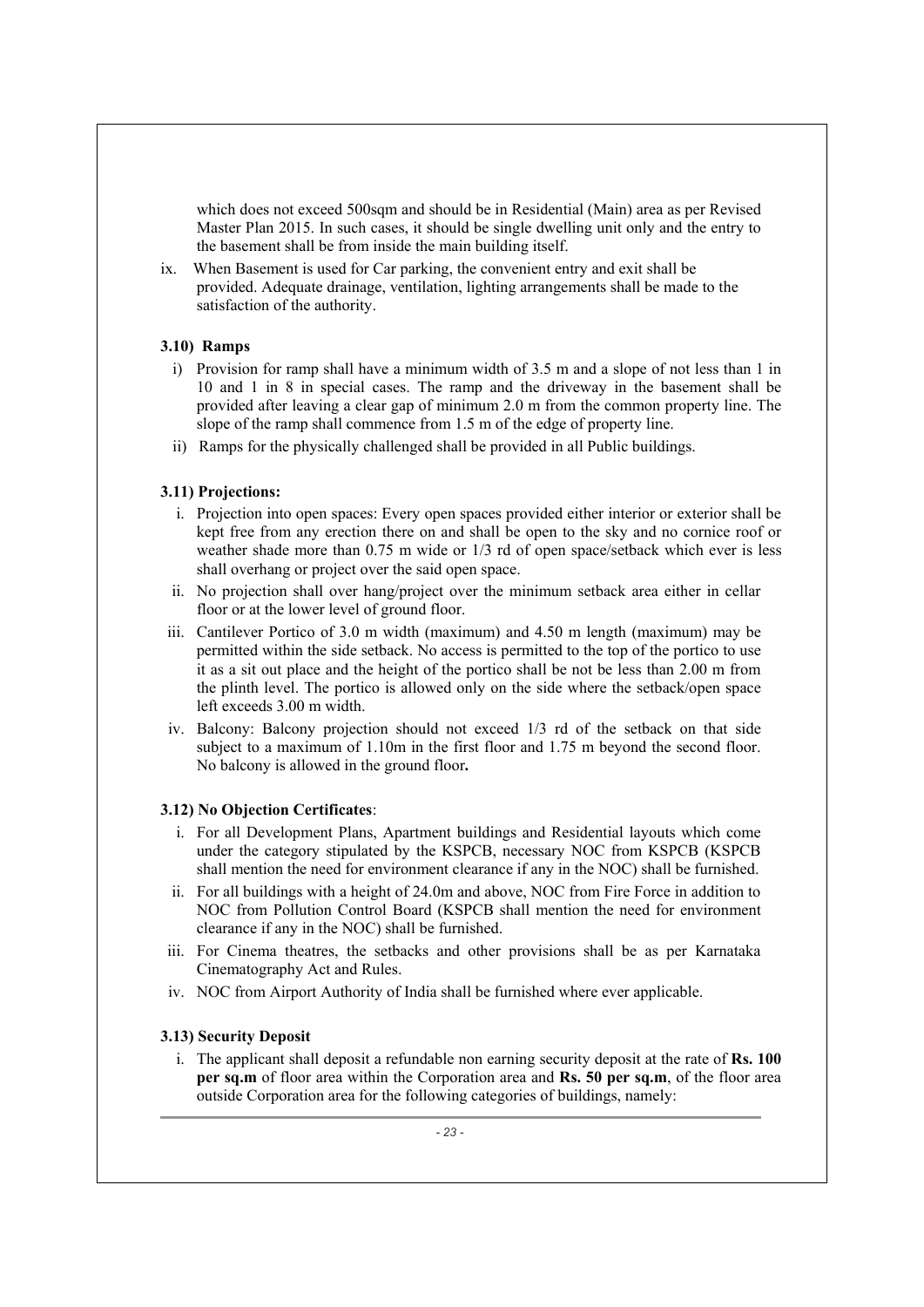A. Residential building group housing/ multi dwelling/ apartments having more than 4 dwelling units.

B. Commercial buildings.

- ii. The Security Deposit shall be refunded within three years or thirty days from the date on which completion certificate is produced, whichever is earlier. If the construction is not as per approved plan, this deposit shall be forfeited and separate action initiated as per the provisions of KTCP Act, 1961.
- iii. The security deposit will be refunded with 2 % interest if the building has no deviation.
- **3.14)** Architect/Engineer/planner who prepares the plan or supervises the development works or who does both the jobs shall submit an affidavit duly notarized to the extent that the safety of the building in terms of fire and resistance to earthquake are taken care while preparing the plan. Also, he/she shall undertake to acknowledge that he/she will intimate the competent authority within 3 days of any violations with regard to sanctioned plan. Copy of the affidavit at appendix II.

# **3.15) Cul – de - Sac:**

i. While developing a land, if for any reason, the road has to be stopped without continuation, and then Cul de Sac with turn around area of 9.0 Radius at the end shall be provided.

# **3.16) General notes:**

- i. All permissions accorded by BDA or Government shall be treated as conforming uses irrespective of the classification made in the Revised Master Plan 2015. This is to be allowed on a case by case basis only.
- ii. All cases of SEZ approved by Government of India (GOI), till the Revised Master Plan-2015 is finally approved, shall be considered for clearance, irrespective of land use classification (except the drain buffers) subject to payment of fees under section 18 of KTCP Act, 1961. Decision of the Authority in this regard shall be final.
- iii. In case of buildings that have been permitted lawfully by CMC's or BMP or BDA and if such structures are in obstruction to the alignment of the proposed roads in RMP 2015, such road alignment shall be re-looked into by the authority and decision may be taken suitably.
- iv. When mixed uses are permitted on the plot, the land use of ground floor shall be considered as the main use and the relevant regulations shall be applicable.
- v. In case of commercial buildings or shopping centres and residential apartments, provision shall be made for fire safety measures in accordance with requirement as stipulated by the Fire Force authorities before the issue of occupancy certificate.
- vi. Mezzanine floor is not permitted in residential buildings.
- vii. Elevator (Lift) has to be provided for buildings with more than G+3 floors.
- viii. New Additions to existing buildings: In case of buildings which are existing prior to coming into force of these regulations, upper floors may be permitted according to the existing coverage subject to limitation of height , FAR , building line or any road widening proposals in accordance with present regulations.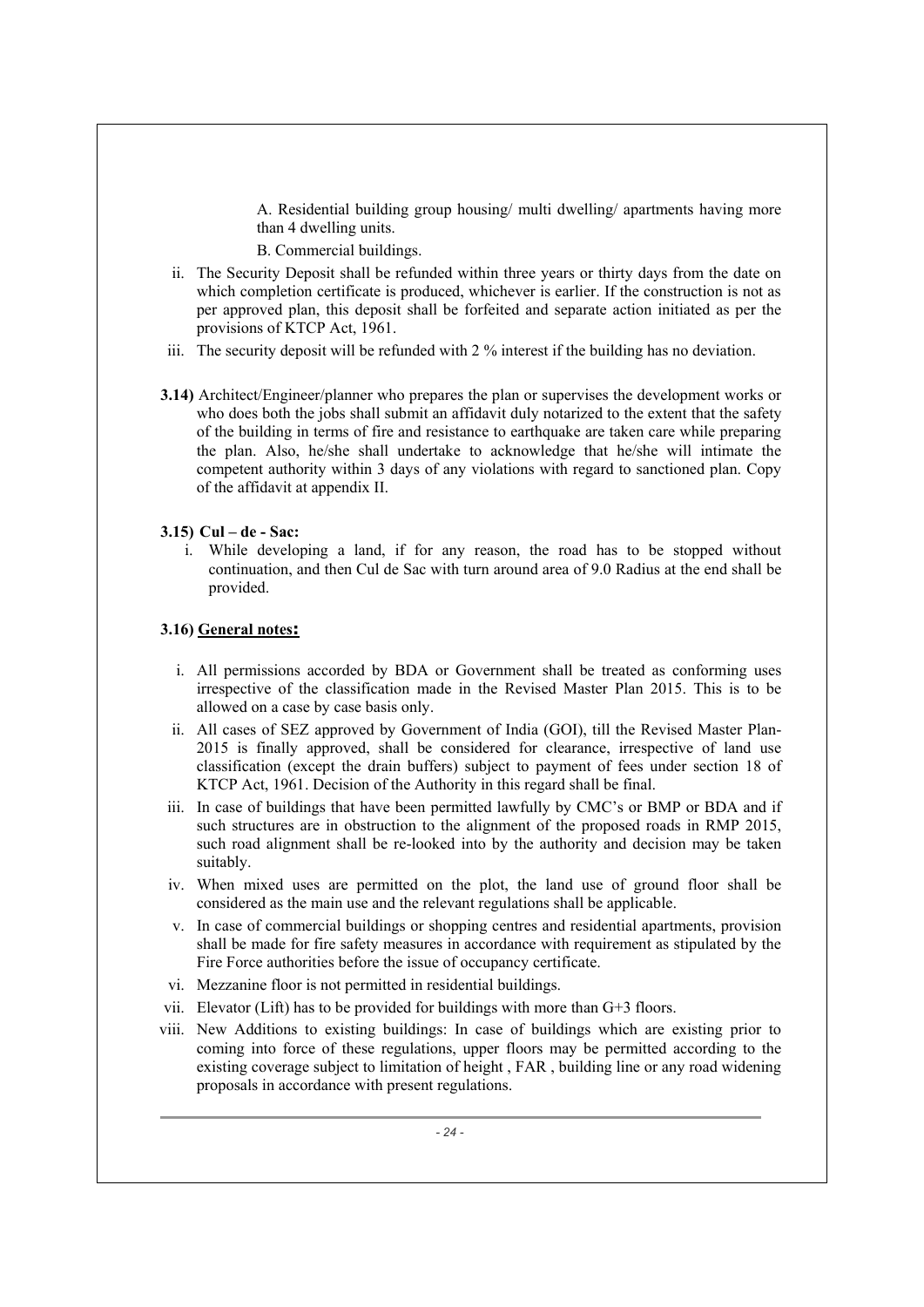- ix. Areas which fall within 150m radius from the **metro terminals** shall be eligible for a maximum FAR of 4 for all permissible uses, irrespective of the FAR applicable for the respective uses in the respective tables. However, this will be applied only after the completion of the metro stations and also the same to be confirmed by the BMRCL. Till such time the existing regulations shall apply.
- x. TDR may be permitted till the completion of the Metro stations and not after that. However, FAR shall not exceed 4 in any case.
- xi. All **bus terminals** shall be eligible for an FAR as applicable to commercial zone. Min area 1 acres.
- xii. If the total floor area of a proposed building is more than 500 sq mtrs, then an area measuring minimum of 3mtx5mt abutting to the access road shall be reserved for installation of electrical transformer, while issuing building permission.
- xiii. **Rain water harvesting:** Provision of Rain Water Harvesting is mandatory for all plots which are more than 240 sq.m in extent. A 5  $\%$  rebate on the property tax is offered for residential property and 2 % for non residential buildings within BMA for the first 5 years, when rain water harvesting is made as an integral part of the building constructed.
- xiv. **Solar energy:** Solar lighting and solar water heating is recommended for all new development/constructions. If the solar lighting and solar water heating is adopted, then refundable security deposit on fulfilling the conditions shall be returned along with 2 % interest.
- xv. **Tree Planting:** Planting of minimum one tree is mandatory for a site measuring more than 2400 sq ft and minimum of 2 trees for a site measuring more than 4000 sq ft. The concerned authorities shall ensure that the trees are planted before approval of building plan and tax shall be accessed only after confirming the existence of trees in the site in question. The trees shall be planted only in the rear set back area.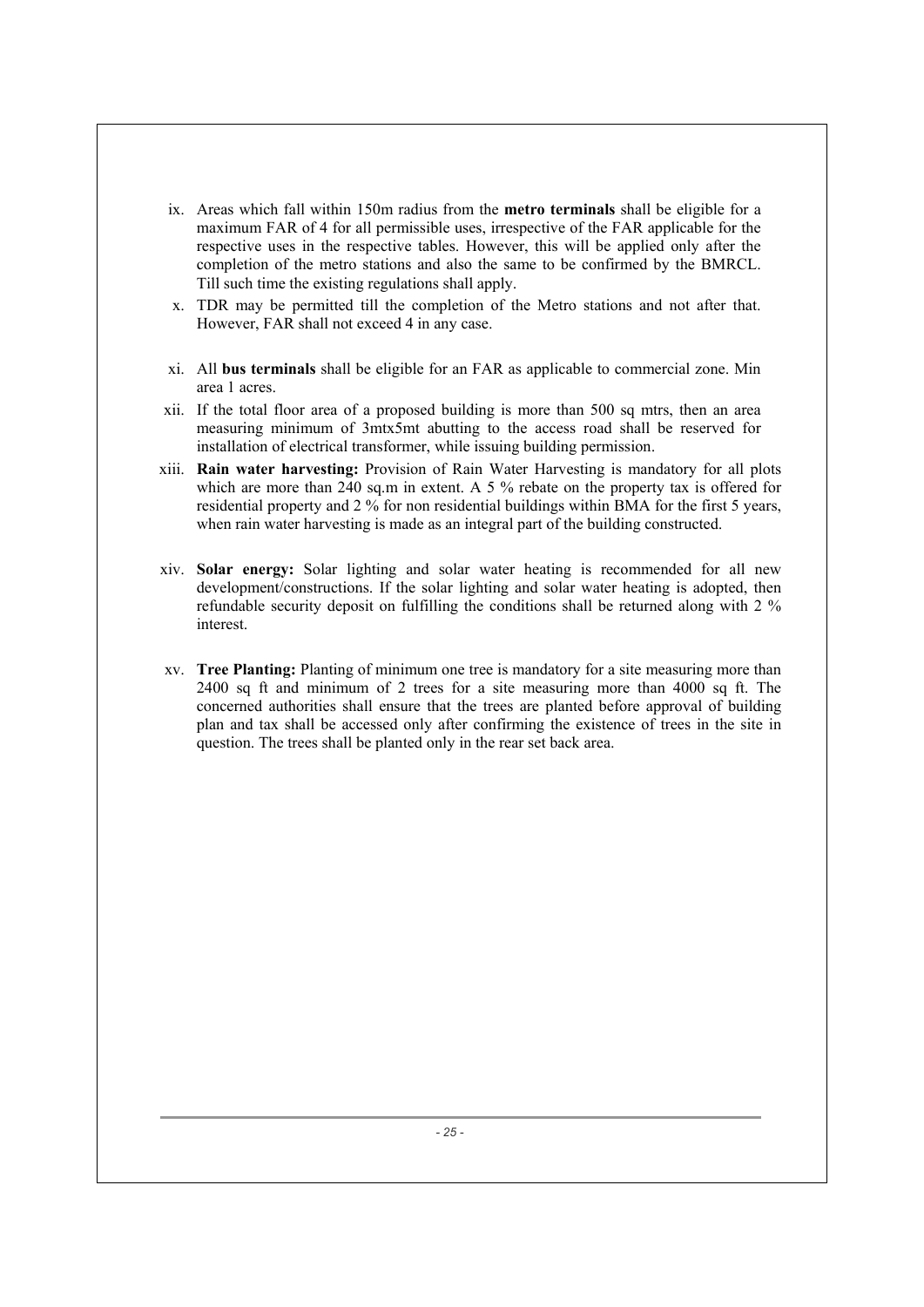**CHAPTER 4:** REGULATIONS FOR MAIN LAND USE ZONES

*- 26 -*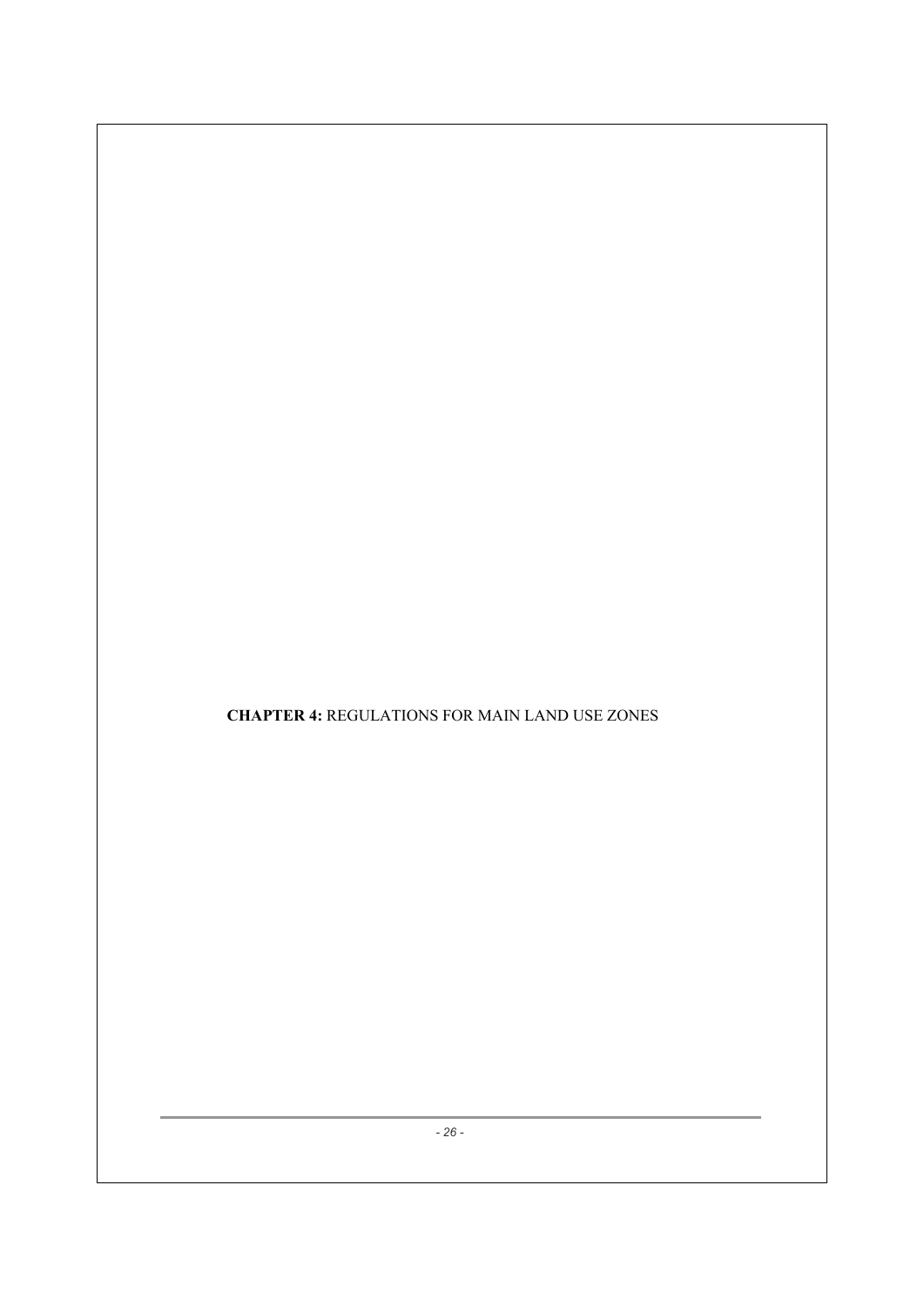# **4.1 RESIDENTIAL (MAIN)**

# **4.1.1) Description**

The areas of the city which have predominantly residential land use pattern is considered for the Residential (Main) zone. This includes many old areas of the city such as Parts of Malleswaram, Richmond Town, Vasant Nagar, Jayanagar, Vijayanagar, Visveswarapura, Rajajinagar, RT Nagar, etc.

# **4.1.2) Regulations**

# **i) Permissible land uses:**

- Main Land use : **R & T1**
- Ancillary Land use category: **C2, I-2 & U3**
- Ancillary use is allowable to 20% of the total built up area or 50 sq.m which ever is higher.
- If the Plot size is more than 240 sq.m, having a frontage of 10.0 m or more, and the abutting road is more than 18.0 m width, then ancillary uses can be used as main use.

| Sl.No. | Plot size (sq.m)           | Ground Coverage.<br>(Max) | <b>FAR</b> | Road width (m)            |
|--------|----------------------------|---------------------------|------------|---------------------------|
| 1.     | Up to $360$                | Up to 75 $\%$             | 1.75       | Up to $12.0$              |
| 2.     | Above 360<br>up to $1000$  | Up to 65 $\%$             | 2.25       | Above $12.0$ up to $18.0$ |
| 3      | Above 1000<br>up to $2000$ | Up to 60 $\%$             | 2.50       | Above $18.0$ up to $24.0$ |
| 4.     | Above 2000<br>up to $4000$ | Up to 55 $\%$             | 3.00       | Above $24.0$ up to $30.0$ |
| 5.     | Above 4000<br>up to 20000  | Up to 50 $\%$             | 3.25       | Above 30.m                |

# **Table 10:** FAR and Ground Coverage in Residential (Main)

#### **ii) Notes:**

a) Setbacks shall be in accordance with Table.8 or Table.9 depending on the height of proposed building and the plot size.

b) If the road width is less than 9.0 m, then the maximum height is restricted to 11.5 meters or Stilt +GF+2 floors (whichever is less) irrespective of the FAR permissible

c) Multi dwelling units (Apartments) shall be allowed only on plot sizes of above 360 sq.m in the I and II Ring and on plots above 750 sq.m in the III Ring. In both cases, the road width shall be more than 9.0m.

d) TDR is applicable as per rules.

# **4.1.3) Parking**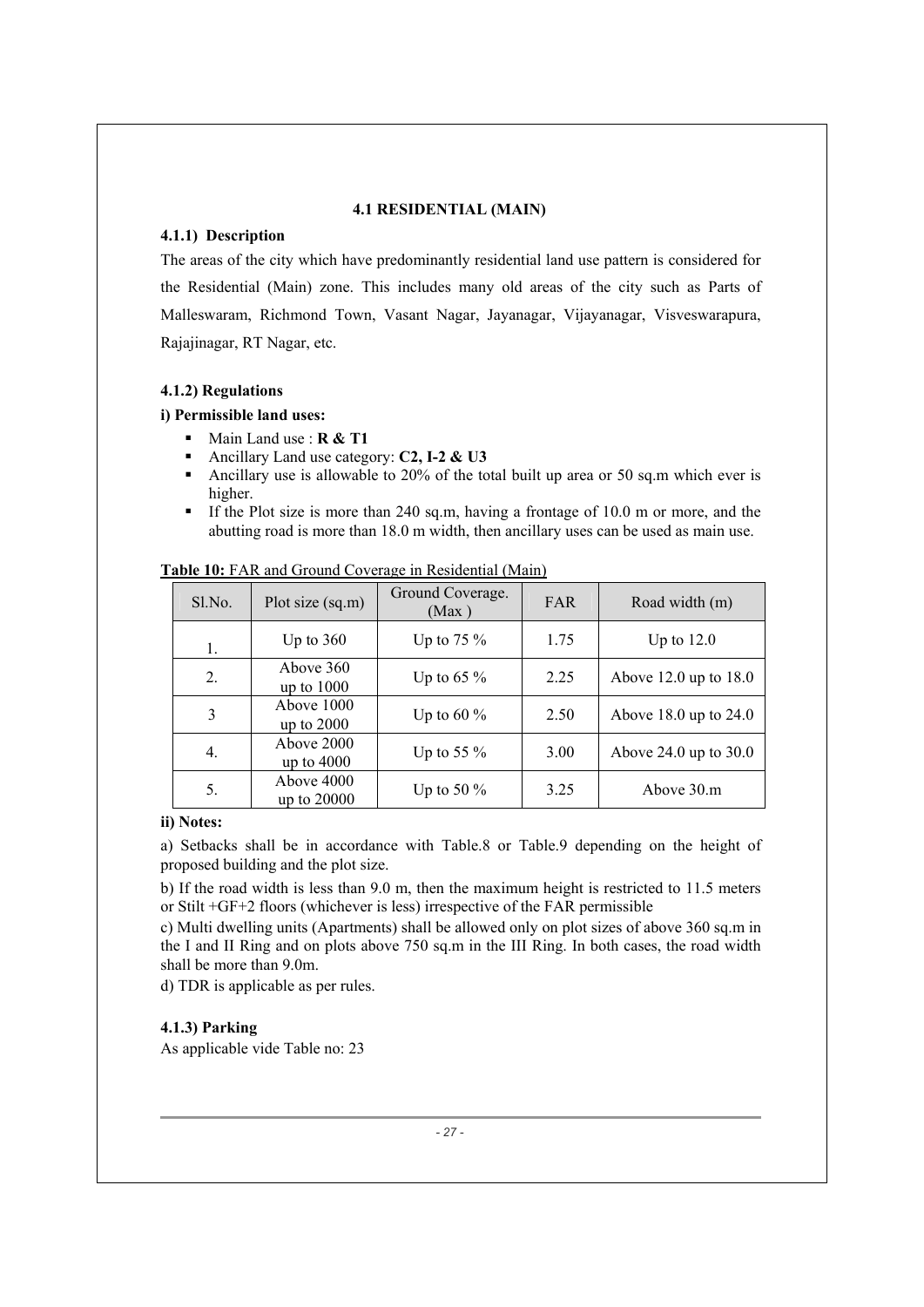# **4.2 RESIDENTIAL (MIXED)**

# **4.2.1) Description**

Main features of 'Mixed Land Use' areas are those where employment, shopping and residential land uses will be integrated in a compact urban form, at higher development intensities and will be pedestrian-oriented and highly accessible by public transit. Mixed use areas will foster community interaction by providing focus on community facilities.

- The design and development of mixed use activity areas provide opportunities to create and**/**or maintain a special community identity and a focal point for a variety of city wide, community and neighbourhood functions.
- Mixed activity areas address the demand for employment, shopping and residential areas within the city.

# **4.2.2) Regulations**

# **i) Permissible land uses:**

- Main land use category: **R**
- Ancillary land use category: **C3, I-2, T2** and **U4**
- Ancillary land use is permissible up to 30 % of the total built up area

If the Plot size is abutting a road as specified below, the ancillary uses can be used as main use. Space standards as at Table no 7 are applicable.

# **Table 11: Plot Size and Ancillary uses permissible in Residential (Mixed)**

| Sl.No. | Plot size<br>(sq.m)         | Road Width<br>(Min) | Ancillary Uses permissible as main<br>land use |
|--------|-----------------------------|---------------------|------------------------------------------------|
|        | Up to $240$                 | 15.0 <sub>m</sub>   | $C2, I-2, U3, T2$                              |
|        | Above 240<br>$Up$ to $1000$ | 18.0 <sub>m</sub>   | $C3, I-2, U4, T2$                              |

# **Table.12: FAR and Ground Coverage in Residential (Mixed) zone up to 20000 sq m**

| Sl.No. | Ground Coverage. (Max) | <b>FAR</b> | Road width (m)                              |
|--------|------------------------|------------|---------------------------------------------|
|        | Up to 70 $\%$          | 1.75       | Up to $12.0$                                |
| 2      | Up to 65 $\%$          | 2.25       | Above $12.0 \text{ up to } 18.0 \text{m}$   |
| 3      | Up to 60 $\%$          | 2.50       | Above $18.0$ up to $24.0$ m                 |
| 4      | Up to 55 $\%$          | 3.00       | Above $24.0 \text{ m}$ up to $30 \text{ m}$ |
| 5      | Up to 50 $\%$          | 3.25       | Above 30m                                   |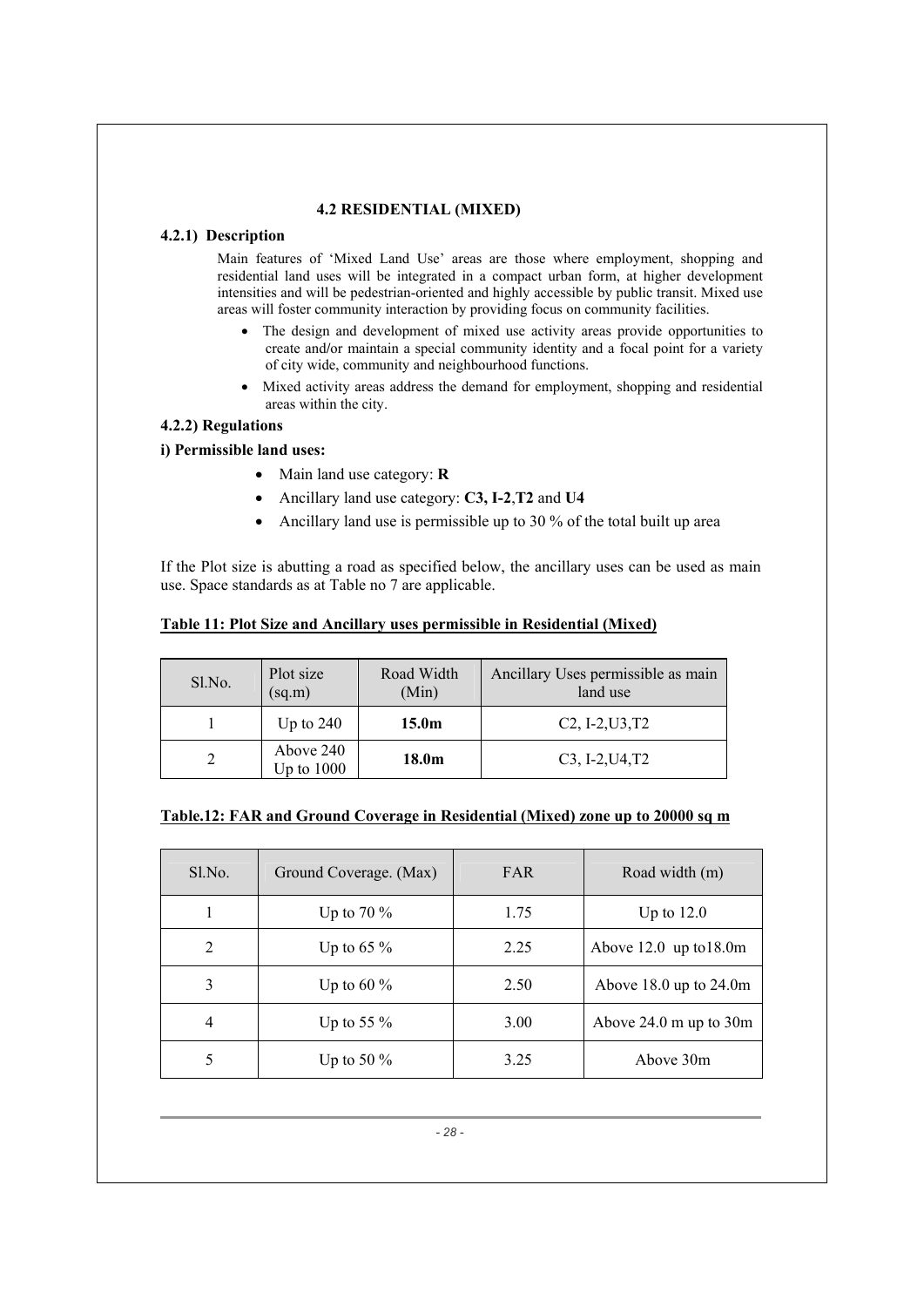# **iii) Notes;**

- a) Setbacks shall be in accordance with Table 8 or Table 9 depending on the height and the plot size.
- b) TDR is applicable as per rules.

# **4.2.3) Parking**

- a) Buildings with a floor area not exceeding 100sqm are exempted from providing car parking. However, equivalent parking fee shall be levied as determined by the authority from time to time. This is applicable only for areas coming within I Ring.
- b) As applicable vide Table no: 23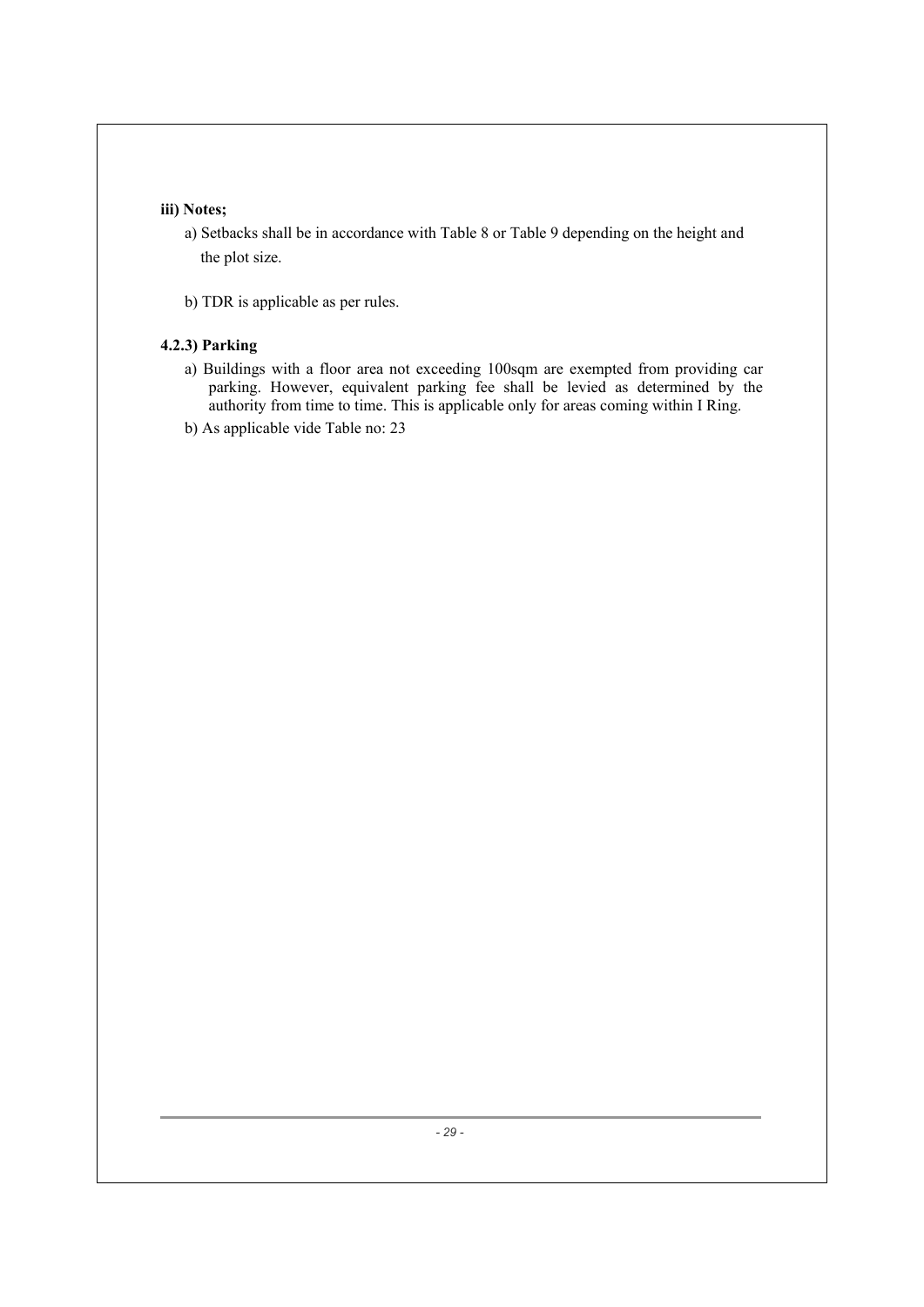# **4.3 COMMERCIAL (CENTRAL)**

# **4.3.1) Description**

The Historic and commercial core of Bangalore as delineated on the map mainly comprising of **Petta** area such as Chickpet, Cubbonpet, Cotton pet, etc and parts of **Shivajinagar** around the Russell Market area.

# **4.3.2) Regulations**

**i) Permissible land uses:** 

- Main Land use category: **C4**
- Other land uses permissible (as main land use): **R, I-3, T3 & U4**

Table 13: FAR and Ground Coverage in Commercial (Central)

| Sl. No. | FAR(Max) | Ground Coverage |
|---------|----------|-----------------|
|         | 2.50     | "ና%             |

# **ii) Notes:**

i. **Setbacks** need not be insisted except on the front side up to a size of 150 sq.m, and for plots ranging between 150sqm to 500sqm, no setbacks on rear and side shall be insisted. In all other cases setbacks shall be in accordance with Table. 8 or Table. 9 depending on the height of the proposed building and the plot size.

# **4.3.3) Parking:**

- i. Buildings with a floor area not exceeding 100sqm are exempted from providing car parking. However, equivalent parking fee shall be levied as determined by the authority from time to time. Parking fee shall be credited to a separate head of account and it shall be used for providing parking facilities.
- ii. Parking as applicable vide table.23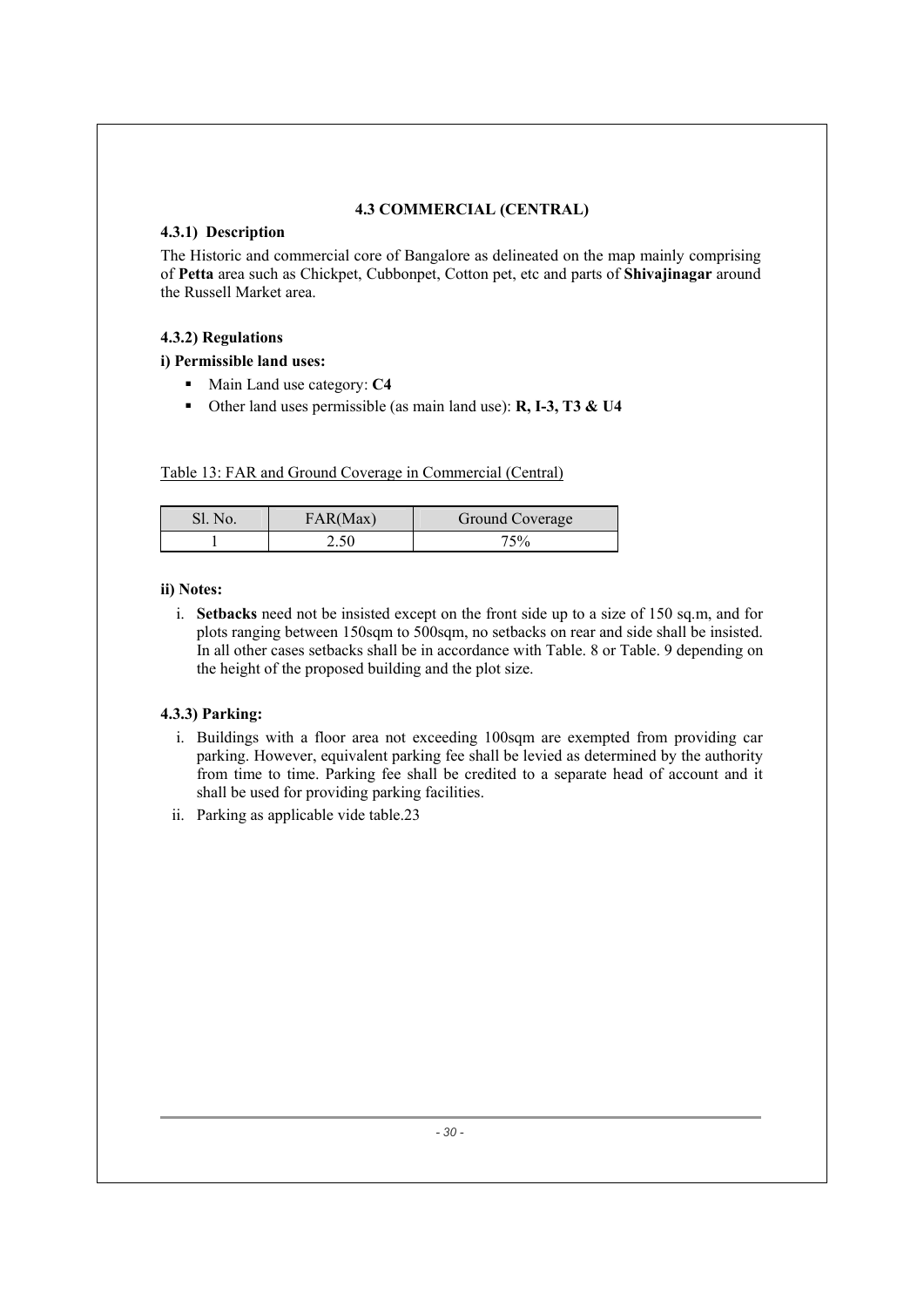# **4.4 COMMERCIAL (BUSINESS)**

# **4.4.1) Description**

This zone comprises of areas in between MG Road, Brigade Road, Residency Road, Madras Bank Road and St Marks Road and also areas between the traffic island of Mayo hall, Magrath Road and Residency Road, Manipal Centre between MG Road and Ulsoor Road. Some pockets in the III Ring have been demarcated as Commercial (Business) zone, with the objective of supporting formation of secondary centres.

# **4.4.2) Regulations**

# **i) Permissible land uses:**

- Main land use category: **C3**
- Other land uses permissible (as main land use): **R, I-3, T3 & U4**
- If the road width is less than 12.0m and plot area is less than 240sq.m then, **C2, I-2, R** and **U4** only are allowed.

# **Table 14: FAR and Ground Coverage in Commercial (Business) up to 12000 sq.m**

| Road width (m)                                | <b>FAR</b> | Coverage |
|-----------------------------------------------|------------|----------|
| Less than 9                                   | 1.50       | 55 %     |
| Above 9 and up to 12                          | 1.75       | 50 %     |
| Above 12 and up to 18                         | 2.25       | 50%      |
| Above 18.0 up to $24.0$                       | 2.50       | 45 %     |
| Above $24.0 \text{ m}$ up to $30.0 \text{ m}$ | 3.00       | 40%      |
| Above 30.0 m                                  | 3.25       | 40 %     |

# **iii) Notes**

a) TDR is applicable as per rules.

b) Setbacks shall be in accordance with Table-8 or Table-9 depending on the height of the proposed building and the plot size.

# **4.4.3) Parking:**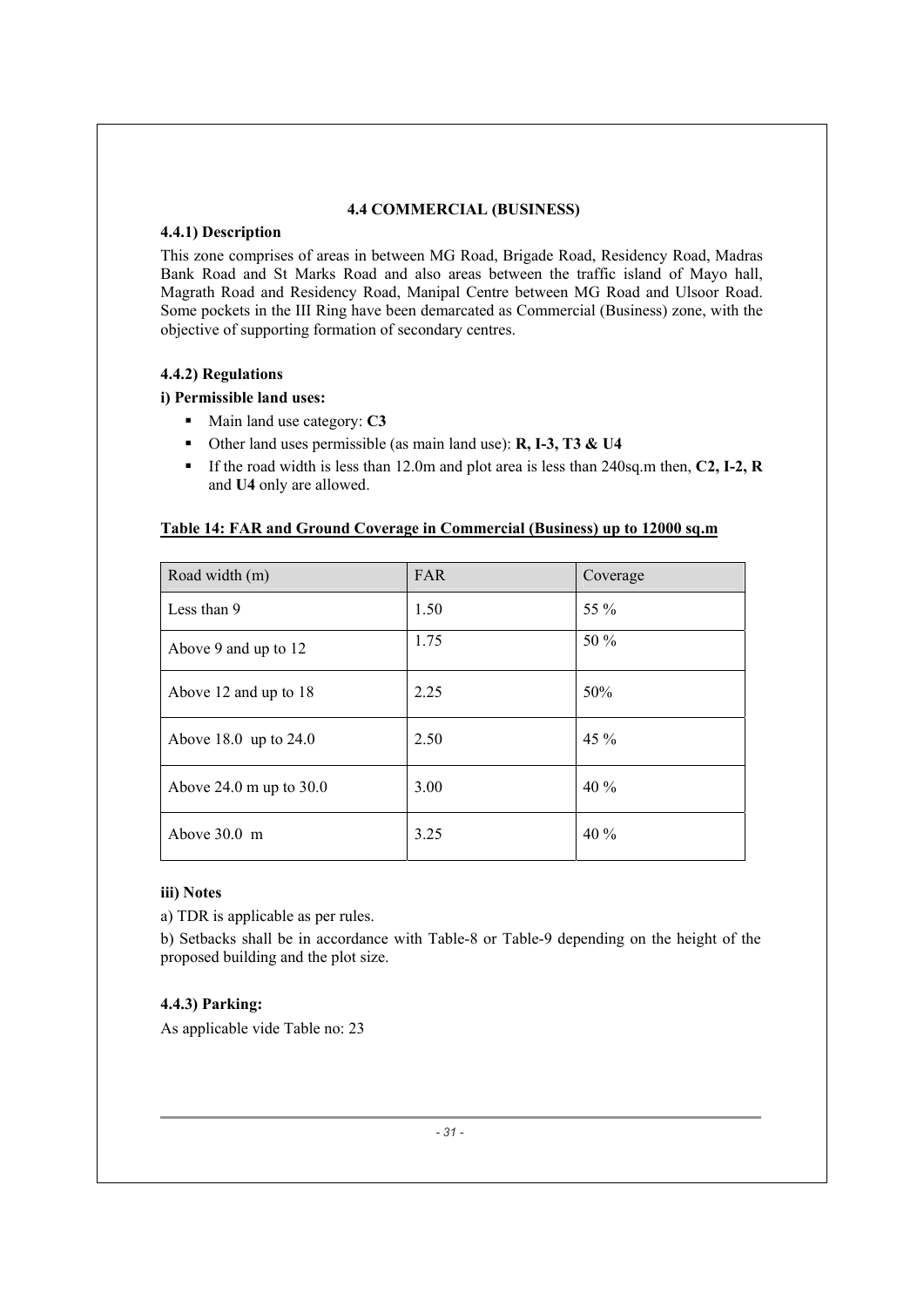# **4.5 MUTATION CORRIDORS**

# **4.5.1) Description**

The radial corridors and main arteries/ corridors of the city are designated as Mutation Corridor Zones.

# **4.5.2) Regulations**

# **i) Eligibility for the zone:**

- Plots facing the corridors shall have a minimum frontage of 12m.
- For mutation corridor, the maximum depth for zone consideration in case of sub divided layout is two property depth(if they are amalgamated), subject to the condition that entry and exit are provided from the front road only(abutting the Mutation corridor), so that the residential area on the rear side is insulated from the effects of commercial activity. In case the applicant cannot come up with the reconstituted/amalgamated plot, then, only one property depth shall be allowed. Decision of the authority in this regard is final.
- In case of lands that have no plotted development, a maximum of one property depth (as per the document which existed prior to the approval of Revised Master Plan 2015) may be allowed. Decision of the authority in this regard is final.
- For the purpose of claiming benefit under Mutation Corridor, if access is provided for the rear property using another property abutting the Mutation Corridor, then the Mutation Corridor benefits shall not be allowed.

# **ii) Permissible land uses:**

- Main Land use category: **C4**
- Other land uses permissible (as main land use): **R, I-3, T3 & U4**

#### **Table 15: FAR and Ground Coverage in Mutation Corridors (Commercial)**

| Sl. No. | Plot size             | FAR  | Ground Coverage | Road width  |
|---------|-----------------------|------|-----------------|-------------|
|         | All plot sizes        | 2.75 | 55%             | Up to $30m$ |
|         | up to $12000$<br>sa.m | 3.25 | 50%             | Above 30m   |

# **iv) Note:**

a) Setbacks shall be in accordance with Table.8 or Table.9 depending on the height of the proposed building and the plot size.

# **4.5.3) Parking:**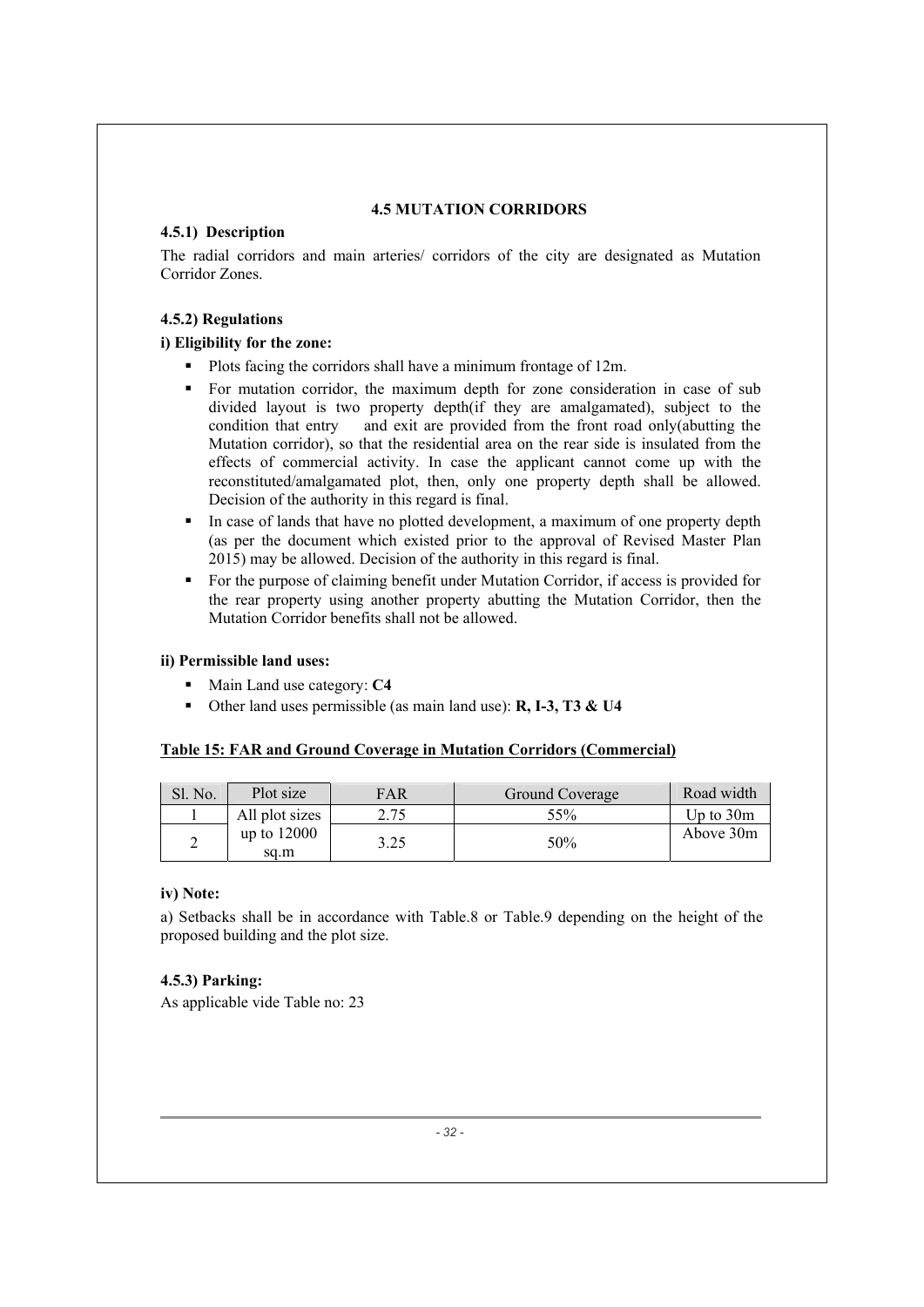# **4.6 COMMERCIAL AXES**

# **4.6.1) Description**

The major and minor roads which have commercial activities along them are recognized as commercial axes and are included within the zone. As these are part of the residential zone through which they pass and the regulations applicable shall be that of the main zone in which they are located with an exception to the permissible land uses of commercial axes.

# **4.6.2) Regulations**

# **i) Permissible land use category:**

- If the plot size is more than 240 sq.m and faces a road width up to 15.0 m, C2, I-2  $\&$ T2 uses in addition to uses allowable in the respective zone are permissible
- If the plot size is more than 240 sq.m and faces a road width 15.0 m and above,  $C3$ , T2 and I-2 uses in addition to uses allowable in the respective zone are permissible.

# **ii) FAR and Ground Coverage**

The FAR and Ground Coverage Regulations for the Commercial Axes will be same as that of the table for the surrounding zone that it passes through e.g. a Commercial Axes passing through a Residential (Main) Zone shall avail FAR and Ground Coverage of a Residential (Main) Zone.

# **iii) Note;**

a) Setbacks shall be in accordance with Table.8 or Table.9 depending on the height of the proposed building and the plot size.

b) TDR is applicable as per rules.

# **4.6.3) Parking**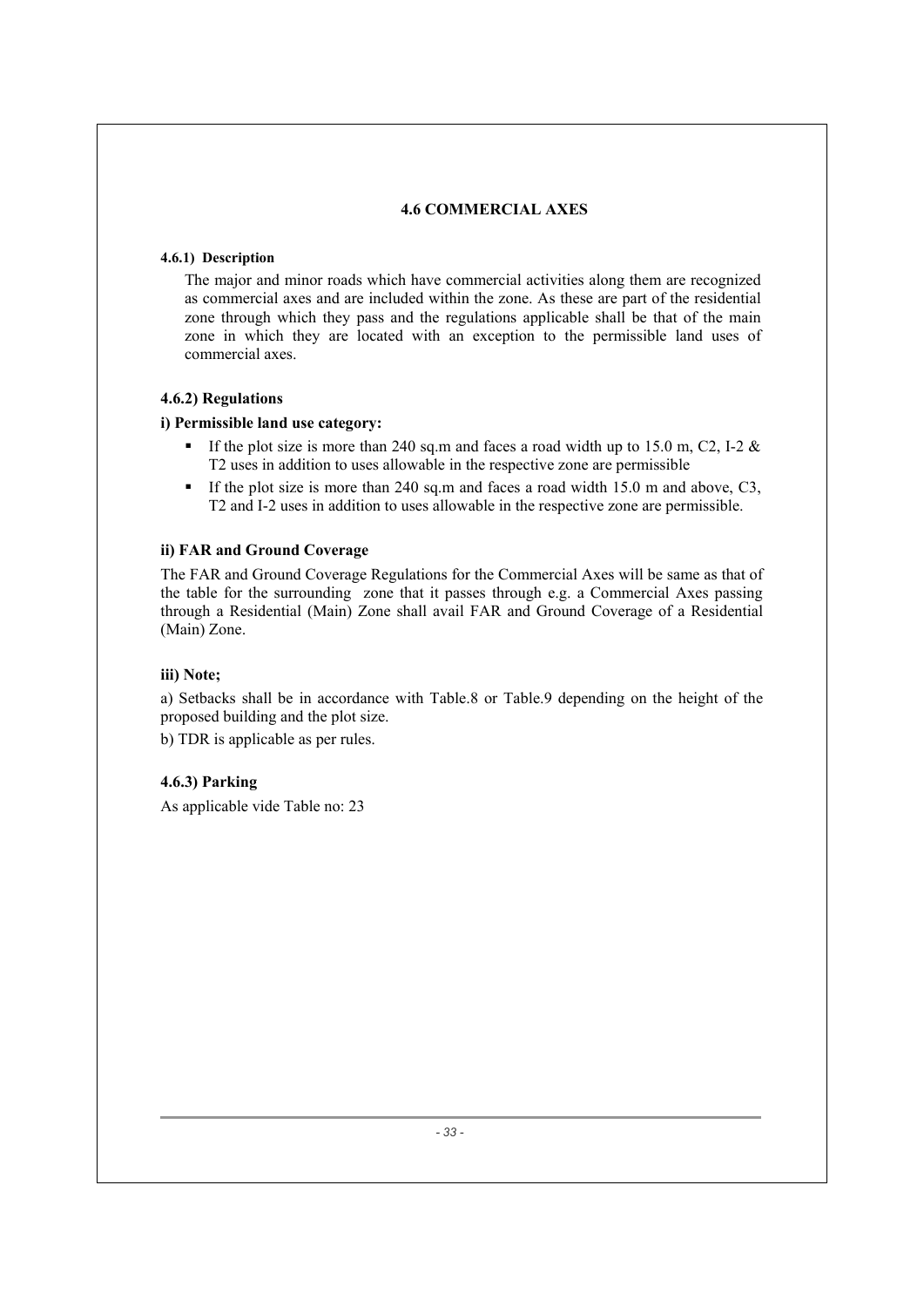# **4.7 INDUSTRIAL [I (General)]**

# **4.7.1) Description**

This zone supports the establishment of all types of industries.

# **4.7.2) Regulations**

# **i) Permissible land uses;**

- Main land use category: **I-5**
- Ancillary land use category: **R, C4, U2 & T3**
- Ancillary use allowable up to **10 %** of the total land area.
- If the road width is more than 15 mtrs, **T3** may be allowed as main land use.

| Table.16: FAR and Ground Coverage in Industrial (General) |  |
|-----------------------------------------------------------|--|
|                                                           |  |

| Sl.no | Size of the Plot   | Ground | <b>FAR</b> | Setbacks |             |
|-------|--------------------|--------|------------|----------|-------------|
|       | (sq.m)             | cover  |            | Front    | Rear<br>and |
|       |                    |        |            |          | sides       |
| 1.    | Up to $500$        | 75%    | 1.50       | 4.50     | 4.50        |
|       | Above 500<br>up to |        |            |          |             |
| 2.    | 1000               | 60%    | 1.25       | 4.50     | 4.50        |
|       | Above $1000$ up to |        |            |          |             |
| 3.    | 3000               | 50 %   | 1.00       | 6.00     | 6.00        |
|       |                    |        |            |          |             |
| 4     | Above 3000         | 45 %   | 1.00       | 10.0     | 8.00        |

# **iii) Notes:**

- a) After leaving minimum setbacks as per the above table if the remaining portion of the plot cannot be used for erecting a meaningful building, the Authority may insist for set backs as in table.8 or table.9
- b) All lands/sites allotted by government agencies like KIADB, KSIIDC etc, for industrial use shall not be permitted to be utilised for any other use, without the NOC from such departments/ agencies as case may be.
- c) TDR is applicable as per rules.

# **4.7.3) Parking**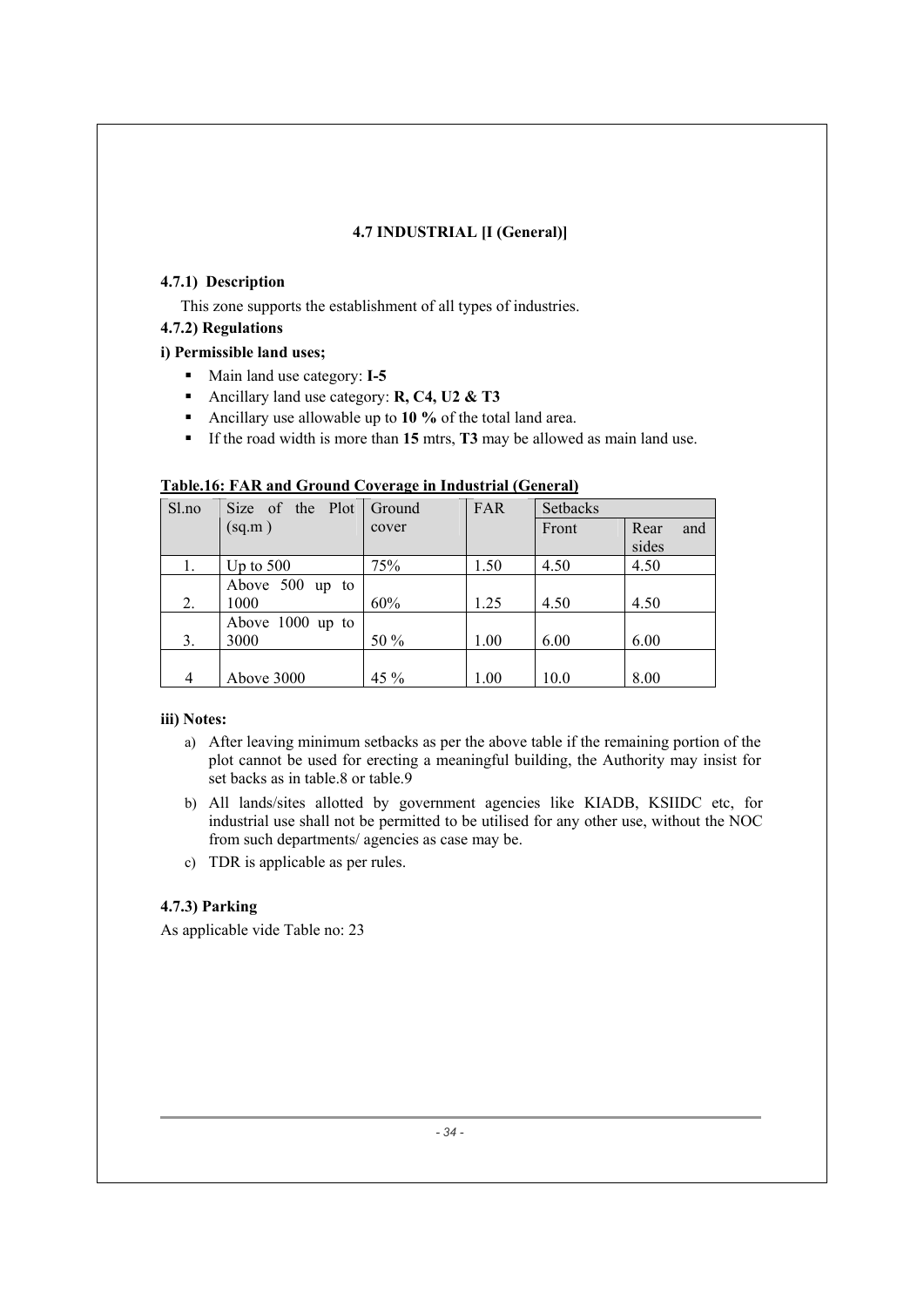# **4.8 INDUSTRIAL (Hi -Tech: [I (H)]**

# **4.8.1) Description**

 This is a priority area for establishment of activities associated with new technologies: IT, IT Enabled Services, BT, electronics, telecom and other emerging areas and as well as services sector organised in industry format (Back offices, etc). This zone also enables work- home – play relationship.

# **4.8.2) Regulations**

# **i) Permissible land uses:**

- Main land use category: **I-3**
- Ancillary Land use: **R, C3, T2 & U4**
- Ancillary use allowable up to 40 % of the total built up area

Wherever the road width is less than 12m, then on such lands residential developments may be permitted as main use.

| Sl.            | Size of the plot                | Ground  | Permissible | Road width (m)            |
|----------------|---------------------------------|---------|-------------|---------------------------|
| N <sub>o</sub> | sq.m)                           | cover   | <b>FAR</b>  |                           |
|                | Up to $1000$                    | 55%     | 2.00        | Up to $12.0$              |
| 2              | Above 1000 up to<br>2000        | 50%     | 2.25        | Above $12.0$ up to $18.0$ |
| 3              | Above 2000 up to<br>4000        | 50%     | 2.50        | Above $18.0$ up to $24.0$ |
| 4              | Above 4000 up to<br>$6000$ sq.m | $45 \%$ | 3.00        | Above 24.0 up to $30.0$   |
| 5              | Above 6000 up to<br>12000 sq.m  | 45 %    | 3.25        | Above 30.0                |

# **Table.17 FAR and Ground Coverage in Industrial (Hi-Tech zone):**

# **Note:**

- a) Setbacks shall be in accordance with Table.8 or Table.9 depending on the height of the proposed building and the plot size.
- b) TDR is applicable as per rules.

# **4.8.3) Parking**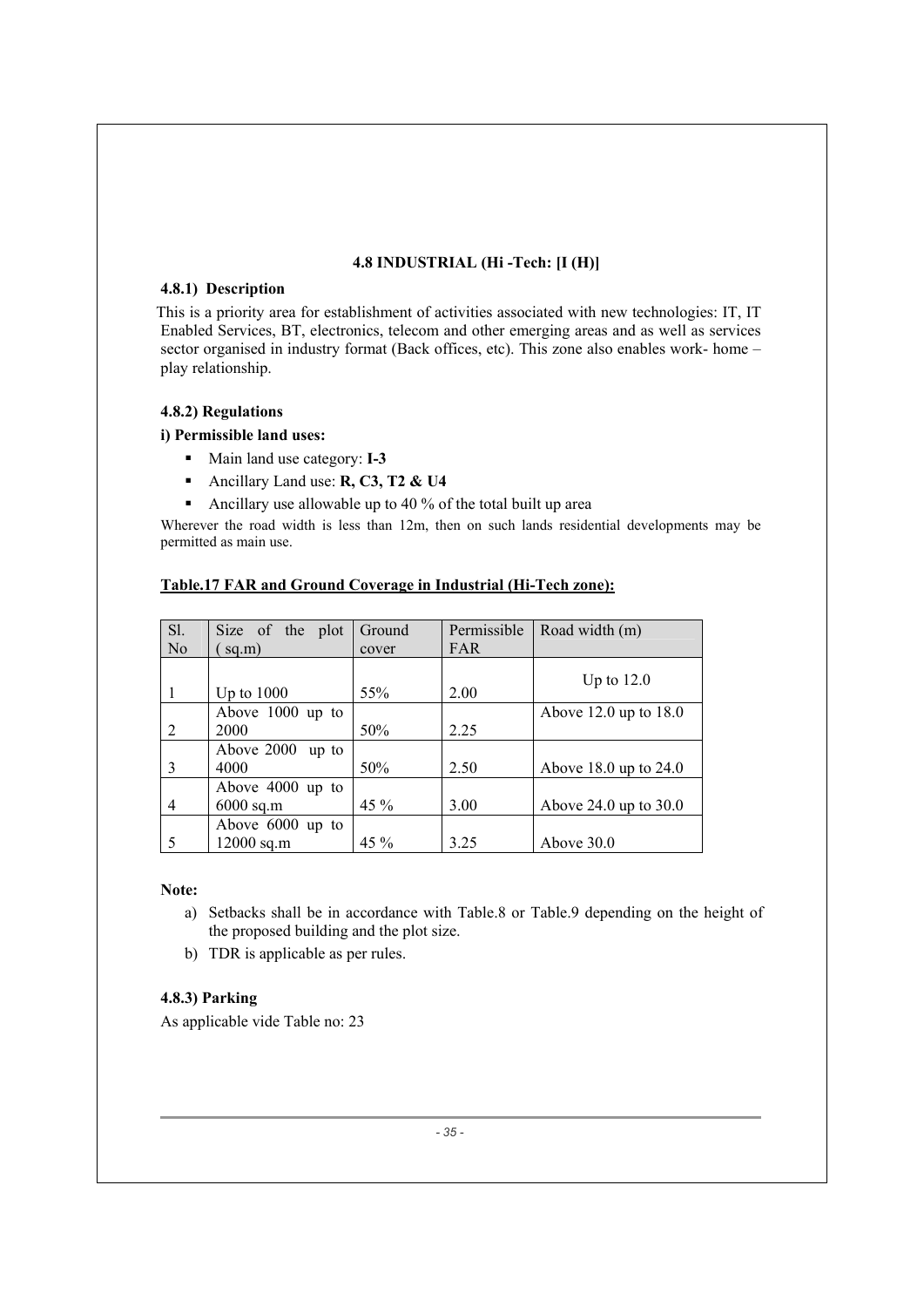#### **4.9 PUBLIC AND SEMI PUBLIC (P&SP)**

#### **4.9.1) Description**

This zone includes Government owned complexes and civic amenities and large infrastructure facilities of health, education, sports, cultural and social institutions.

# **4.9.2) Regulations**

# **i) Permissible land use**

# Main land use category**: U4**

This shall include Government administrative centres, district offices, law courts, jails, police stations, institutional offices, health facilities (including health tourism), educational, cultural and religious institutions, community halls, working hostel facilities, convention centres of non-commercial nature, utilities and all uses permissible in parks and open spaces.

- Ancillary land use category: **R, C2 & T2**
- Ancillary uses to the main use shall not exceed 20% of sital area.

| Sl.no | Size of the plot<br>(sq.m) | Ground<br>cover | FAR  | Setbacks                 |
|-------|----------------------------|-----------------|------|--------------------------|
|       | Up to $500$                | 60%             | 1.50 |                          |
|       | Up to $1000$               | 55%             | 1.75 | Refer Table 8 or Table 9 |
|       | Above $1000$ up to $2000$  | 50%             | 2.00 |                          |
|       | Above 2000                 | 45%             | 2.25 |                          |

#### **Table 18: FAR and Ground Coverage in Public and Semi public**

**Note:** 

- i) In case, any private property is included within the boundary of Public and Semi public use and if the owner can establish that the ownership of land vests with him/her, the land use adjoining the land shall be assigned to the land in question.(to be decided by the Authority only).
- ii) TDR is applicable as per rules.

# **4.9.3) Parking:**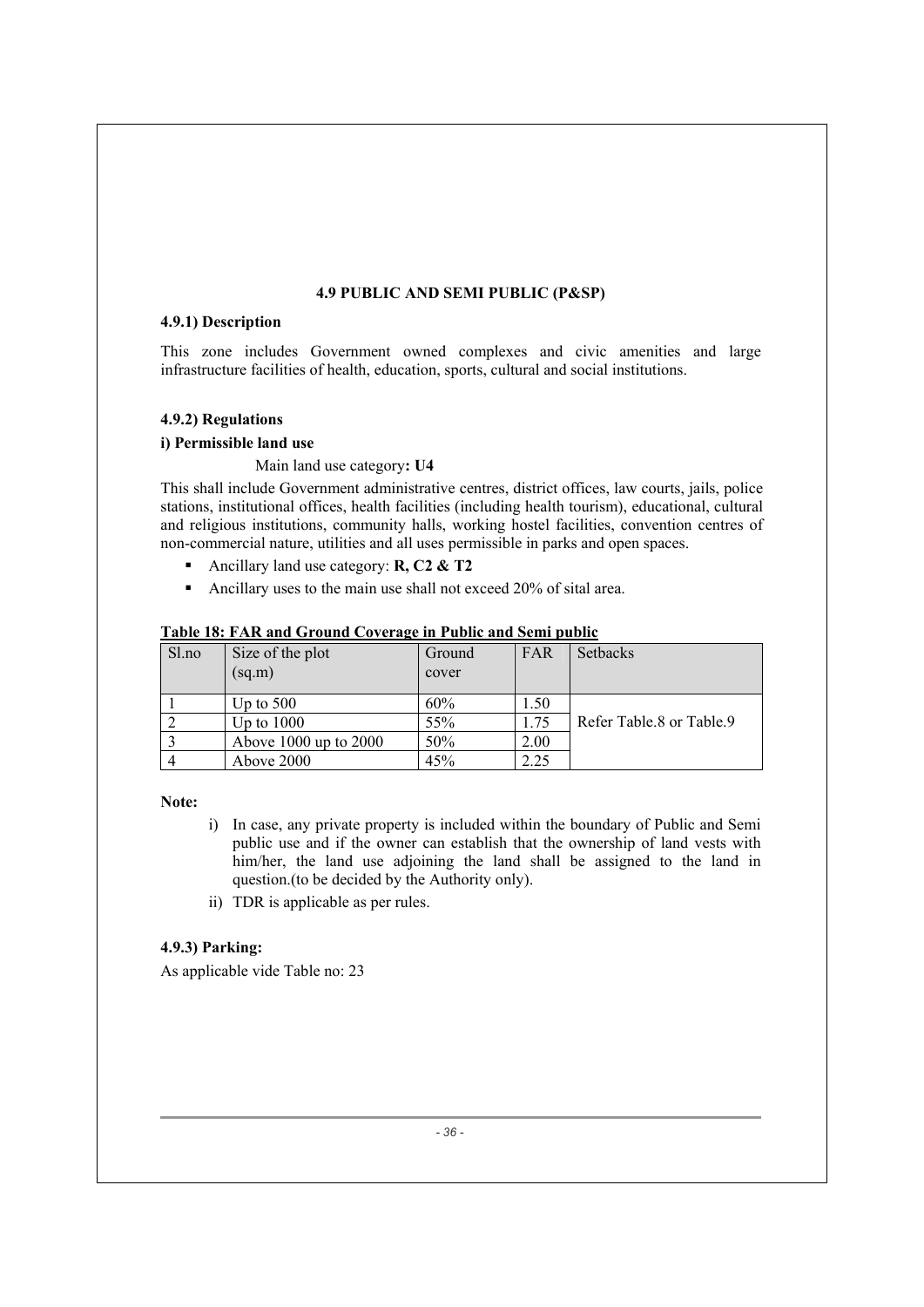# **4.10 TRAFFIC AND TRANSPORTATION (T&T)**

# **4.10.1) Description**

Transportation zones are reserved for Transport and Transport related activities such as railway yards, railway station, bus stands, bus shelters, Road and transport depots, parking areas, airport, special warehousing, cargo terminals and transfer of cargo between different types of transport (rail, road, air).

# **4.10.2) Regulations**

i) Permissible land uses

 Main land use category**: T4 (for MLCP, refer note below)**  Ancillary land uses: **R, U2, C2, I-3** 

- Ancillary land uses permissible subject to a condition that the built up area shall not exceed 300 sq.m or 5% whichever is higher.
- If the road width abutting the land is less than  $12m$  then I-2, U2 or C2 may be allowed as main land use or as independent land use.

| Sl.no | Size of the plot<br>(sq.m) | Ground<br>cover | FAR  | <b>Setbacks</b>          |
|-------|----------------------------|-----------------|------|--------------------------|
|       | Up to $500$                | 60%             | 1.00 |                          |
|       | Up to $1000$               | 55%             | l.25 | Refer Table.8 or Table.9 |
|       | Above $1000$ up to $2000$  | 50%             | 1.50 |                          |
|       | Above 2000                 | 45%             | 1.50 |                          |

# **Table 19: FAR and Ground Coverage in Traffic and Transportation**

**Note:** 

- i. When **Multi Level Car Parking (MLCP)** is proposed on a plot as independent activity, there shall not be any limitation of FAR or height of building subject to condition that it satisfies fire and airport authority restrictions where ever applicable.
- ii. TDR is applicable as per rules.

**4.10.3)** Parking as per vide table. 23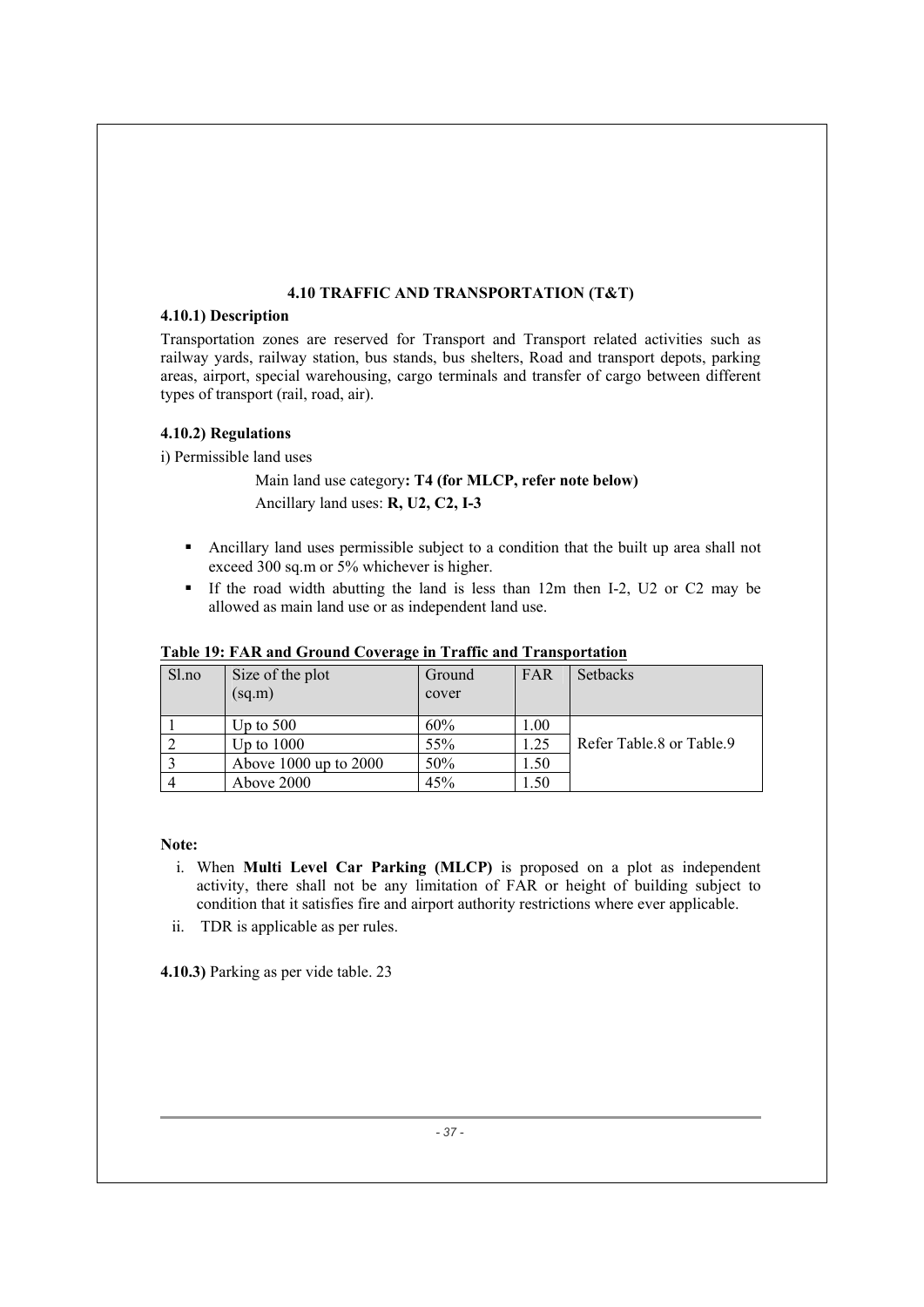# **4.11 PUBLIC UTILITIES (PU)**

# **4.11.1) Description**

Public utilities include energy, water, telecommunication, sub stations, gas and gas lines, transformers, and microwave towers and solid waste management facilities such as land fill sites.

# **4.11.2) Notes:**

- 1. The buffer created for accommodating the utilities such as Power, Water Pipeline, Oil pipelines, and High Voltage lines, gas lines and any other utilities. Each "buffer" is dictated by technical standards specified by the competent authority.
- 2. The regulations for the above will be decided by the Authority.
- 3. In case of new developments, these shall remain as non buildable areas and remain as reservations and marked for the purpose intended. They may be considered for calculation of open spaces within the schemes while approving building/development and layout plans.
- 4. For electrical networks, KPTCL standards are followed.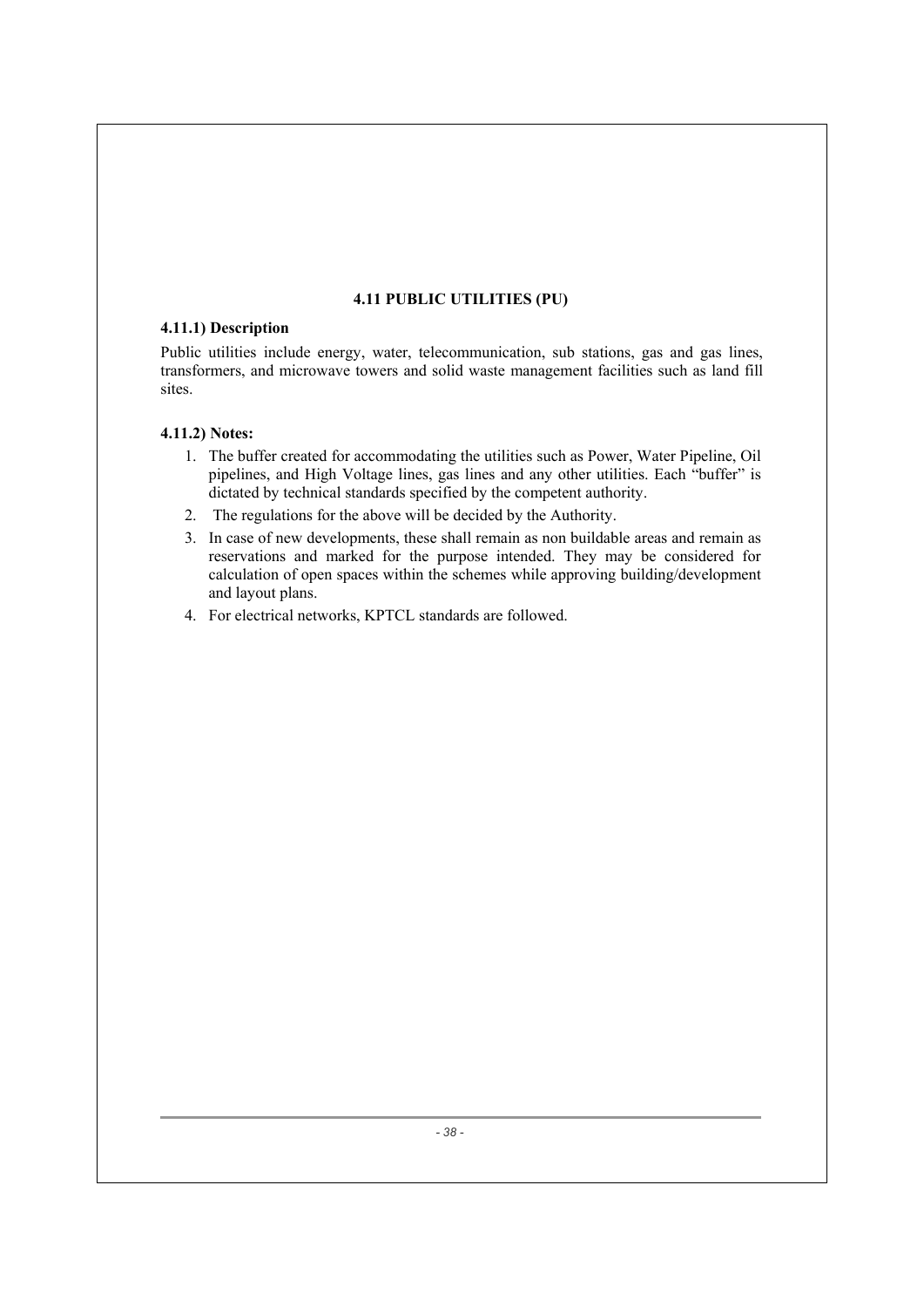# **4.12 PARK AND OPEN SPACE (P)**

# **4.12.1) Description**

The natural and man made features meant for environmental conservation and preservation, including water bodies, forests and drains; parks, playgrounds, burial grounds and crematoria.

# **4.12.2) Regulations**

# **i) Permissible land uses:**

- i. Uses permissible include: Sports grounds, stadium, playgrounds, parks, swimming pools, cemeteries, garden land and crematoria.
- ii. Uses permissible under special circumstances by the authority: Open air theatres, indoor recreational uses, dwelling for watch and ward, sports clubs, libraries, milk booths, HOPCOMS, the area of such use shall not exceed 5% of the total area and shall not be more than G+ 1 floor in any case.
- iii. Setbacks for the above will be decided by the Authority taking into account the surrounding development and traffic scenario in that area.

# **ii) Valley/ drain**

Within the demarcated buffer for the valley the following uses are allowed:

- i. Sewerage Treatment Plants and Water treatment plants
- ii. Roads, pathways, formation of drains, culverts, bridges, etc which will not obstruct the water course, run offs, channels.
- iii. In case of water bodies a 30.0 m buffer of 'no development zone' is to be maintained around the lake (as per revenue records) with exception of activities associated with lake and this buffer may be taken into account for reservation of park while sanctioning plans.
- iv. If the valley portion is a part of the layout/ development plan, then that part of the valley zone could be taken into account for reservation of parks and open spaces both in development plan and under subdivision regulations subject to fulfilling section 17 of KTCP Act, 1961 and sec 32 of BDA Act, 1976.
- v. Any land falling within the valley for which permission has been accorded either by the Authority or Government, and then such permission shall be valid irrespective of the land use classification in the RMP 2015. Fresh permissions for developments shall not be accorded in valley zone.

# **NOTE:**

**Drains:** The drains have been categorized into 3 types namely primary, secondary and tertiary. These drains will have a buffer of 50, 25 and 15m (measured from the centre of the drain) respectively on either side. These classifications have been used for the drains newly identified while finalizing the RMP 2015. In case the buffer has not been marked due to cartographical error for any of the above types of drains, then based on the revenue records buffer shall be insisted in all such cases without referring the land use plan while according approval for building/development/ layout plan. Permissions in sensitive areas earmarked on the land use plan shall be considered only by the planning Authority.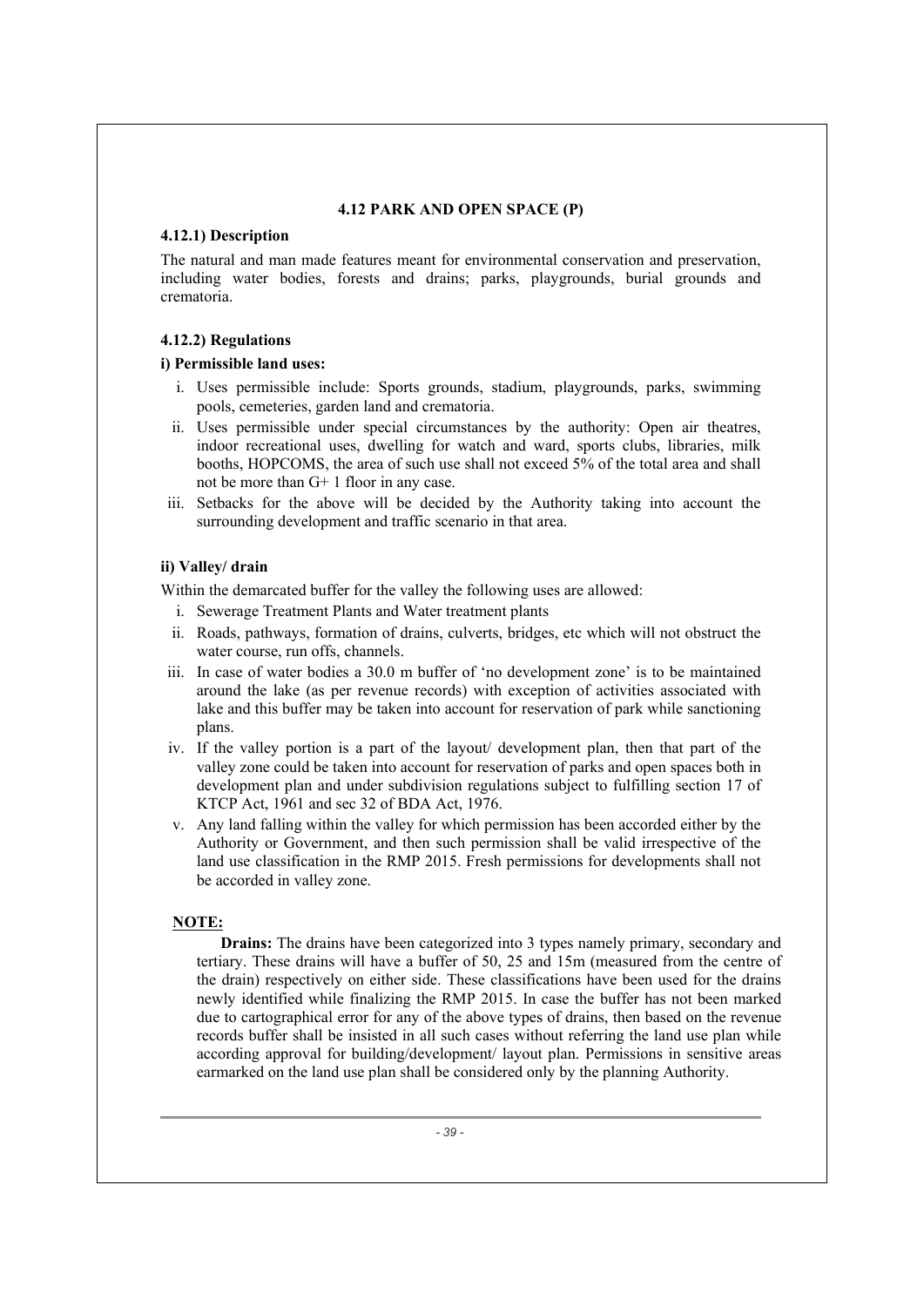# **4.13 AGRICULTURAL LAND ZONE (AG)**

# **4.13.1) Description**

The area outside the conurbation limits.

# **4.13.2) Regulations**

# **i) Permissible land use**

- Agro processing units using locally produced agriculture produce as raw materials.
- Urban amenities such as burial grounds, education and health institutions, sports grounds, stadium, playgrounds, parks and garden land.
- Public utilities such as solid waste land fills, water treatment plants, power plants, fuel stations and other highway amenities such as weigh bridges, check posts, toll gates, having access to major roads.
- Agriculture, Horticulture, Dairy, Milk Chilling centres, Farm houses and accessory not exceeding 250 sq.m of plinth area within the plot area limitation of 1.2 Ha limited to G+ 1 floor.
- Clubs, cultural buildings, exhibition centres, storage and sale of farm products.
- Service and repairs of farm machinery.
- **Piggeries and poultry farms, livestock rearing.**
- **Brick Kilns.**
- When the land is more than 40.0 ha in extent, Golf course along with ancillary uses like administrative office, guest rooms/guest houses and dining facilities are permissible.

# **ii) Coverage:**

- 20 % of the sital area of the land may be used for educational and health purposes and a building height of G+1 floor only shall be permitted.
- For Golf courses on land area which is above 40 ha, ancillary uses can be permitted up to a maximum of 20 % of sital area subject to a building height of G+1 floor only.
- For uses other than education, health and Golf courses, 5% of sital area of the land may be permitted subject to a building height of G+1 floor only.
- Set backs as per Table 8.

# **iii) Regulations for Rural Development**

Within a radius of 250m from the gramathana (as defined in the note below) developments required for the natural growth of the village may be permitted with the following regulations:

- 1) FAR : 1.0
- 2) Maximum no of floors: G+1
- 3) Setbacks and coverage for the respective uses: As per Table no 8

# **iv) Note:**

a) Gramathana: means old village settlement as earmarked in the revenue survey map (village map). Any addition already made to the gramathana in any form shall not be considered while measuring the distance between land in question and gramathana.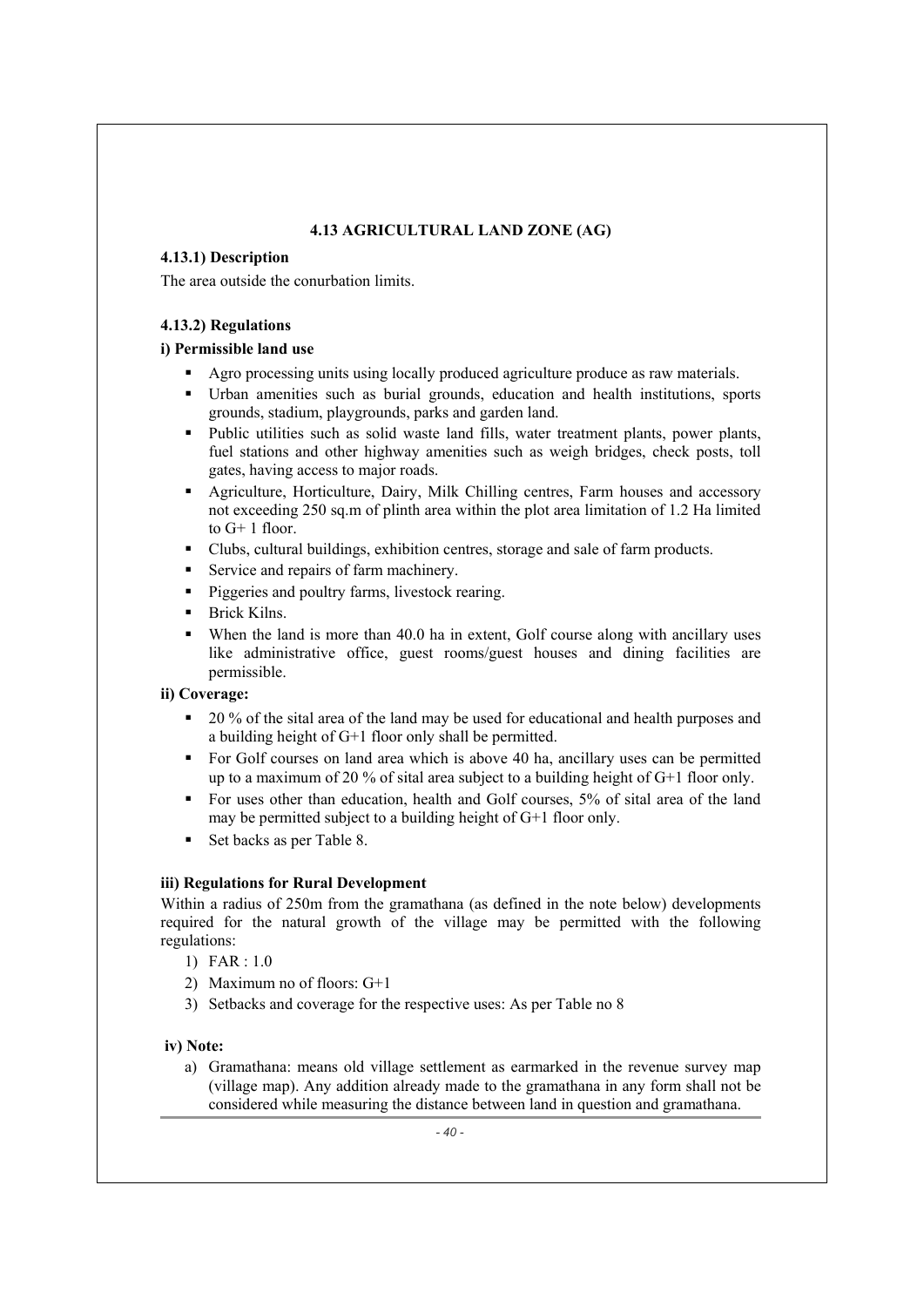# **4.14 UNCLASSIFIED USE (UC)**

(i) Many of the areas on the planning district maps are under *unclassified use* and these include Defence and notified lands. If any discrepancies are observed regarding the boundaries, land use and extent, the authority may take appropriate decisions. Any disputes shall be referred to the Government and the decision of the Government shall be final.

(ii) In case, any private property is included within the boundary of unclassified and if the owner can establishes that the ownership of land vests with him/her, the land use adjoining the land shall be assigned to the land in question (to be decided by the Authority Only )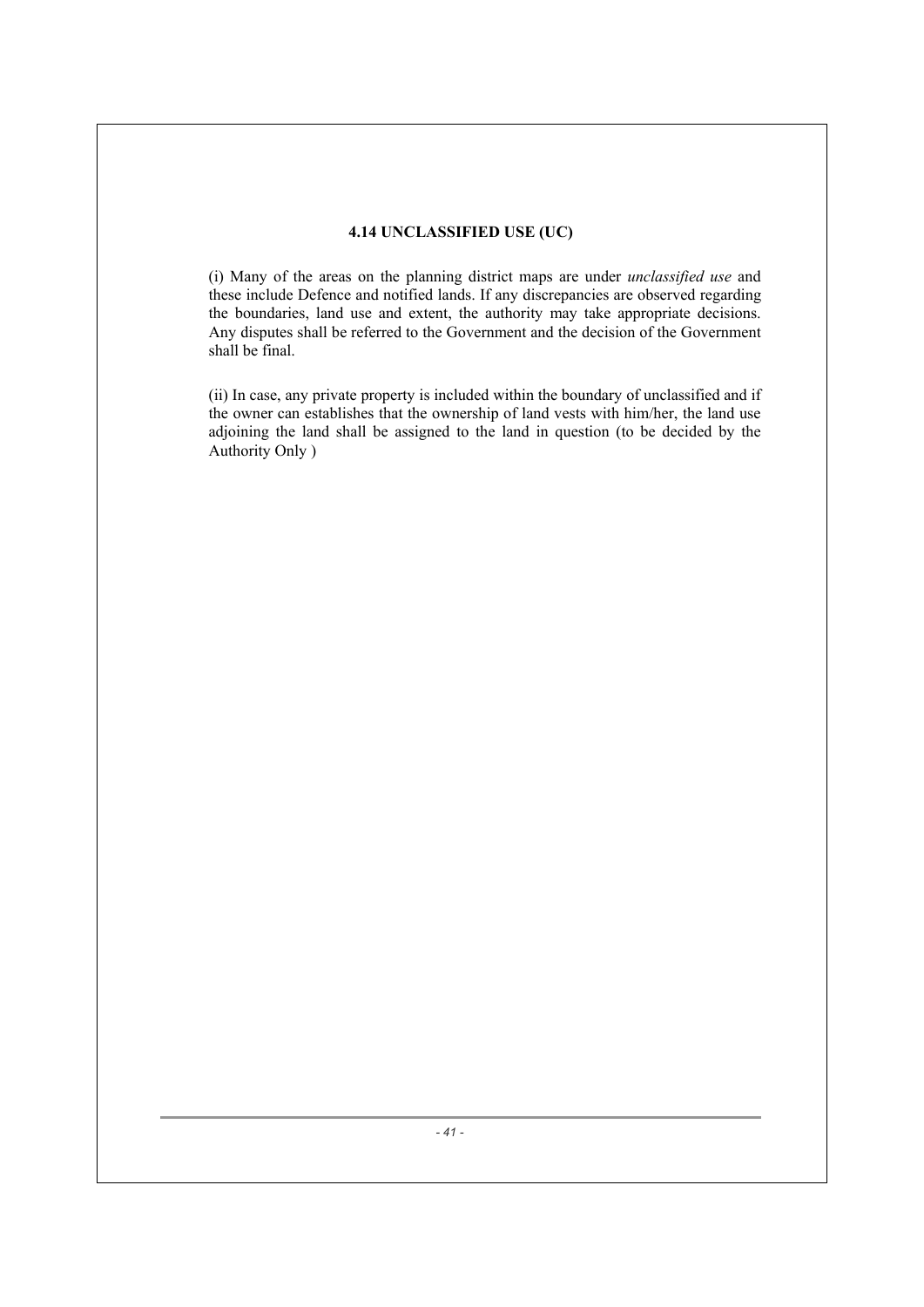# **CHAPTER 5: PLANNING PERIMETERS AND SCHEMES:**

**5.1) Planning Perimeters:** These areas that are proposed to be taken up as detailed schemes are shown as planning perimeters and schemes. The planning perimeters include the Area improvement scheme, transport and utilities perimeters, which are delineated on the map and serve as informational tool. Detailed studies and action planning for the same will need to be taken up in due course of the Revised Master Plan period.

#### **(i) Area improvement schemes:**

These are identified areas which require detailed planning and design schemes that can be implemented by the Govt, Private sector, ULBs. The specifics and the program content of the scheme needs to be approved by the Local planning Authority.

Slums, poorly serviced infrastructure areas and any other area that have significant impact at the Planning district level are to be taken up within the area improvement perimeters and detailed out for implementation.

# **(ii). Transport and utilities scheme:**

Areas identified for need of detailed project planning and implementation by the relevant authority includes utilities, road underpasses, flyovers, etc. Necessary studies are to be carried out in order to implement the proposals. This shall be in consultation with the Authority.

#### **(iii). Heritage conservation areas:**

The areas worthy of conservation are marked on the map. With detailed plans and studies, the action plan for conserving them shall be taken up.

# **5.2) Co-ordinated Planning Schemes:**

The Co-ordinated planning schemes are the zones where the BDA intends to take up development under its own schemes through the regulations prescribed for commercial zone.

# **5.3) Redevelopment Scheme:**

Following regulations shall apply for all redevelopment schemes taken up by Karnataka Slum Clearance Board/BDA/BBMP/KHB within the local planning area of Bangalore:

- Redevelopment schemes (including slums) may be allowed in the following Land uses:
	- Residential (Main), Residential (Mixed), Commercial (Central), Commercial (Business), Industrial (General) & Industrial (Hi-tech).
- Maximum plot coverage is allowable up to  $60\%$ .
- Maximum FAR is allowable up to 3.
- In case of Layout/Group housing, minimum of 10 % of area for Park and 5% of area for C.A shall be reserved and maintained by the respective authorities.

**Note: Set backs shall be applicable as per Table 8 or 9 as the case may be**.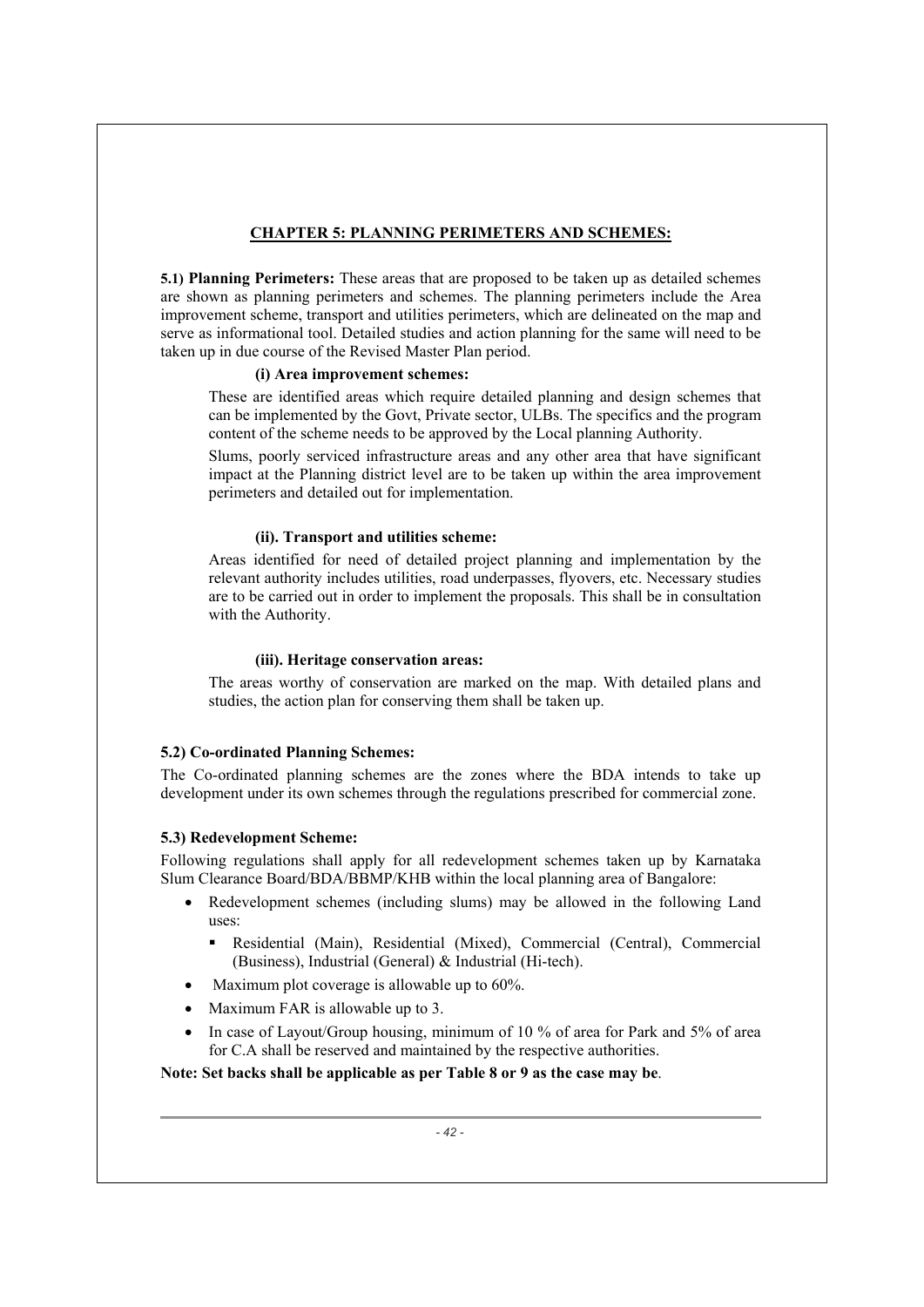# **CHAPTER 6: SUBDIVISION REGULATIONS**

# **6.1) RESIDENTIAL**

#### **a. Road widths:**

The minimum width of road shall not be less than 9.0 m and the road widths shall not be less than the plot widths facing the respective road.

Every Fourth road in a layout shall have a minimum of 12.0 m width.

# **b. Area for Residential development:**

Apart from the provision for amenities and open spaces, the area for residential development shall be up to a maximum of **55 %** of the total land area.

**c) Parks / Open spaces and Playgrounds:** Parks / Open spaces and Playgrounds shall not be less than **15 %** of the total land area. This shall be relinquished to the Authority (free of cost and free of encumbrance) and if required, the authority may handover the area for maintenance to the resident's welfare association. If the land is not maintained up to the satisfaction of the authority, it shall be resumed back by the authority.

# **d) Civic amenities and Roads:**

- i) After making provision for Parks and roads in the layout, the balance portion of land shall be earmarked for civic amenity site only. Such CA site shall be relinquished to BDA free of cost and free of encumbrance.
- ii) If the area that remains after making provision for road and park is less in extent, then the authority shall have the discretion to earmark such land for park.
- iii) When ever the total area proposed for formation of layout exceeds 10 acres, then adequate extent of land may be earmarked for provision/installation of utilities like transformer, sewage treatment plant, overhead water tank, bus bay/shelter etc. This area may be taken in to calculation under either CA or Park as the case may be. Decision of the Authority in this regard shall be final.
- iv) CA sites owned by Bangalore Development Authority (BDA) could be used for any purpose irrespective of the land use classification in the Revised Master Plan-2015. But, such use shall be based on the need of the locality and the Authority has to take a conscious decision in this regard. This clause is operative till amendments to relevant Acts & Rules are made.

#### **e) Exemptions:**

On request from the land owner, reservations for Parks and Civic Amenities as per subdivision regulations may be dispensed with by collecting the guideline value of equivalent converted land, in case the land is less than 4,000 sq.m. The value to be collected from the land owner in lieu of open space and civic amenity shall be in addition to other fees/charges as prescribed by the Govt. from time to time.

 The authority shall deposit the amount so collected under separate head of accounts and shall be utilized only for the acquisition and development of areas reserved for parks and open spaces in the Revised Master Plan.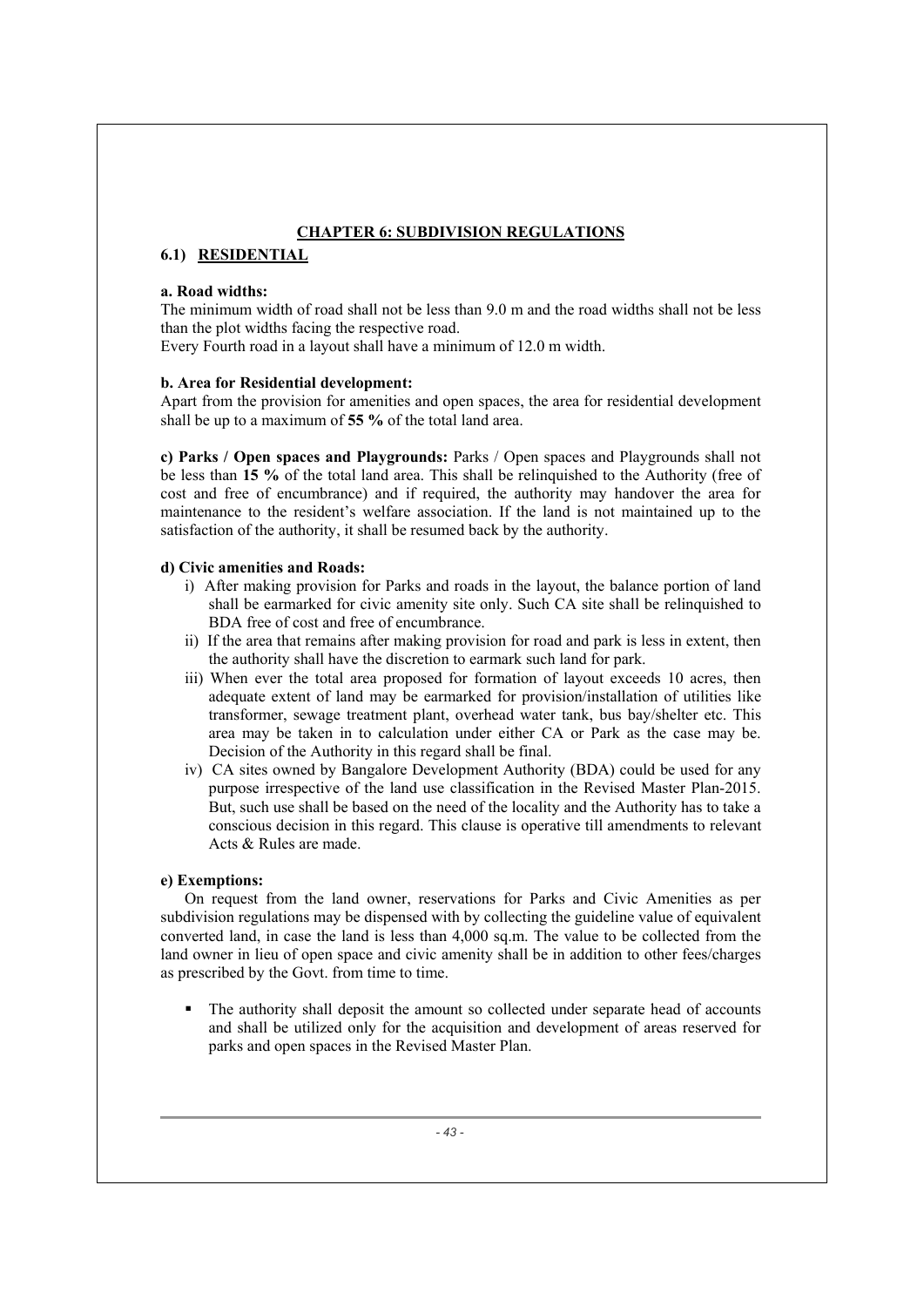- In case of residential layouts proposed for development by individuals wherein the extent of land is more than 10.0 ha, commercial uses up to 3 % of total land may be permitted within the permissible percentage of 55 % in one or two blocks only.
- When the residential layouts / development plans are proposed / taken up by either Bangalore Development Authority (BDA) or Karnataka Housing Board (KHB) or Karnataka Slum Clearance Board (KSCB), then commercial uses may be allowed up to an extent of 5% of the permissible land to facilitate for neighbourhood facilities.

# **6.2) General conditions applicable for sub division, amalgamation and Bifurcation of plot**:

# **i. Subdivision**

- The Authority reserves the right to modify the layout submitted by the applicant / owner and may impose any condition either from planning point of view or in the interest of public.
- 60 % of the sites shall be released upon issue of work order based on the draft plan. The sites to be released are to be clearly indicated on the plan along with the phase wise development. The release of sites is subject to relinquishment of civic amenity sites / parks & open spaces and roads to the authority free of cost by way of a registered relinquishment deed. 40 % of the sites shall be released only after the layout is fully developed in terms of utilities and infrastructure. The entire process shall be as per the government order issued in this regard.
- The approval of Layout Plan is subject to the condition that the proposal satisfies all the requirements stipulated under section 17 of K.T.C.P Act, 1961 and section 32 of BDA Act, 1976.

# **ii. Amalgamation**

- In the case of amalgamation, the proposed sites shall have the same land use.
- Ownership of the amalgamated plot could be in single or multiple names/family members/ company. But, amalgamation shall not be considered if the plots are under lease agreement.
- Development controls for the amalgamated plot shall be with reference to new dimensions.

# **iii. Bifurcation;**

- In the case of all bifurcations, whether corner site or intermediate site, front setback for the resulting site abutting the road shall be the same as that of the original site and not that of the subdivided site.
- A Plot/ Site which is a part of the sub division plan/layout/scheme duly approved by the authority maybe further bifurcated with prior permission of Authority and the sub divided plot shall not be less than the prescribed size.
- **Bifurcated plot shall not be less than 50 sq mt. Bifurcated plot shall have a minimum** of 3.0 m access.
- The bifurcated plot shall have a minimum of 6.0 m frontage.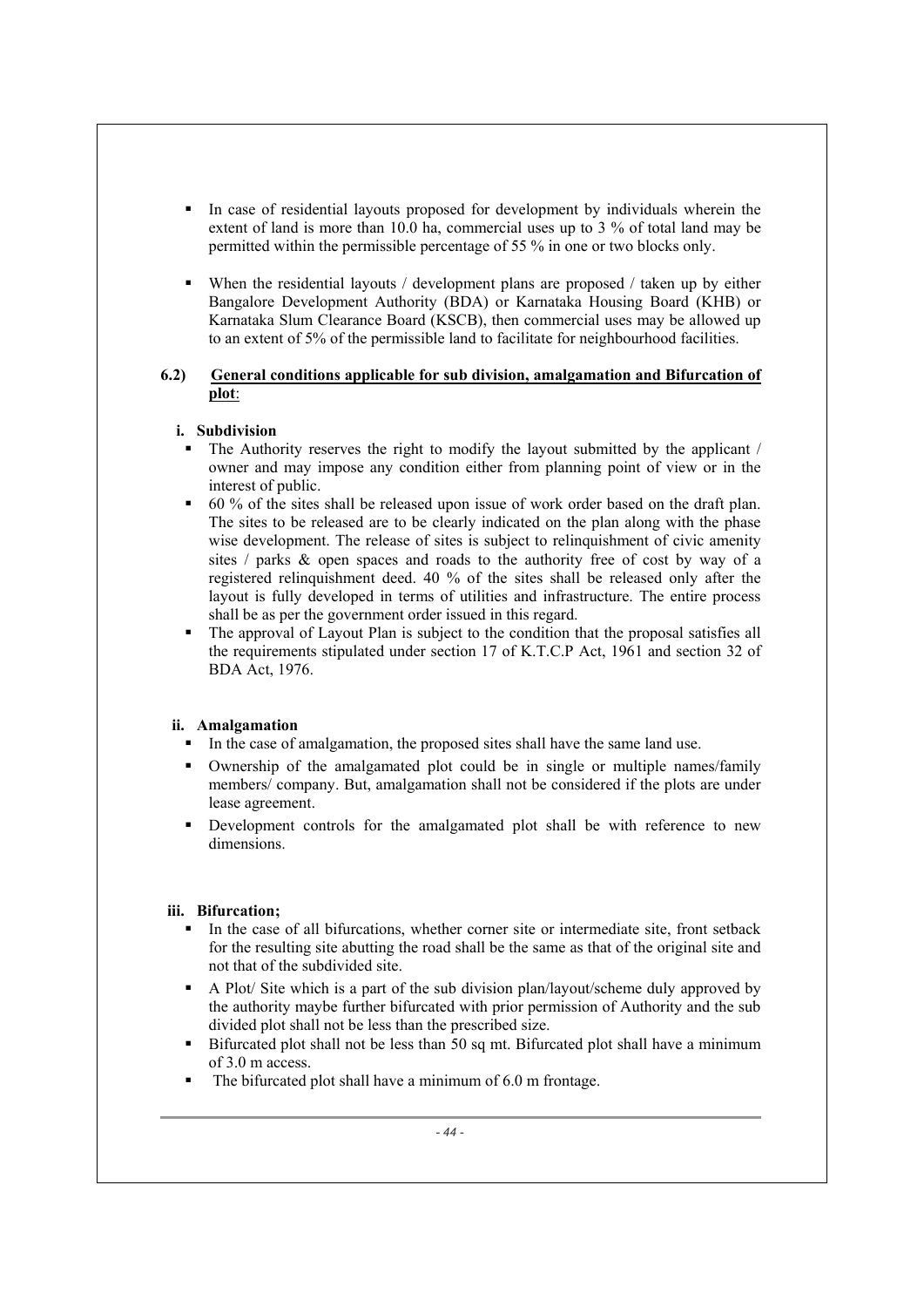# **6.3 REGULATIONS FOR NON RESIDENTIAL LAYOUT PLAN:**

Sanction of layout plans for non residential purpose shall be subject to the following conditions:

- i. 10 % of Total area shall be earmarked for Park and Civic amenities (ratio to be decided by authority).
- ii. Minimum width of road shall not be less than 12.0 m.
- iii. 5 % of the total area shall be reserved for parking purpose.
- iv. Parks, CA and roads shall be handed over to Authority as per section 32 of BDA Act, 1976.

# **CHAPTER 7: REGULATIONS FOR RESIDENTIAL DEVELOPMENT PLANS AND NON RESIDENTIAL DEVELOPMENT PLANS.**

# **7.1 Regulations for Residential Development Plan:**

- 1. **10 %** of the land shall be reserved for Park & Open space. The open space (park) shall be relinquished to the authority free of cost and the same may be allowed to be maintained by the local residents association (registered), if the Authority so desires.
- 2. A minimum **5 %** of total plot area shall be provided for Civic amenities and the owner or developer shall develop such civic amenities which finally shall be handed over to the local residents association for maintenance. The mode of such handing over shall be decided by the authority.
- 3. FAR is calculated on the total land area after deducting Civic amenity site.
- 4. Parking area requirements shall be as applicable vide Table no: 23
- 5. Roads as shown in the Revised Master Plan 2015 shall be incorporated within Plan and shall be handed over to the authority free of cost.

# **Table 20: FAR & Ground coverage for Residential development plan on a site area over 20,000sqm**.

| Road width (m)          | Coverage | FAR  |
|-------------------------|----------|------|
| Less than $12.0$        | 60%      | 2.00 |
| Above 12 and up to 18   | 55%      | 2.25 |
| Above 18 and up to 24   | 55%      | 2.50 |
| Above 24 m and up to 30 | 50%      | 3.00 |
| Above $30.0 \text{ m}$  | 50 %     | 3.25 |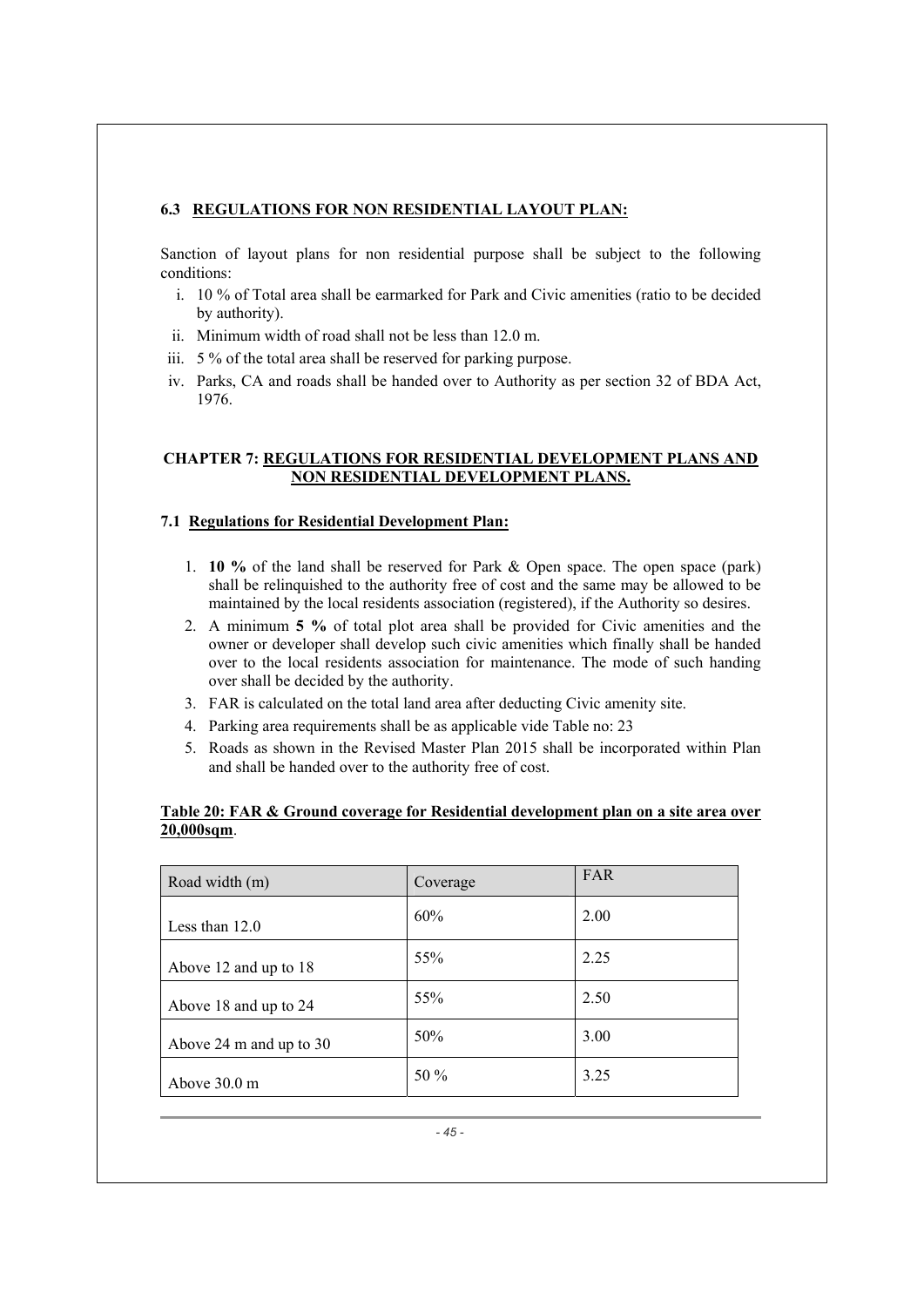# **7.2 ) Regulations for Non Residential Development Plan and Flatted Factories**

The non residential development plan and flatted industries are approved on the following conditions:

- a. 10% of the total area shall be reserved for Parks and Open Spaces, which shall be maintained by the owner to the satisfaction of the Authority.
- b. Parking area requirements shall be as applicable vide Table no: 23. An additional 5% of the plot area shall be reserved for surface parking.
- c. FAR is calculated based on entire sital area excluding the area reserved for Park and Open Spaces.
- d. Roads as shown in the Revised Master Plan 2015 shall be incorporated within Plan and shall be handed over to the Authority free of cost.
- e. The FAR and coverage shall be as per Table no 21, below.

# **Table.21 FAR & Ground coverage for Non – Residential development Plan and flatted industries on a sital area over 12,000sqm.**

| Road width (m)            | Coverage | <b>FAR</b> |
|---------------------------|----------|------------|
| Less than 9               | 60%      | 1.50       |
| Above 9 and up to 12      | 55%      | 1.75       |
| Above 12 and up to 15     | 55%      | 2.00       |
| Above 15.0 to 18.0        | 50%      | 2.25       |
| Above 18 and up to 24     | 50%      | 2.50       |
| Above 24 and up to $30.0$ | 45%      | 3.00       |
| Above 30.0 m              | 45 %     | 3.25       |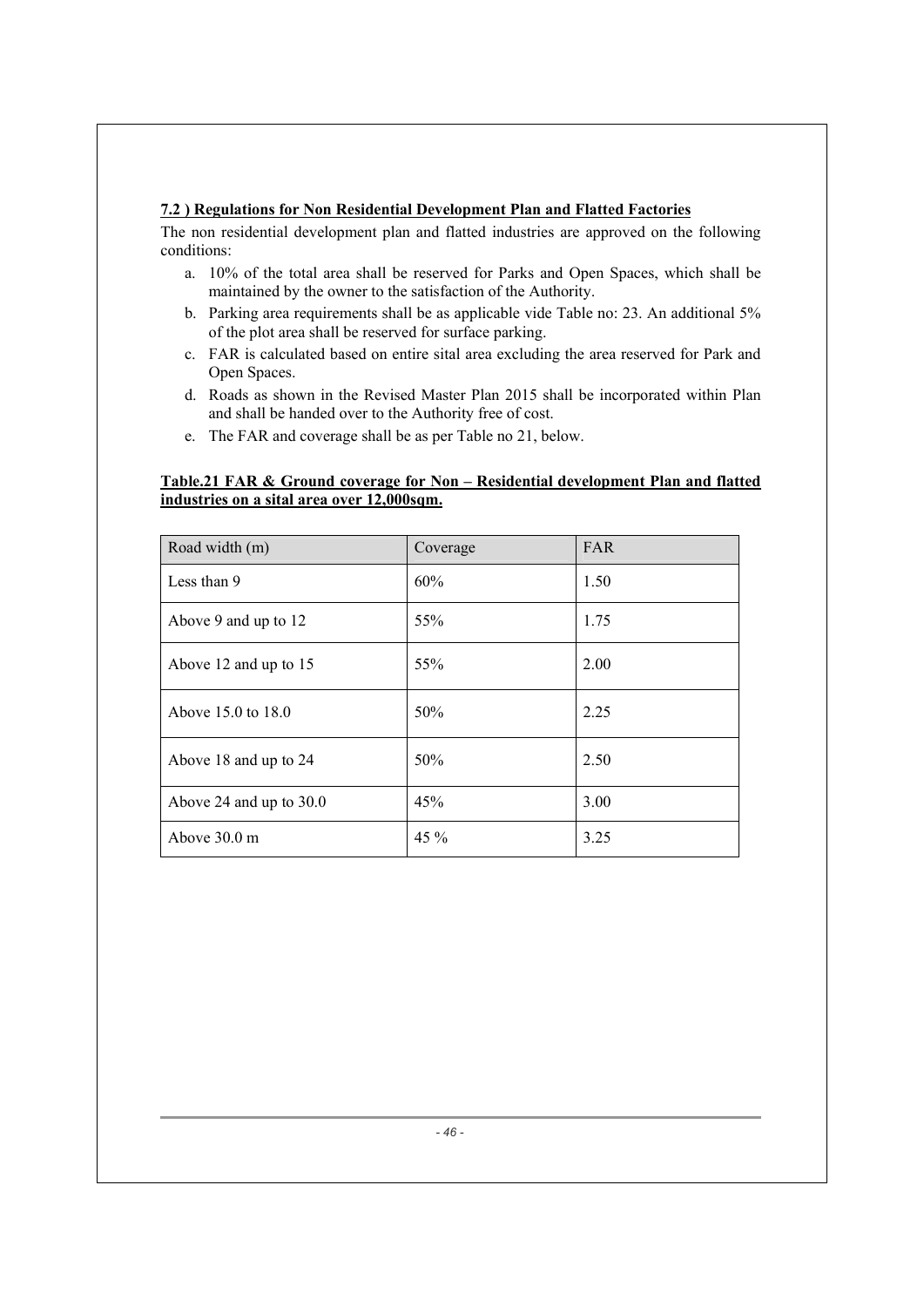# 7.3 )**Regulation for Integrated Township**

 'Integrated Township' concept is gaining more importance in the recent times. To give impetus to economic growth and to retain the vibrancy and dynamism of the urban form for a city like Bangalore, the concept of 'Integrated Township' with minimum 40 Ha of land having access from minimum 18 m road width is a good approach for the future of Bangalore.

#### **Permissible in Residential / Commercial / Hi Tech / Industrial zones**

- a) Minimum area required 40 Ha (100 acres).
- b) Permissible Land Use
	- i. Residential
	- ii. High Tech
	- iii. Industrial
	- iv. Commercial

#### c) Permissible usage (% of allowable usage)

| Residential<br>$\mathbf{1}$<br>Non-Residential<br>11                                           | $-40%$             |
|------------------------------------------------------------------------------------------------|--------------------|
| $\blacksquare$ High-Tech (IT, BT related activities)<br>• Commercial (to support the township) | $-55\%$<br>$-05\%$ |
| d) Minimum Road width required                                                                 | $-18$ Mtrs         |

#### e) Other Regulations for approval of integrated town ship

- i. 10% of the total area shall be reserved for parks & open space. It shall be handed over to the authority free of cost & shall be maintained by the developer to the satisfaction of the authority.
- ii. 5% of the site area shall be reserved for public  $\&$  semi-public use / CA sites  $\&$ shall be handed over to the authority; the same shall be allotted by the authority for development for specified C.A. either to the developer or others on lease basis.
- iii. The FAR is calculated on entire area excluding area reserved for CA.
- iv. Road shown in by Revised Master Plan 2015 shall be incorporated with in the plan and shall be handed over to the authority free of cost.
- v. The FAR & coverage shall be as below;

#### **Table 22: FAR and Ground coverage for Integrated Township.**

| Road Width        | Coverage | <b>FAR Allowable</b> |
|-------------------|----------|----------------------|
| Above $18m < 24m$ | 55%      | 2.5                  |
| Above $24m < 30m$ | 50%      | 3.00                 |
| Above 30m         | 45%      |                      |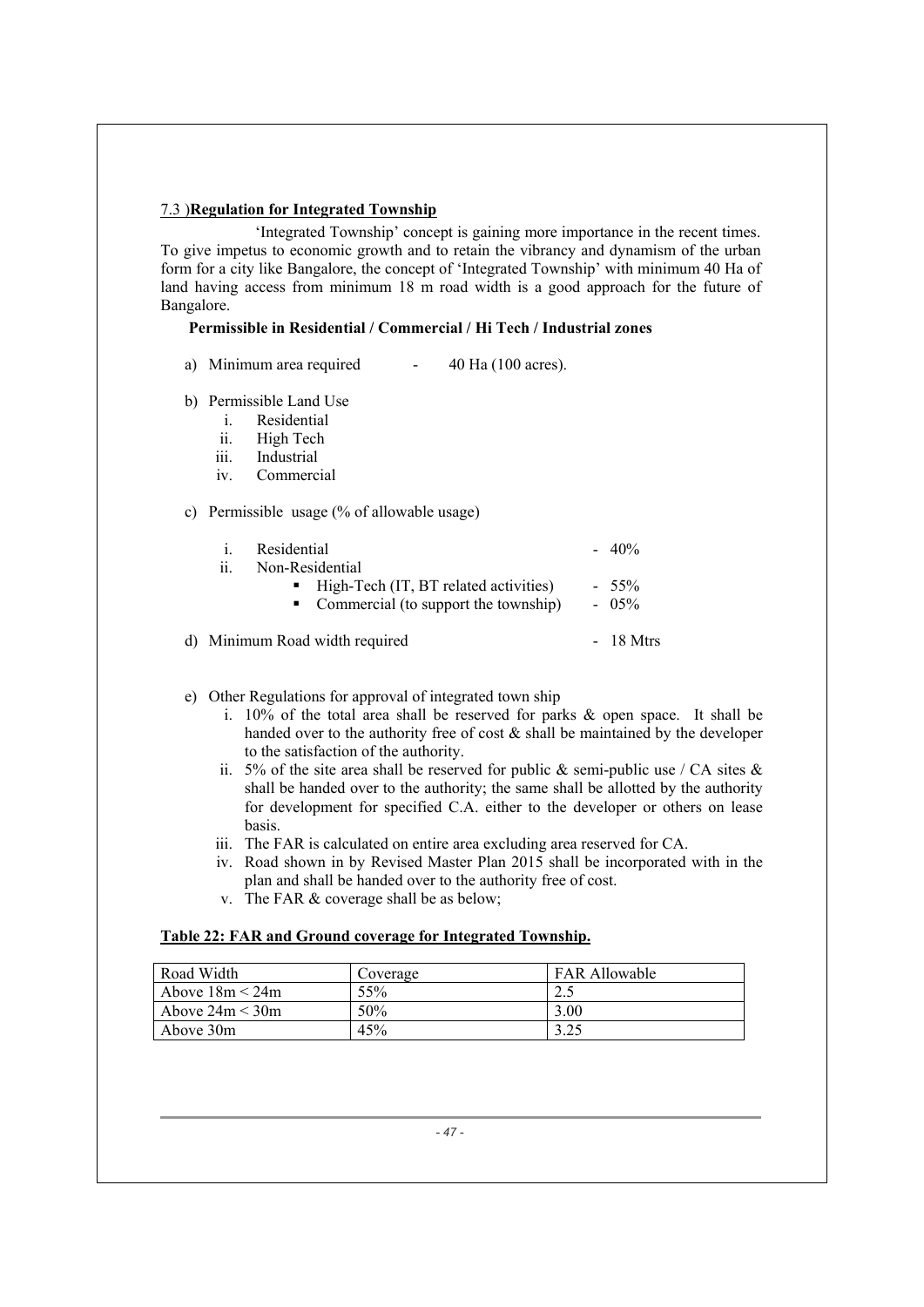# **CHAPTER 8.0: PARKING REQUIREMENTS AND NORMS**

# **Table 23: Parking requirements for various uses:**

| Sl. No          | Type of use                                                                        | One car parking of 2.5m x 5.5m each shall be<br>provided for every                                                                                                                                                                                                                                                                                     |
|-----------------|------------------------------------------------------------------------------------|--------------------------------------------------------------------------------------------------------------------------------------------------------------------------------------------------------------------------------------------------------------------------------------------------------------------------------------------------------|
| 1               | Theaters and Auditoriums except<br>Educational Institutions.                       | $25$ seats of accommodation subject to<br>minimum of 20                                                                                                                                                                                                                                                                                                |
| $\mathbf{2}$    | Retail Business (shops, Shopping<br>complexes, Malls, etc)                         | 50sqm of floor area                                                                                                                                                                                                                                                                                                                                    |
| 3               | Multiplex integrated with shopping                                                 | 40sqm of floor area plus requirement of<br>parking according to Cinematographic act                                                                                                                                                                                                                                                                    |
| 4               | Wholesale and Warehouse buildings                                                  | 150sqm plus 1 lorry parking space measuring<br>3.5 m x 7.5 m. 1 additional for every 500sqm<br>or part thereof                                                                                                                                                                                                                                         |
| 5               | Restaurant establishment servicing food<br>and drinks and such other establishment | 75sqm of Floor area                                                                                                                                                                                                                                                                                                                                    |
| 6               | Lodging establishments, hotels and<br>Tourist homes                                | 80 sq.m of Floor area.                                                                                                                                                                                                                                                                                                                                 |
| 7               | For star hotels                                                                    | For every 2 rooms. Additional<br>10% of the total requirement shall be reserved<br>as parking for visitors.                                                                                                                                                                                                                                            |
| 8               | Office buildings (Govt/Semi-Govt.&<br>Pvt)                                         | 50sqm of Floor area                                                                                                                                                                                                                                                                                                                                    |
| 9               | Hostels                                                                            | Professional college hostels: 1 for every 5 rooms<br>and others: 1 for every 10 rooms.                                                                                                                                                                                                                                                                 |
| 10              | <b>Industrial Buildings</b>                                                        | 100sqm of floor area plus 1 lorry space measuring<br>3.5 m x 7.5 m for every 1000 sq.mt<br>or part thereof                                                                                                                                                                                                                                             |
| 11              | Nursing homes                                                                      | 50sqm of Floor area                                                                                                                                                                                                                                                                                                                                    |
| $\overline{12}$ | Hospitals                                                                          | 100sqm of Floor area                                                                                                                                                                                                                                                                                                                                   |
| 13              | Multi- dwellings Units                                                             | A. Dwelling unit measuring more than<br>50 sq.m up to 150 sq.m of floor area. Additional<br>1 car park for part thereof, when it is more than<br>50% of the prescribed limit.<br>B. Additional car parking for each two<br>Dwelling units, if the DU is less than 50 sq.mt<br>C. 10 % of additional parking shall be<br>kept for visitors car parking. |
| 15              | Kalyana mantaps, Convention centers                                                | 50sqm of Floor area.                                                                                                                                                                                                                                                                                                                                   |
| 16              | Recreational clubs                                                                 | 50sqm of Floor area.                                                                                                                                                                                                                                                                                                                                   |
| 17              | <b>Educational buildings</b>                                                       | 150sqm of Floor area                                                                                                                                                                                                                                                                                                                                   |
| 18              | Other Public and Semi-Public Buildings 100sqm of Floor area                        |                                                                                                                                                                                                                                                                                                                                                        |

**Note:** Additional parking for part area shall be provided when the part area exceeds 50% of the prescribed limits/standards.

*- 48 -*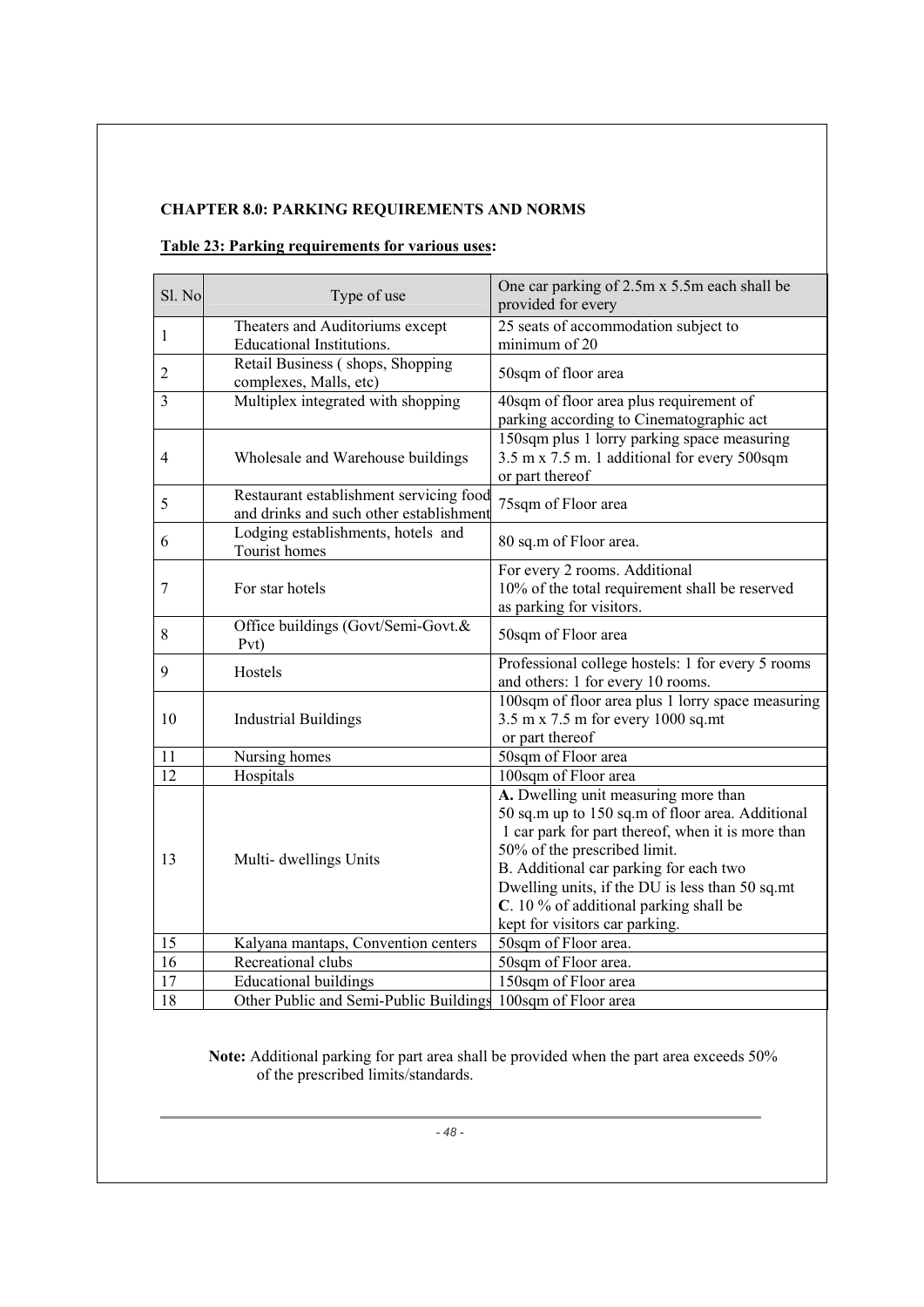# **8.1) NOTES:**

# **(a) Parking provision through building on stilts:**

- i) Parking provided on the ground floor with the building on stilts, parking area shall be exempt from the calculation of FAR.
- ii) All sides of the stilt parking shall be open.
- iii) When stilt parking is provided the height shall not exceed 2.4mtrs and the height shall be considered for calculating the total height of the building
- iv) Any place used for parking is not included in the calculation of FAR.
- v) In case, additional car parking is provided as part of parking complex or parking lot in excess of required car parking, such area shall be exempt from reckoning the FAR.

# **(b) Parking provision on multi level or on any number of floors:**

- i) Access Ramps, elevators, escalators to the upper floors or terrace floor shall not be provided in the setback area and ramps to be within the plinth area of the building and shall be exempt from FAR calculation.
- ii) Car Parking shall not be provided in the setback areas. If provided, a minimum of 3.0 m shall be left free from the building in case of  $G+3$  buildings and a minimum of 6.0 m in case of buildings which are G+4 or more.
- iii) When **Multi Level Car Parking (MLCP)** is proposed on a plot as independent activity, there shall not be any limitation for FAR or height of building subject to condition that they satisfy fire and airport authority restrictions where ever applicable.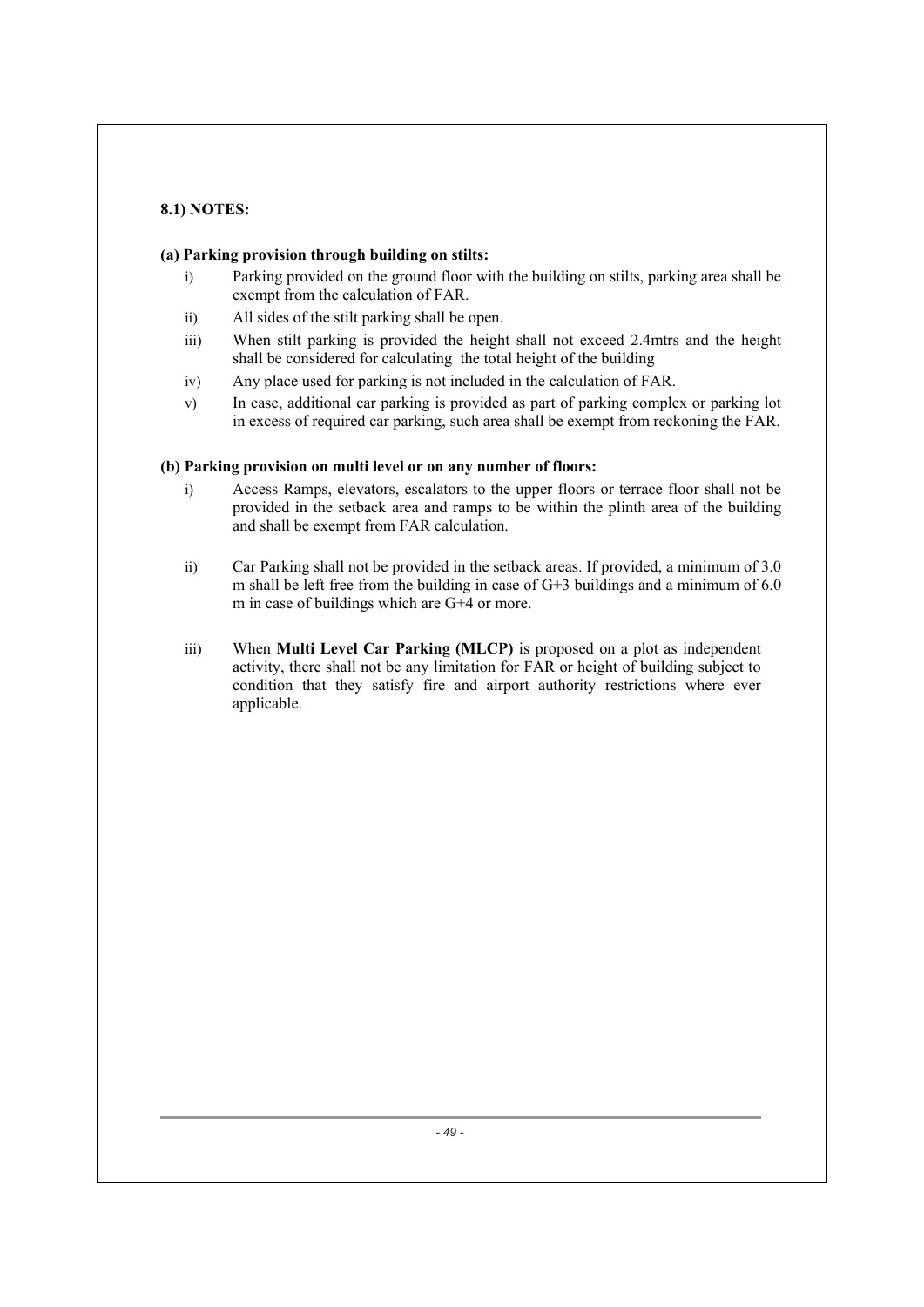# **CHAPTER 9: FIRE PROTECTION REQUIREMENTS AND SAFETY MEASURES AGAINST EARTH QUAKE.**

**9.1 General** – The Planning design and construction of any building shall be such as to ensure safety from fire. For this purpose, unless otherwise specified in these Regulations, the provisions of Part-IV, Fire Protection Chapter and National Building Code shall apply.

For multi-storeyed, high rise and special buildings, additional provisions relating to fire protection contained in Annexure C of NBC shall also apply. The approach to the building and open spaces on all sides up to 6mtrs width and their layout shall conform to the requirements of the Chief Officer. They shall be capable of taking the weight of a fire engine weighing up to 18 tonnes. These open spaces shall be free of any obstruction and shall be motorable.

- **9.2 Exits**.- Every building meant for human occupancy shall be provided with exits sufficient to permit safe escape of its occupants in case of fire or other emergency for which the exits shall conform to the following:
	- i. **Types**. Exits should be horizontal or vertical. A horizontal exit may be a door-way, a corridor, a passage-way to an internal stairway or to an adjoining building, a ramp, a verandah, or a terrace which has access to the street or to the roof of a building. A vertical exit may be a staircase or a ramp, but not a lift.
	- ii. **General requirement** Exits from all the parts of the building, except those not accessible for general public use, shall
		- a. provide continuous egress to the exterior of the building or to an exterior open space leading to the street;
		- b. be so arranged that, except in a residential building, they can be reached without having to cross another occupied unit;
		- c. be free of obstruction;
		- d. be adequately illuminated;
		- e. be clearly visible, with the routes reaching them clearly marked and signs posted to guide any person to the floor concerned;
		- f. be fitted, if necessary, with fire fighting equipment suitably located but not as to obstruct the passage, clearly marked and with its location clearly indicated on both sides of the exit way;
		- g. be fitted with a fire alarm device, if it is either a multi-storeyed, high use or a special building so as to ensure its prompt evacuation;
		- h. remain unaffected by any alteration of any part of the building so far as their number, width, capacity and protection thereof is concerned;
		- i. be so located that the travel distance on the floor does not exceed the following limits:
			- 1. Residential, educational, institutional and hazardous occupancies: 22.5mtrs.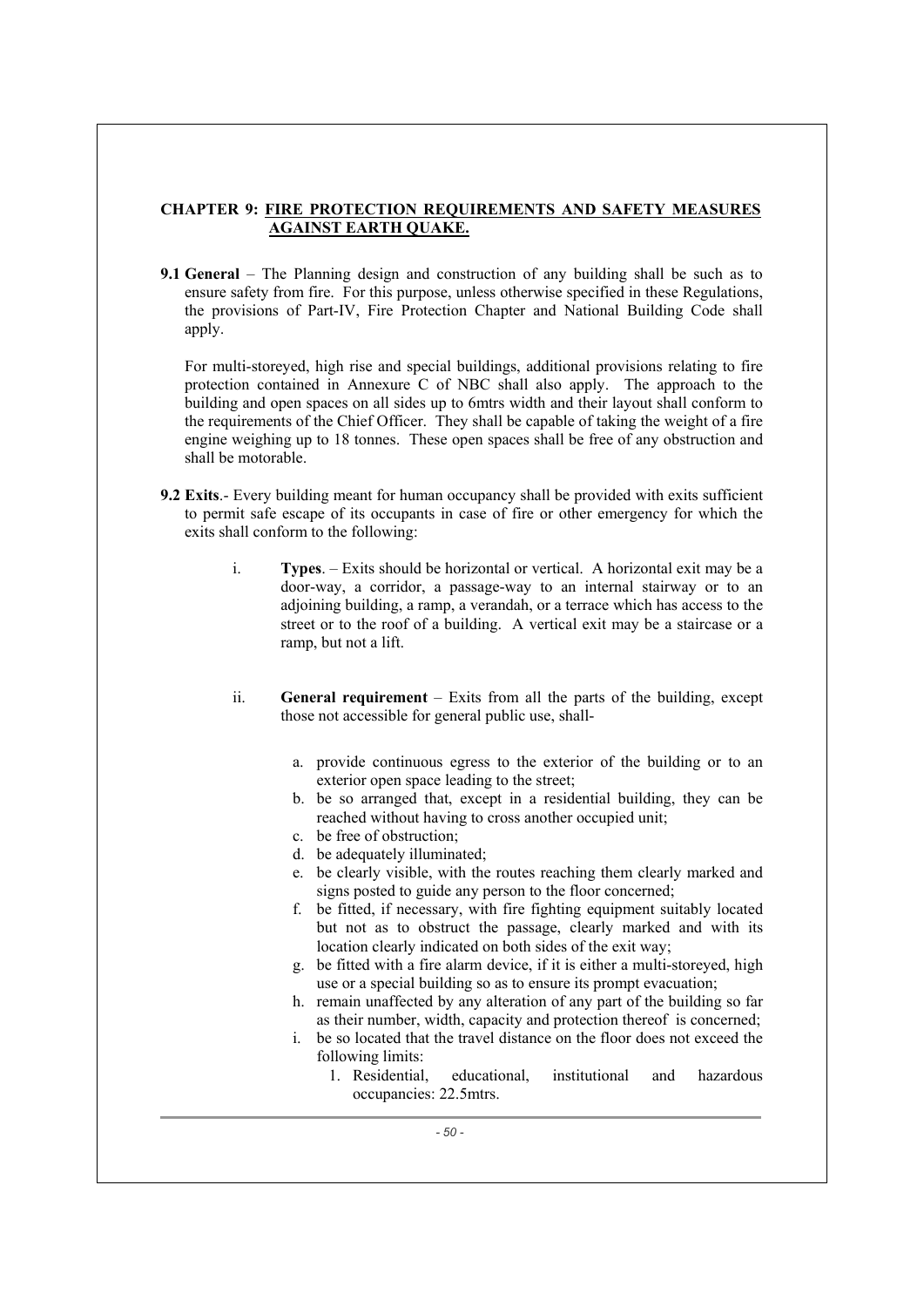2. Assembly, business, mercantile, industrial and storage building: 30mtrs.

**Note:** The travel distance to an exit from the dead end of a corridor shall not exceed half the distance specified above.

When more than one exit is required on a floor, the exits shall be as remote from each other as possible:

Provided that for all multi-Storeyed high rise and special buildings, a minimum of two enclosed type staircases shall be provided, at least one of them opens directly to the exterior to an interior open space or to any open place of safety.

(iii) **Number and width of exits** – The width of an exit, stairway / corridor and exit door to be provided at each floor in occupancies of various types shall be as shown in columns  $3 \& 5$  of Table 23. Their number shall be calculated by applying to every 100 sq. m. of the plinth or covered area of the occupancy, the relevant multiplier in columns  $4 \& 6$  of Table 23, Fractions being rounded off upward to the nearest whole number.

# **9.3 Safety Measures against Earthquake**

Buildings with ground plus four floors and above or buildings with a height of 15 mtrs. and above shall be designed and constructed adopting the norms prescribed in the National Building Code and in the "Criteria for earthquake resistant design of structures" bearing No. IS 1893-2002 published by the Bureau of Indian Standards, making the buildings resistant to earthquake. The supervision certificate and the completion certificate of every such building shall contain a certificate recorded by the Registered Engineer / Architect that the norms of the National Building Code and I.S. 1893-2002 have been followed in the design and construction of buildings for making the buildings resistant to earthquake.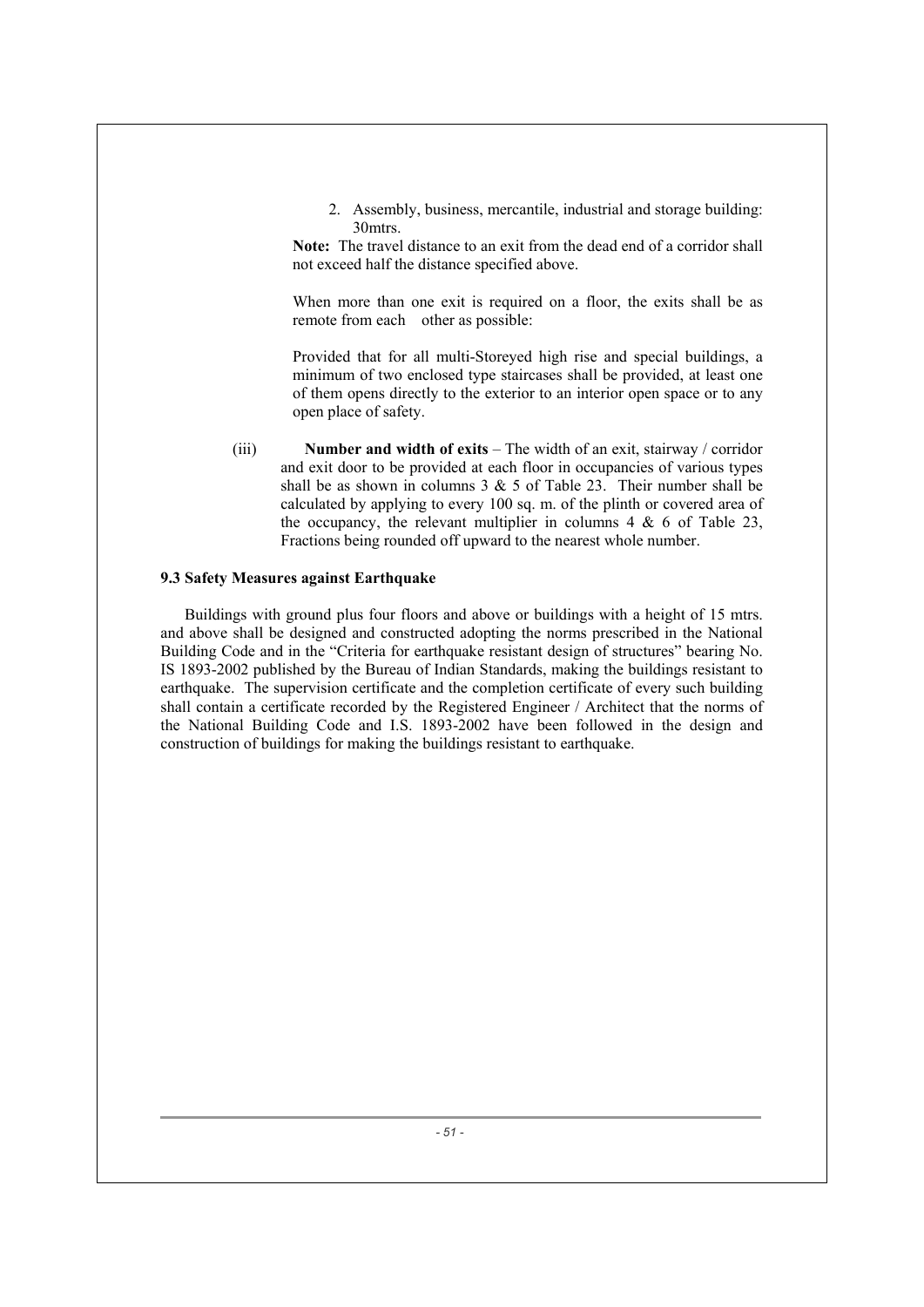# **TABLE – 24:WIDTH AND NUMBER OF EXITS FOR VARIOUS OCCUPANCIES**

|                  | Sl. No. Type of Occupancy      | Minimum<br>width in<br>meters | Multiplier | Door<br>minimum<br>width in<br>meters | Exit<br>Multiplier |
|------------------|--------------------------------|-------------------------------|------------|---------------------------------------|--------------------|
| (1)              | (2)                            | (3)                           | (4)        | (5)                                   | (6)                |
| 1.               | <b>Residential Dwellings</b>   | 1.2                           | 0.145      |                                       |                    |
|                  | Row housing (2 storeys)        | 0.75                          | 0.213      |                                       | 0.053              |
|                  | Hotels                         | 1.5                           | 0.107      |                                       |                    |
| 2.               | Educational-up to 24 mtrs      | 1.5                           | 0.333      |                                       |                    |
|                  | high.                          |                               |            |                                       | 0.667              |
|                  | Over 24 mtrs. high             | 2.0                           | 0.250      |                                       |                    |
| 3 <sub>1</sub>   | Institutional i.e. Hospitals   |                               |            |                                       |                    |
|                  | Up to 10 beds.                 | 1.5                           | 0.089      |                                       | 0.044              |
|                  | Over 10 beds                   | 2.0                           | 0.067      |                                       |                    |
| $\overline{4}$ . | Assembly - fixed seats or      |                               |            |                                       |                    |
|                  | loose seats and dance floor.   | 2.0                           | 0.694      | 1.0                                   | 0.926              |
|                  | No seating facilities and      |                               |            |                                       |                    |
|                  | dining rooms                   | 2.0                           | 0.278      |                                       | 0.370              |
| 5.               | Mercantile- street floor and   |                               |            |                                       |                    |
|                  | basement                       | 1.5                           | 0.222      |                                       | 0.222              |
|                  | Upper sales floors             | 1.5                           | 0.111      |                                       | 0.111              |
| 6.               | <b>Business and Industrial</b> | 1.5                           | 0.067      |                                       | 0.067              |
| 7.               | Storage                        | 1.5                           | 0.022      |                                       | 0.22               |
| 8.               | Hazardous                      | 1.5                           | 0.133      |                                       | 0.125              |

**Note:** No deductions shall be made in the gross area of the corridors, closets or other sub-divisions; all space serving the particular assembly occupancy shall be reckoned

*- 52 -*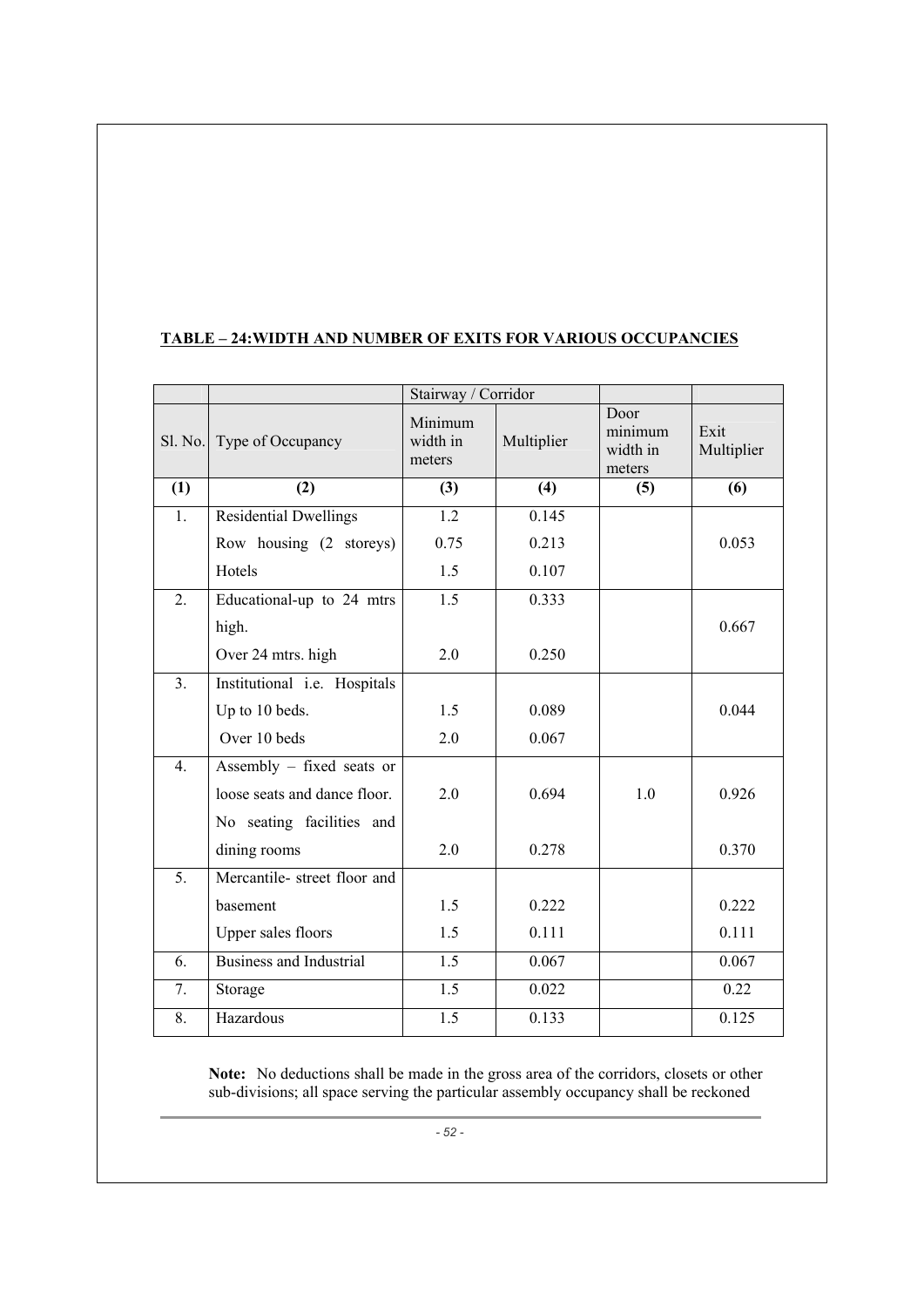# **C H A P T E R – 10: TRANSFER OF DEVELOPME NT RIGHTS (TDR)**

When an area with in the local planning area is required for public purpose (i.e. road, widening of road, parks, etc.) the owner of any site or land which comprises of such area surrenders it free of cost and hands over possession of the same to the planning authority / Local Authority free of cost and encumbrance. The Planning Authority / Local Authority permits development rights in the form of additional floor area which shall be equal to one and half times the area surrendered. The development rights so permitted may be utilised either at the remaining portion of the area after surrender or any where in the LPA, either by himself or by transfer to any other person.

# **10.1. Terms and Conditions for Grant & Utilisation of TDR:**

- 1. The Planning Authority / Local Body shall publish an annual programme for road widening or construction of new road or for any other public purpose specified in Section 14(B) of the Act, for granting Transferable Development Rights.
- 2. The land shall be surrendered through a relinquishment deed for which a Development Rights Certificate (hereinafter called "D.R.C.") is to be issued. The land so surrendered shall vest with the Authority / Local Body free from all encumbrances.
- 3. D.R.C. shall be issued only after the required land is surrendered to the Planning Authority / Local Body free of cost and free of encumbrances. In respect of land surrendered for purpose other than road widening, the land has to be fenced to the satisfaction of the Authority / Local Body.
- 4. DRC shall be issued under the seal of the Planning Authority / Local Body and under the signature of the Commissioner, Bangalore Development Authority / Commissioner of Local Body within the LPA of Bangalore.
- 5. The D.R.C. shall be valid for a period of five years. However, the same may be revalidated for a further period of five years subject to payment of revalidation fee.
- 6. The D.R.C. shall contain details of the floor area credit in square meter of built up area and the area to which the owner of the surrendered land is entitled shall be stated in figures and words. The description of the land from where development rights are generated and the land use zone of the same shall also be stated in the D.R.C.
- 7. The eligible additional floor area may be utilised in the remaining portion of the land after surrender, irrespective of the road width.
- 8. The DRC shall not be valid for use on receivable plot/plots abutting a road of less than 9 meters within the LPA of Bangalore subject to condition No.12.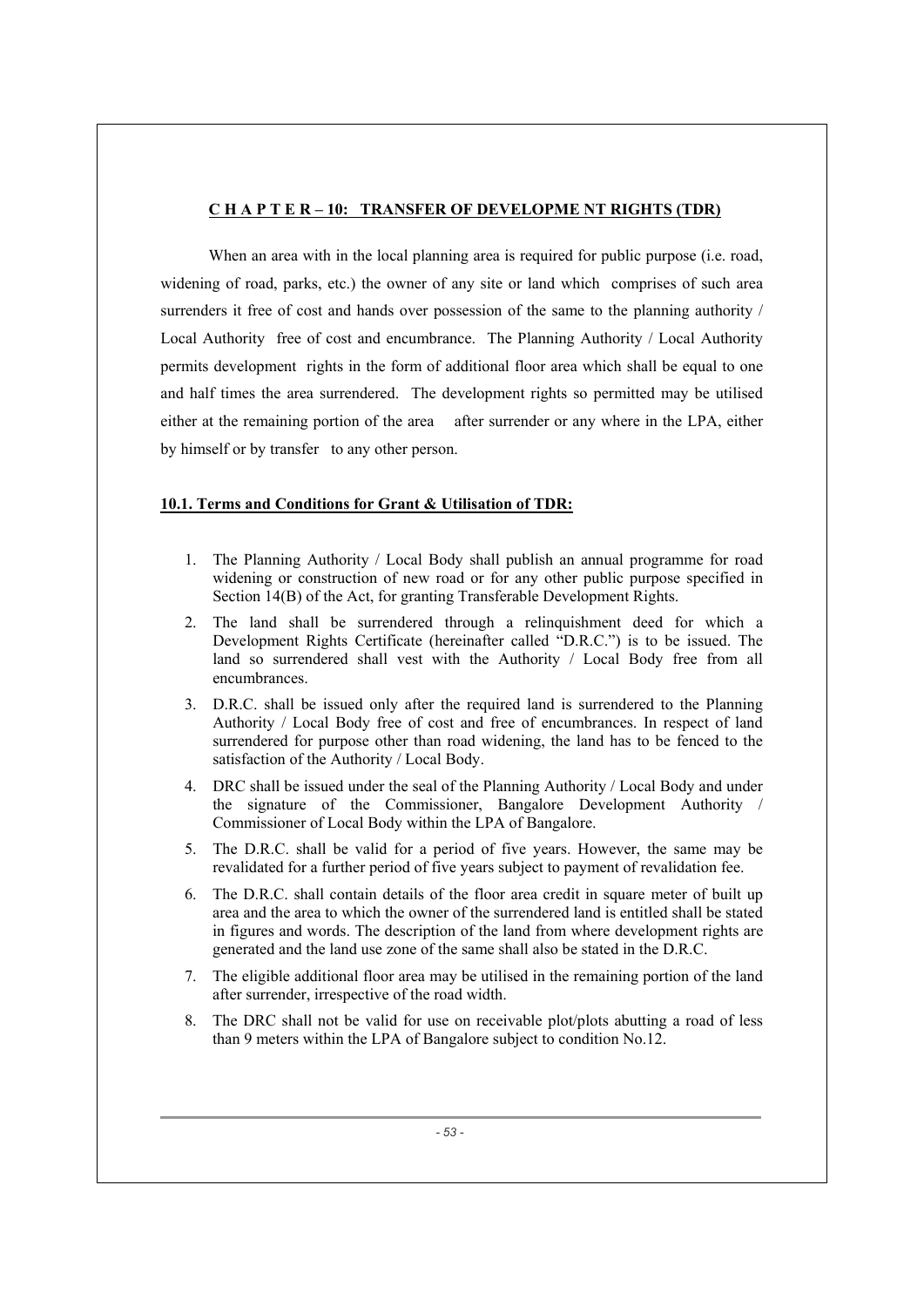9. In case of Bangalore LPA, if the additional floor area is transferred to another plot, FAR of the receiving plot shall be allowed to be exceeded by not more than 0.60 times of the existing FAR, provided the receiving plot abuts a road width of 12 m and above, If the receiving plot abuts a road width of 9 meters to 12 meters, then a maximum of 0.40 times the existing FAR shall only be allowed, subject to limitations prescribed in these terms and conditions.

10. The Authority may consider relaxing set backs and coverage to a maximum extent of fifty percent, when the permissible Floor Area Ratio cannot be achieved, in case of D.R.C. arising out of land surrendered free of cost for road widening. This relaxation is also permissible in the receiving plot or in the same plot left over after surrender. When plot generating the TDR utlises the DRC as the receiving plot, then the incremental parking need not be insisted. No relaxation can be given for area required for parking in receiving plot. While exercising the above power, the Authority shall finalise the building line for the entire road taken up for widening keeping in view the developments existing, feasibility and smooth flow of traffic and notify the same. No construction shall be allowed in violation of such notified building line.

- 11. A DRC can be purchased for utilisation in respect of a building already existing, subject to all the limitations prescribed in these terms and conditions.
- 12. Development rights certificate may be utilized in all the areas irrespective of A, B and C (Ring I, II & III) zones, in the following manner.

#### **E.g.:**

| Area of site surrendered               | $100$ sq. mtrs. |
|----------------------------------------|-----------------|
| DRC issued for the above 100 sq. mtrs. | $150$ sq. mtrs. |

#### **Table No. 25**

|                     |                     | <b>Utilisation Zone</b> |                     |
|---------------------|---------------------|-------------------------|---------------------|
| DRC Generation Zone | A zone ( $Ring I$ ) | B zone (Ring)           | $C$ zone (Ring III) |
| A Zone $(Ring I)$   | $150 \times 1.00$   | $150 \times 1.50$       | $150 \times 2.00$   |
| B Zone (Ring II)    | $150 \times 0.666$  | $150 \times 1.00$       | 150 x 1.333         |
| $C$ Zone (Ring III) | $150 \times 0.50$   | 150 x 0.666             | $150 \times 1.00$   |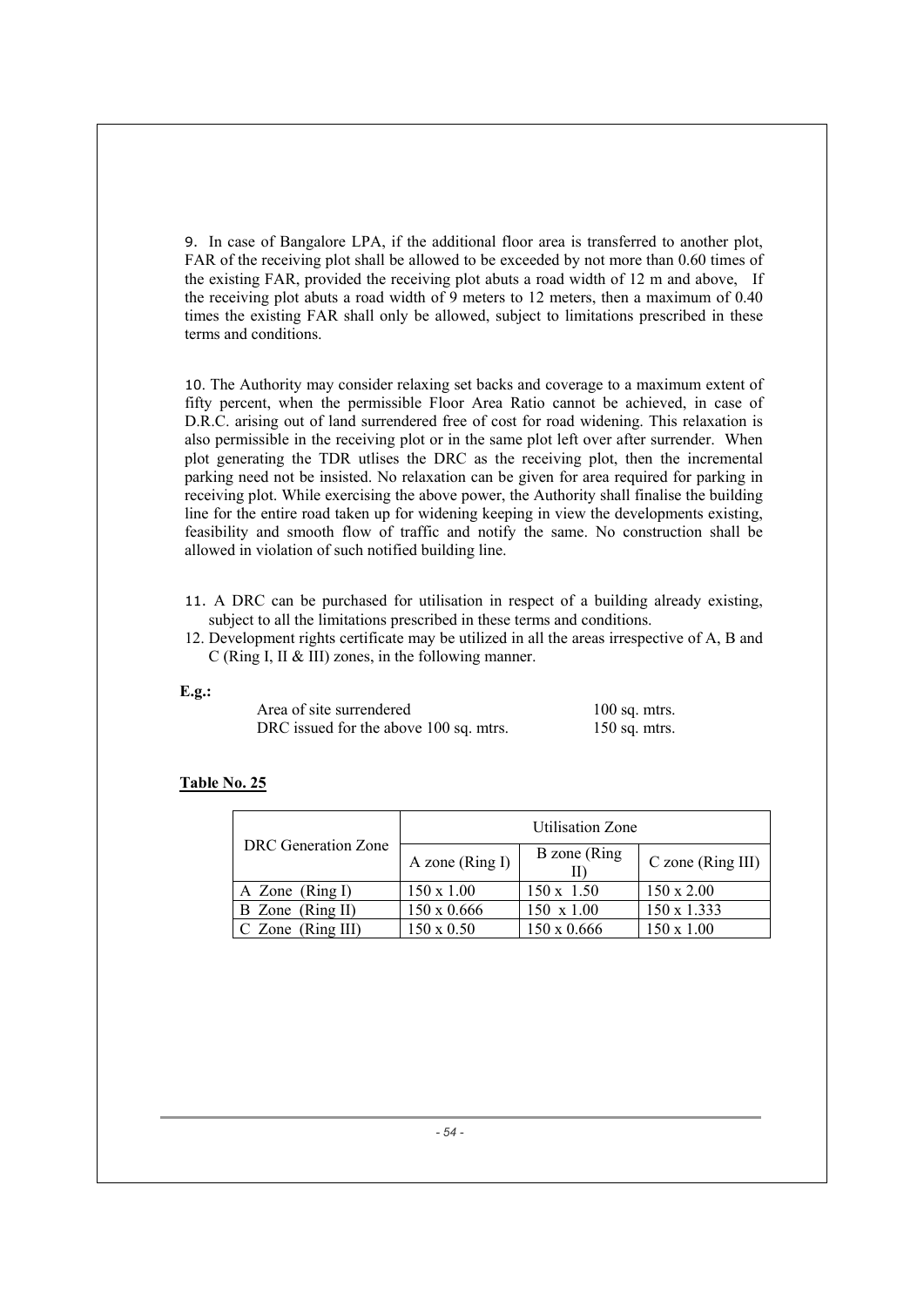- 13. The D.R.C. obtained on account of surrendering a particular land / plot shall be utilised on transfer to any other plot only for the purpose for which such receiving plot is designated in the development plan.
- 14. Whenever the remaining portion of the plot or land after surrender to the Planning Authority / Local Body is too small to construct any meaningful building, if so, the owner may desires to surrender the entire property to the Planning Authority / Local Body in lieu of the D.R.C.
- 15. The Authority may charge a fee of Rupees one hundred for grant / transfer / utilization / revalidation etc., of DRC.
- 16. A D.R.C. shall not be valid for use on receivable plot in the area notified as such by Government.
- 17. The utilisation of Development Rights shall be in multiples of ten sq. meters only except the last remainder.
- 18. The Authority may reject or cancel the grant of D.R.C. in the following circumstances namely:
	- a. Where any dues are payable by the owner of the property to the State Government or Planning Authority / Local body prior to the date of handing over physical possession of the property to the Authority. Also, Planning Authority / Local Body may grant and withhold issue of D.R.C. until all the dues of the State Government or the Planning Authority / Local Body are paid by the owner.
	- b. Where D.R.C. is obtained by fraudulent means.
	- c. Where there is a dispute on the title of the land, till the dispute is settled by a Competent Court.
- 19. The utilisation of D.R.C. in favour of Non-Resident of India and Foreign nationals will be subject to rules and regulations " under Foreign Exchange Management Act, 1999 (FEMA) and / or the rules and regulations" made by the Reserve Bank of India / Government of India in this behalf.
- 20. The Authority may decline to allow utilisation of D.R.C. in the following situations:
	- a. Under direction from a competent court.
	- b. Where the Authority has reason to believe that the transfer for utilisation of D.R.C. has been obtained by fraudulent means.
	- c. Where the utilisation application does not comply with the terms and conditions.
	- d. Where the utilisation application is not duly signed by the transferor and transferee.
	- e. Where the utilisation application is not duly accompanied by original D.R.C.
- 21. In full utilization of D.R.C., the D.R.C. shall not be returned to the D.R.C. holders but shall be retained with the Planning Authority / Local Body concerned after canceling the same.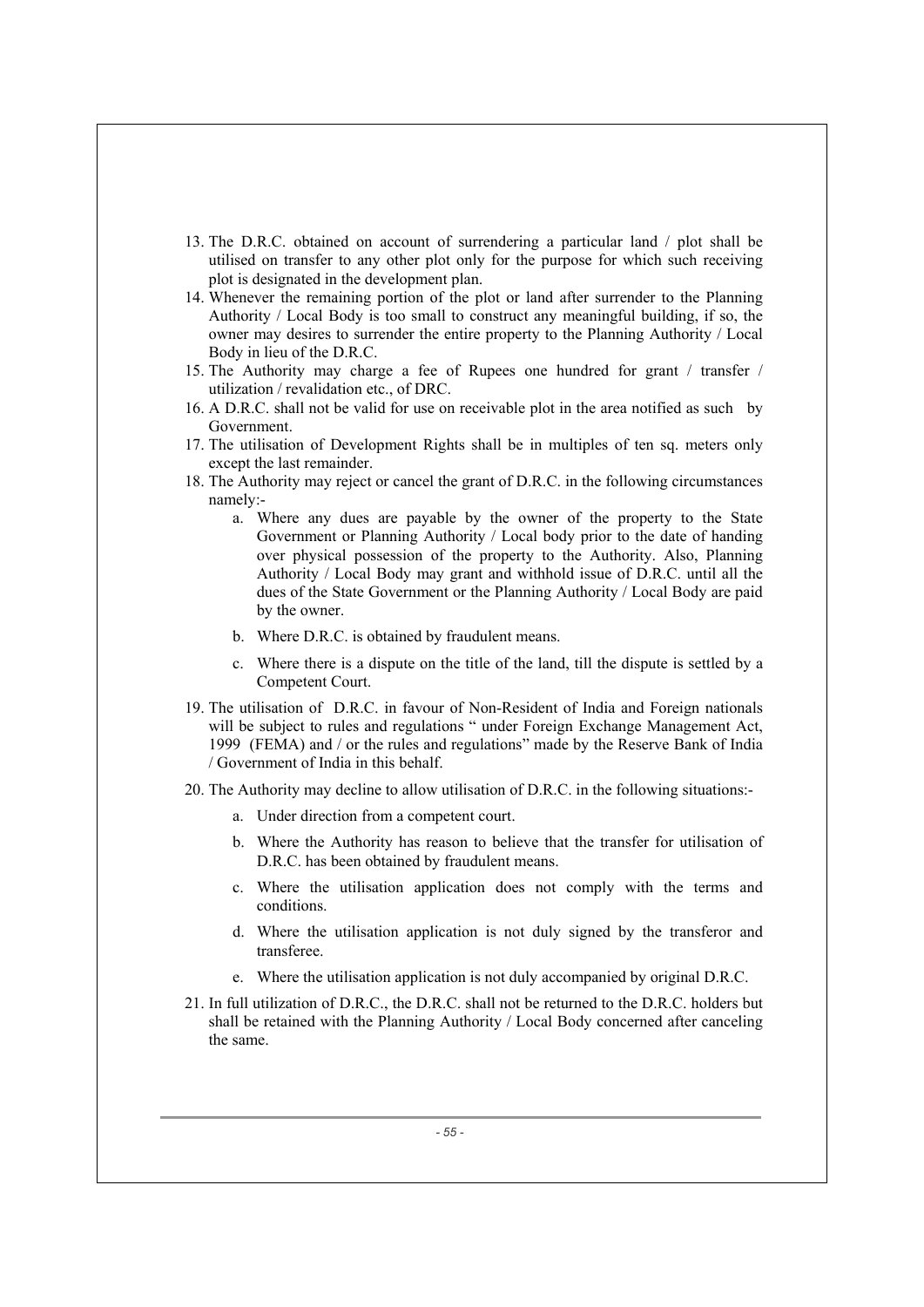- 22. In case of death of holders of D.R.C., the D.R.C. will be transferred only on production of "Will / Survivors Certificate / Inheritance Certificate / Heir ship Certificate"/ succession certificate of letter of Administration and / or probate of a will wherever applicable. On production of aforesaid documents names of the legal heirs shall be included in the D.R.C.
- 23. Where the D.R.C. holder is a minor, no permission for transfer for utilisation shall be considered unless the application is made by the guardian appointed by the Court.
- 24. If a holder of D.R.C. intends to transfer it to any other person, he will submit the D.R.C. to the Planning Authority / Local Body with an application for endorsement of the new holders name, i.e., the transferee, on the said certificate. Without such endorsement by the Planning Authority / Local Body, the transfer shall not be valid and the Certificate will be available for use only by the earlier original holder.
- 25. D.R.C. shall be in prescribed form transferable only after due authentication by the Planning Authority / Local Body.
- 26. The Planning Authority (BDA when the TDR is generated by a plot / land located in BDA jurisdiction and BBMP when the TDR is generated by a plot or land located in BBMP jurisdiction) shall maintain a register in the format annexed to this Notification relating to grant and utilisation of Development Rights. Planning Authority / Local Body which issues the DRC shall only maintain the account of utilization till it is exhausted.
- 27. If in, or in connection with, the exercise of its powers and discharge its functions by the Planning Authority / Local Body, any difficulty arises relating to the interpretation of these regulations, it shall be referred to the Government, whose decision will be final.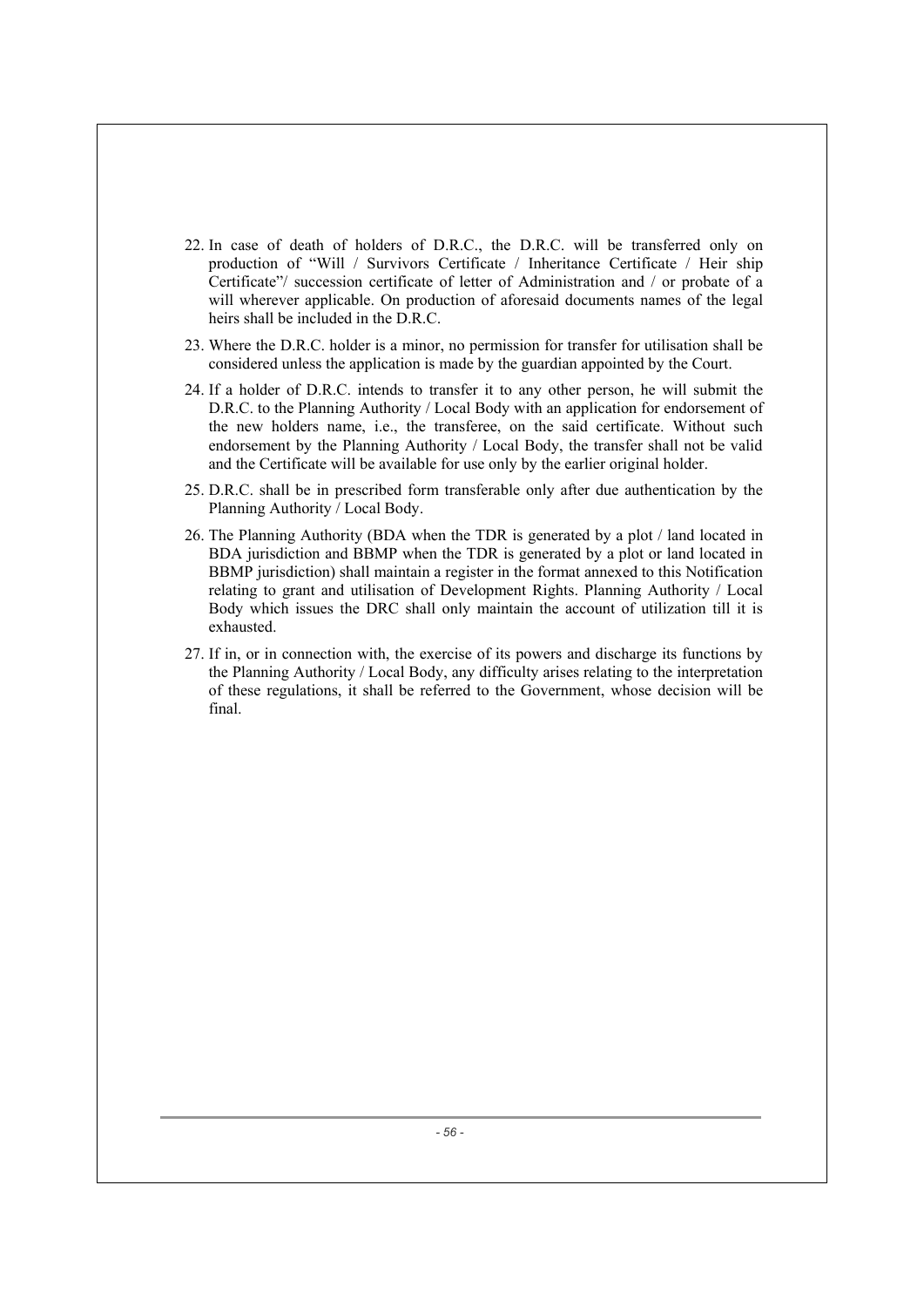|                                                      |  |  | <b>APPENDIX 1</b> |  |
|------------------------------------------------------|--|--|-------------------|--|
| Table 26: Building lines specified for various roads |  |  |                   |  |

| Sl. No           | Name of the Road           | <b>Building Line Required</b>             |
|------------------|----------------------------|-------------------------------------------|
| 1.               | Sampige Road               | 3.0 m from the edge of the road           |
| 2.               | Margosa road               | 3.0 m from the edge of the road           |
| $\overline{3}$ . | 17th Cross, Malleswaram    | 3.0 m from the edge of the road           |
| 4.               | Platform Road              | 3.0 m from the edge of the road           |
| 5.               | Palace Cross Road          | 3.0 m from the edge of the road           |
| 6.               | K.B.G. Road                | 3.0 m from the edge of the road           |
| 7.               | 80 ft road, Rajajinagar    | 3.0 m from the edge of road               |
| 8.               | West of chord Road         | 3.0 m from the edge of road               |
|                  |                            | 12.0 m beyond Housing Board               |
| 9.               | Magadi road                | Quarters Road                             |
| 10.              | Tumkur road                | 5.0 m up to C.M.T.I, Quarter road         |
| 11.              | Tumkur road                | 12.0 m beyond C.M.T.I Quarter road        |
| 12.              | Triveni Road, Yashwanthpur | 12.0 m beyond C.M.T.I Quarter road        |
| 13.              | Tannery road               | 5.0 m beyond Devarajeevanahalli cross     |
|                  |                            | 5.0 m up to level crossing Devarajeevana- |
| 14.              | Old Madras road            | halli cross (new Aero engine Factory)     |
| 15.              | Old Madras road            | 12.0 m beyond New Aero engine Factory     |
| 16.              | Kengal Hanumanthaiah road  | 3.0 m from the edge of road               |
| 17.              | Jayachamarajendra road     | 3.0 m from the edge of road               |
| 18.              | H.Siddaiah road            | 3.0 m from the edge of road               |
| 19.              | Raja ram Mohan roy road    | 3.0 m from the edge of road               |
|                  |                            | 3.0 m from the edge of the road between   |
| 20.              | Varthur                    | Trinity church to Airport                 |
|                  |                            | 12.0 m from the edge of the road, from    |
| 21.              | Varthur road               | beyond the Airport.                       |
|                  |                            | 3.0 m from Adarsha theatre to police      |
| 22.              | Chinmaya Mission Hospital  | station road                              |
| 23.              | Indiranagar 100 ft. road   | 3.0 m from the edge of road               |
| 24.              | Mahatma Gandhi Road        | 5.0 m up to Dickenson road                |
| 25.              | Mahatma Gandhi Road        | 5.0 m Dickenson road to trinity church    |
| 26.              | Central Street             | 3.0 m from the edge of road               |
| 27.              | St.John's road             | 5.0 m from the edge of the road           |
| 28.              | St.John's road             | 5.0 m from the edge of the road           |
| 29.              | Assaye road                | 3.0 m from the edge of the road           |
| 30.              | Brigade road               | 3.0 m from the edge of the road           |
| 31.              | St marks road              | 3.0 m from the edge of the road           |
| 32.              | Residency road             | 5.0 m from the edge of the road           |
| 33.              | Cambridge road             | 3.0 m from the edge of the road           |
| 34.              | Nandidurga road            | 3.0 m from the edge of the road           |
| 35.              | District office road       | 5.0 m from the edge of the road           |
| 36.              | Chickpet road              | 2.0 m from the edge of road               |
| 37.              | Akkipet road               | 2.0 m from the edge of road               |
| 38.              | Nagarthpet road            | 2.0 m from the edge of road               |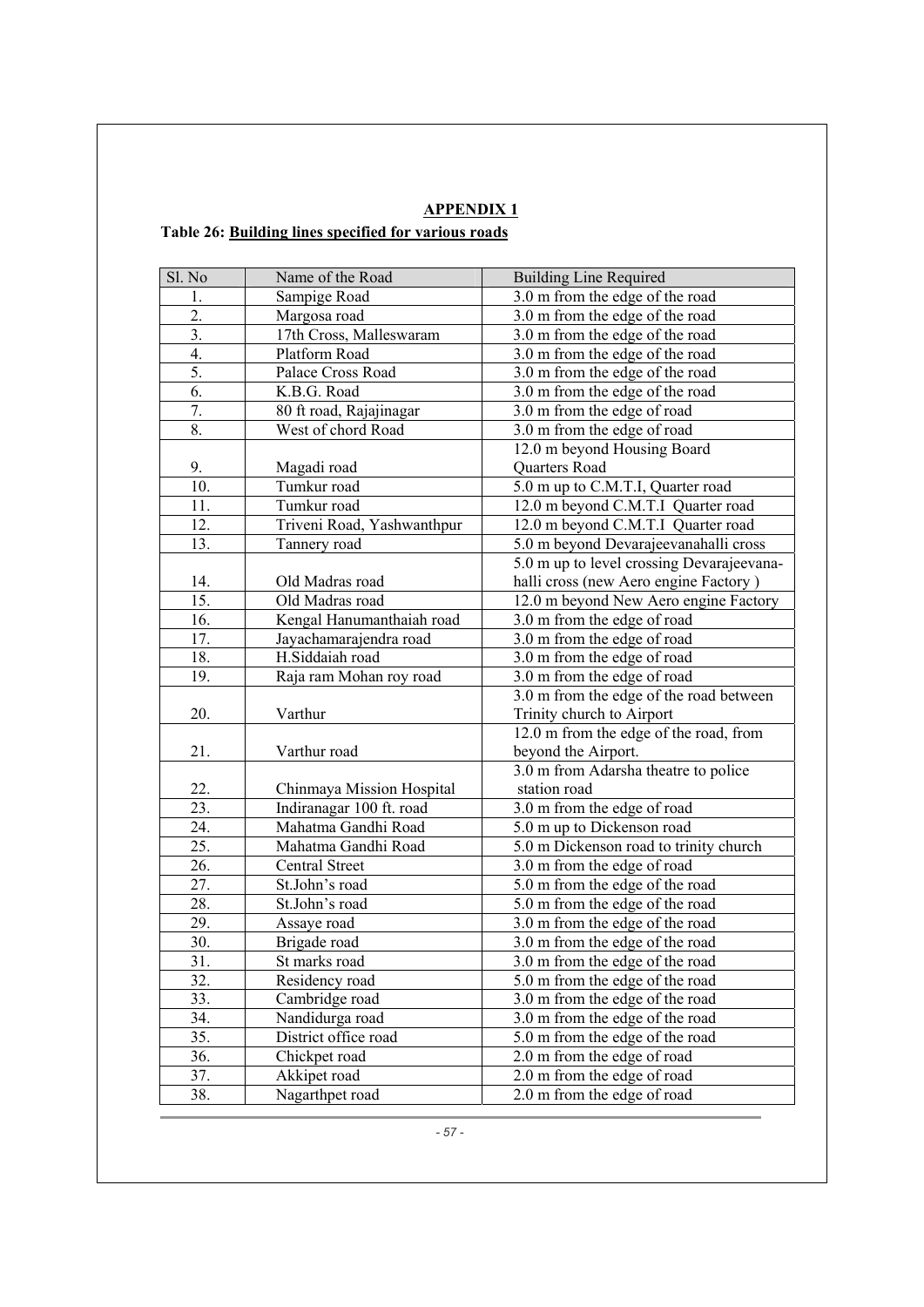|            | East tank bund                             | 3.0 m from the edge of the road                            |
|------------|--------------------------------------------|------------------------------------------------------------|
| 39.        | road(Subashnagar)                          |                                                            |
| 40.        | Goods shed road                            | 3.0 m from the edge of the road                            |
| 41.        | Balepet road                               | 2.0 m from the edge of road                                |
| 42.        | Subedar Chathram road                      | 3.0 m from the edge of the road                            |
| 43.        | 5th main road(Gandhinagar)                 | 3.0 m from the edge of the road                            |
| 44.        | Narasimharaja road                         | 3.0 m from the edge of the road                            |
| 45.        | Silver jubilee park road                   | 3.0 m from the edge of the road                            |
| 46.        | Pampamahakavi road                         | 3.0 m from the edge of the road                            |
|            |                                            | 5.0 m from the edge of the road up to ring                 |
| 47.        | Kanakapura road                            | road                                                       |
|            |                                            | 12.0 m from the edge of the road beyond                    |
| 48.        | Kanakapura road                            | outer ring road.                                           |
|            |                                            | 12.0 m from the edge of the road beyond                    |
| 49.        | Hosur road                                 | ring road.                                                 |
|            | Roads all round Jayanagar                  | 3.0 m from the edge of the road                            |
| 50.        | shopping complex                           |                                                            |
| 51.        | South End road                             | 5.0 m from the edge of the road                            |
| 52.        | East End road                              | 5.0 m from the edge of the road                            |
| 53.        | Pattallamma street                         | 3.0 m from the edge of the road                            |
| 54.        | Krumbigal road                             | 3.0 m from the edge of the road                            |
| 55.        | Ashoka pillar road(100ft road)             | 6.0 m from the edge of the road                            |
| 56.        | Alur Venkatarao road                       | 3.0 m from the edge of the road                            |
| 57.        | K.R. road                                  | 3.0 m from the edge of the road                            |
| 58.        | Gandhi Bazar main road                     | 3.0 m from the edge of the road                            |
| 59.        | Nagasandra road                            | 3.0 m from the edge of the road                            |
| 60.        | B.P. Wadia road                            | 3.0 m from the edge of the road                            |
| 61.        | Vasavi temple road                         | 3.0 m from the edge of the road                            |
| 62.        | Diagonal road V.V. Puram                   | 3.0 m from the edge of the road                            |
|            |                                            | 3.0 m up to Salem railway line level                       |
| 63.        | Hennur road                                | crossing                                                   |
|            |                                            | 8.0 m beyond Salem railway line level                      |
| 64.        | Hennur road                                | crossing                                                   |
| 65.        | Munireddypalya main rd                     | 2.0 m from the edge of road                                |
| 66.        | Poorna Venkatarao road                     | 2.0 m from the edge of road                                |
| 67.        | Police road & Belimutt road                | 2.0 m from the edge of road                                |
| 68.        | Kilari road                                | 2.0 m from the edge of road                                |
| 69.        | Seppings road                              | 2.0 m from the edge of road                                |
| 70.        | New market road                            | 2.0 m from the edge of road                                |
| 71.        | Jewelers road                              | 2.0 m from the edge of road                                |
| 72.        | Dharma raja koil street                    | 2.0 m from the edge of road                                |
| 73.        | Jumma masjid road, OPH Road                | 2.0 m from the edge of road                                |
| 74.        | Narayanapillay street                      | 2.0 m from the edge of road                                |
| 75.        | Ibrahim saheb street                       | 2.0 m from the edge of road                                |
| 76.        | Thoppa mudaliar road                       | 2.0 m from the edge of road                                |
|            |                                            |                                                            |
|            |                                            |                                                            |
| 77.<br>78. | Linden street<br>Austin town centre street | 2.0 m from the edge of road<br>2.0 m from the edge of road |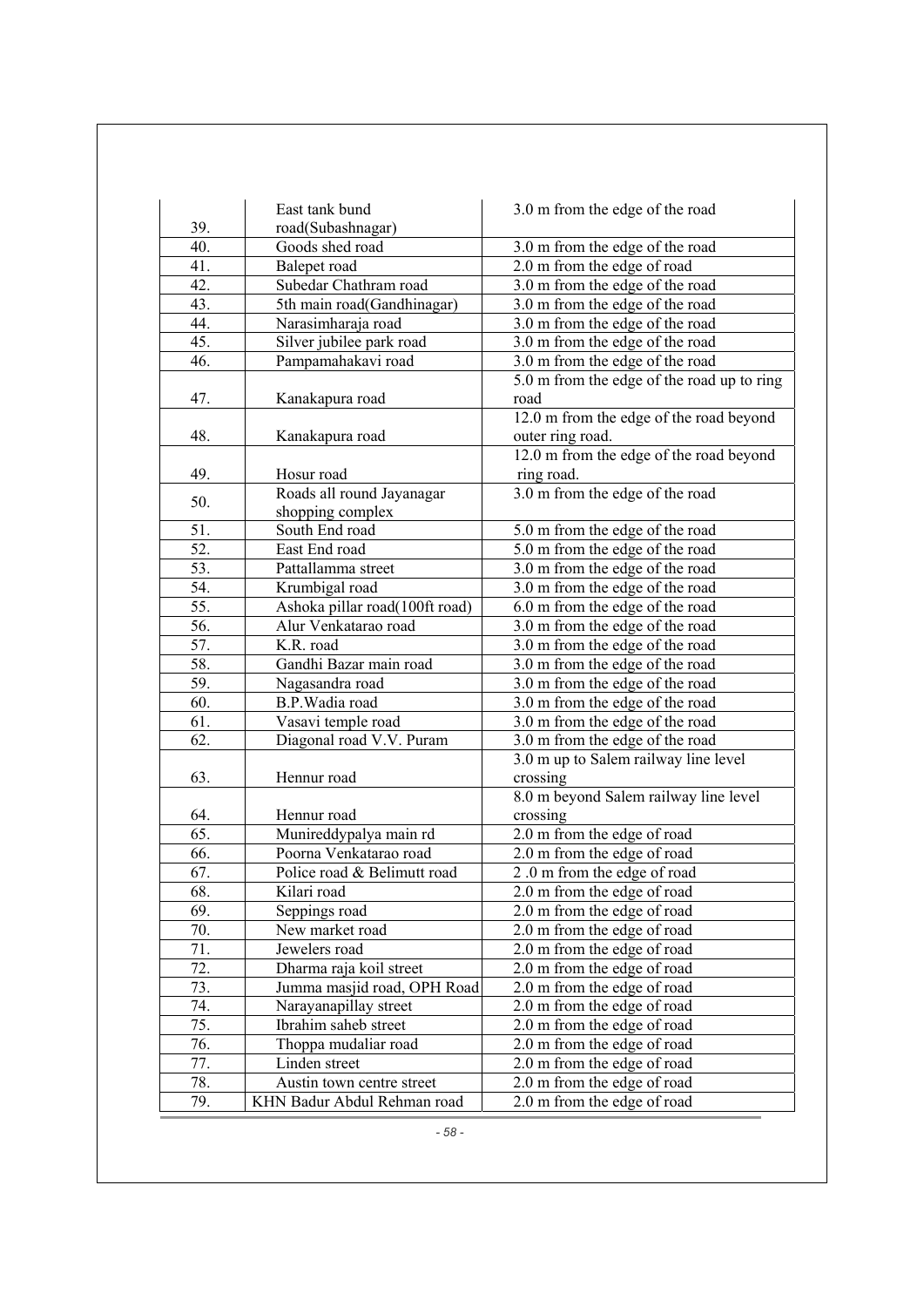| 80. | Sheshadri puram 1 <sup>st</sup> main road                            | 3.0 m from the edge of the road |
|-----|----------------------------------------------------------------------|---------------------------------|
| 81. | 50 ft road Hanumanthnagar                                            | 3.0 m from the edge of the road |
| 82. | 44th cross Hanumanthnagar                                            | 2.0 m from the edge of road     |
| 83. | Thavarekere main road (Hosur<br>rd junction to circle of old village | 2.0 m from the edge of road     |
| 84. | Gavipuram Guttahalli main road                                       | 2.0 m from the edge of road     |
| 85. | Nethaji road                                                         | 2.0 m from the edge of road     |
| 86. | Malleshwaram 8th main (from 6th<br>cross junction to 15th cross jn)  | 3.0 m from the edge of the road |
| 87. | Dattatreya temple road                                               | 2.0 m from the edge of road     |
| 88. | West of chord road from Navarang<br>circle to LIC colony             | 3.0 m from the edge of the road |
| 89. | Rajajinagar Bashyam circle to ESI<br>Hospital                        | 3.0 m from the edge of the road |
| 90. | Madhavarao Mudaliar road                                             | 3.0 m from the edge of the road |
| 91. | Davis road                                                           | 2.0 m from the edge of road     |
| 92. | Robertson road                                                       | 2.0 m from the edge of road.    |

 **Town Planner Member Commissioner Chairman BDA BDA BDA**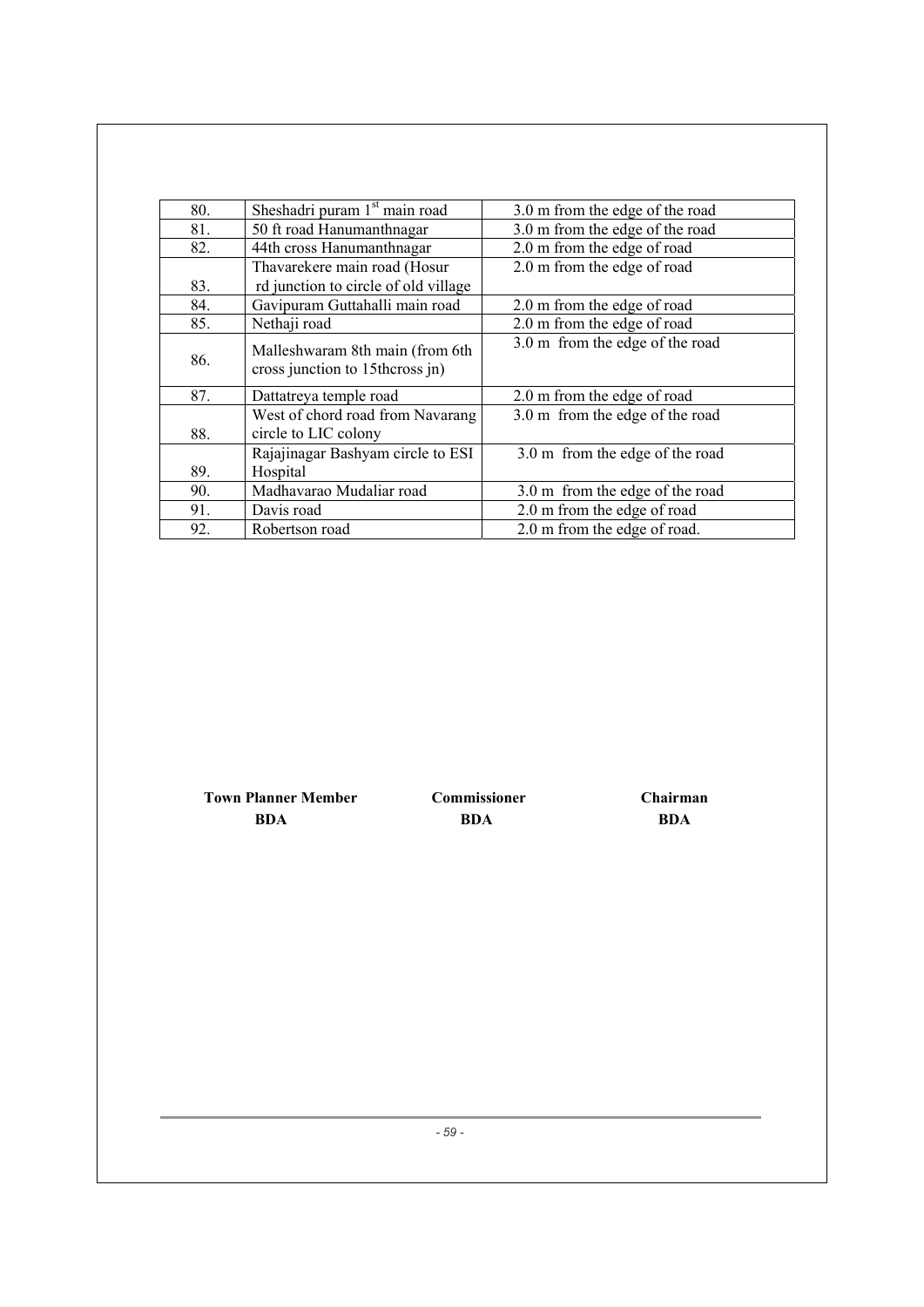# **APPENDIX - II**

# AFFIDAVIT

I hereby certify that the erection, re-erection, material alternation in the building bearing property survey No. . . . . . . . . . . . . . . . . plot no. . . . . . . . . . . .

 . . . . . . . . . . . . . . . . . .Village . . . …………Hobli . . . . ………. Taluk will be carried out under my supervision and I certify that all the materials (type and grade) and the workmanship of the work and structural safety of the building will be in accordance with the general and detailed specifications submitted along with this certificate and that the work will be carried out according to the sanctioned plan.

I hereby undertake to report to the authority within 3 days of any deviation from the sanctioned plan, or violation of Zoning Regulations, observed during the construction of the aforesaid building.

I also certify that the building has been designed as per the specifications prescribed in the National Building Code 2005 and publication of the Bureau of the Indian Standard 1893-2002 for making the building resistant to earthquake and also as per fire safety norms.

I hereby agree that if any of the above statements are found false, then the concerned Authority is at liberty to cancel my license for practice.

Signature . . . . . . . . . . . . . ... . . . . . . . . . . .. . . . . . . . . . . . . . . . . . . . . . . . . . . .

Name of the registered Architect / Planner / Engineer /. . . . . . . . . . (In block letters)

Registration Number of the registered Architect / Planner / Engineer . . . . . . .

Address of the registered Architect / Planner / Engineer. . . . . . . . . . . . . . . . . .

. . . . . . . . . . . . . . . . . . . . . . . . . . . . . . . . . . . . . . . . . . . . . . . . . . . . . .

| Dated: $\ldots$ |  |  |
|-----------------|--|--|
|-----------------|--|--|

Place:………………..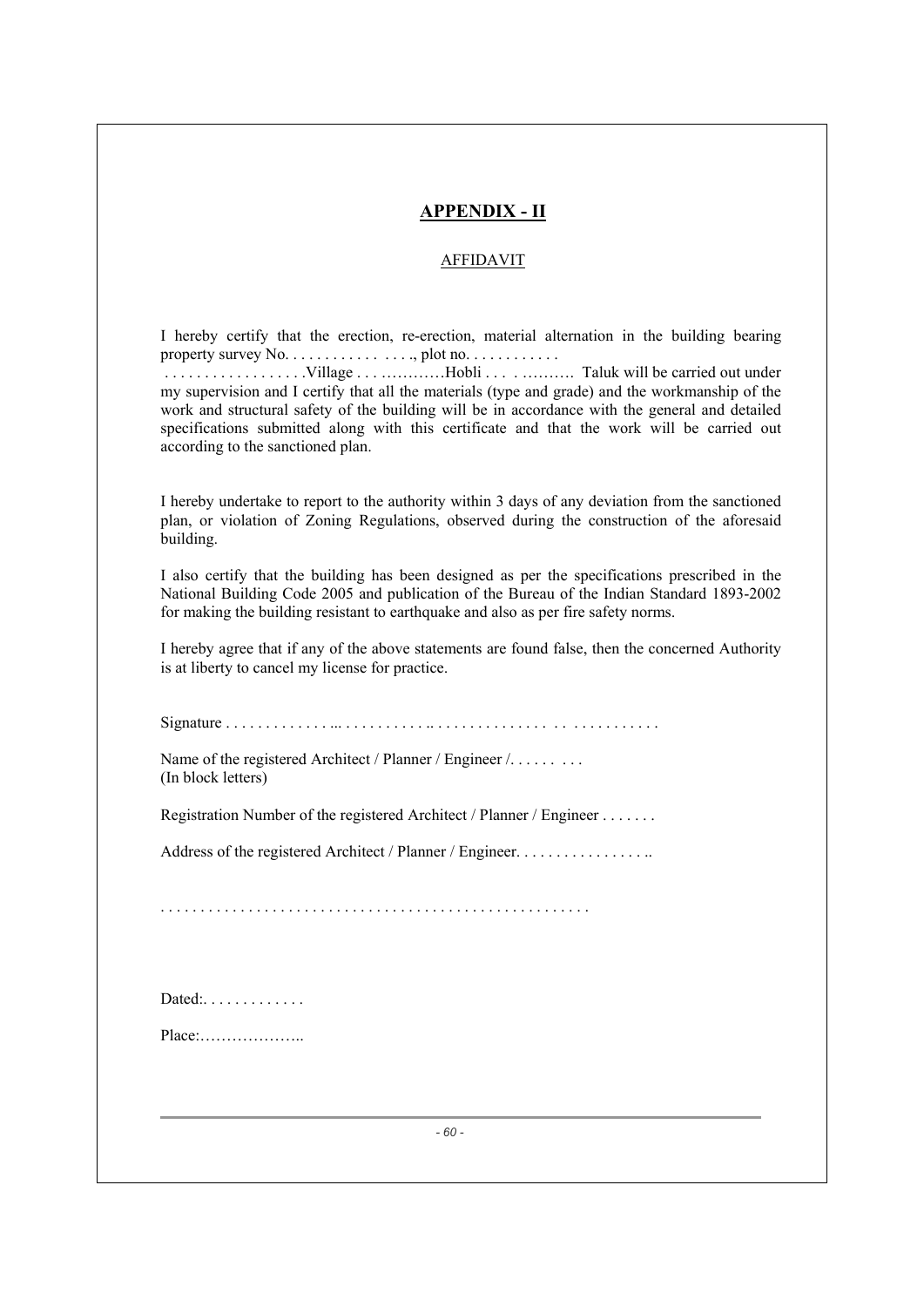# **APPENDIX-III**

# **APPLICATION FOR PERMISSION FOR DEVELOPMENT RIGHTS CERTIFICATE**

discussion of the contract of the contract of the contract of the Date:

…………………… (Name of owner of land) Address …………………………… ………………………

To

From

The Commissioner,

…………………….BDA / BBMP …………………….

Sir,

 I, Intend to surrender the under mentioned land bearing Survey No. …….. of ………Village of …………Hobli and ……….Taluk reserved for the public purpose of ………….. as per the R.M.P 2015 for the grant of "Development Rights Certificate".

I / We forward herewith the following –

- $\bullet$  Site Plan as per R.M.P 2015.
- Detailed Survey Plan
- Title Deed
- Property card and latest assessment book extract
- $\bullet$  Up-to-date tax paid receipt
- The area statement of reservation duly certified by the architect
- Encumbrance certificate
- $\bullet$  I / We hereby request that the land affected by the reservation of .......... May be atken over and Development Rights Certificate (D.R.C) in lieu thereof may be issued to me/us.

Signature of the Owner(s) of the land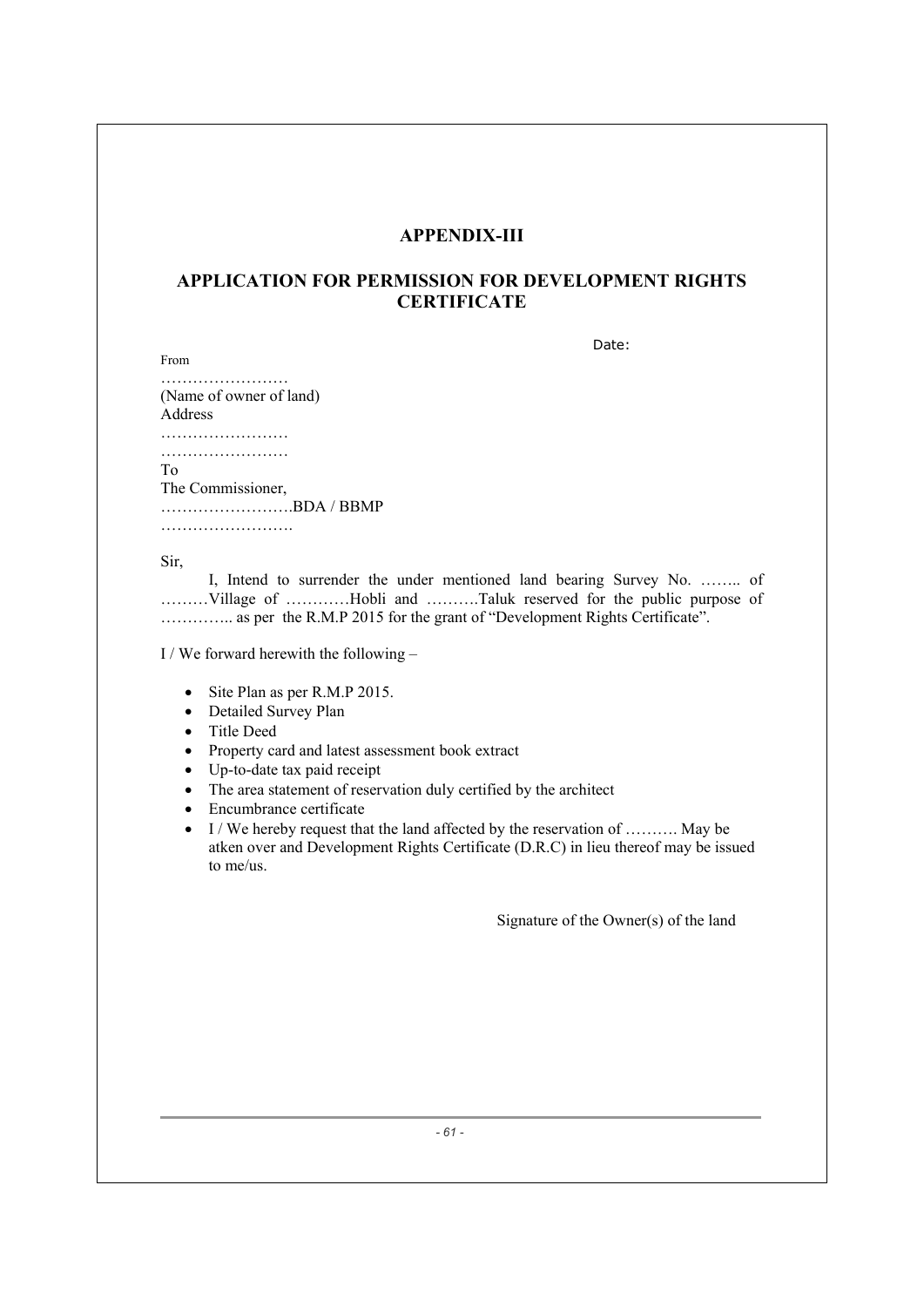# **APPENDIX-IV**

# **Office of the Commissioner**

# BDA/BBMP, Bangalore

# **Register of Utilization of Development Rights Certificate**

| S1.<br>No. | Folio<br>No. | D.R.C.<br>No | Date and<br>Sanction<br>No. | Name of<br>the<br>Transferer | Built area<br>in sq. mtrs.<br>as per<br>D.R.C. | Transfer,<br>Utilisation<br>of D.R.C.<br>area in sq.<br>mtrs. |
|------------|--------------|--------------|-----------------------------|------------------------------|------------------------------------------------|---------------------------------------------------------------|
|            |              |              |                             |                              |                                                |                                                               |
|            |              |              |                             |                              |                                                |                                                               |

| Balance     | Name and       | Details         | Transfe | Utilisati | Signature of |
|-------------|----------------|-----------------|---------|-----------|--------------|
| area of     | Address of     | Property        | r fee   | on.       | the          |
| $D.R.C.$ in | the            | where           | paid    | Form      | sanctioning  |
| sq. met.    | Transferees(s) | D.R.C. is       |         | No.       | Authority    |
|             |                | Proposed to be  |         | and       |              |
|             |                | used            |         | Date      |              |
|             |                | (Recoring plot) |         |           |              |
|             |                |                 | 10      | 11        | 12           |
|             |                |                 |         |           |              |
|             |                |                 |         |           |              |
|             |                |                 |         |           |              |

 $\_$ 

*- 62 -*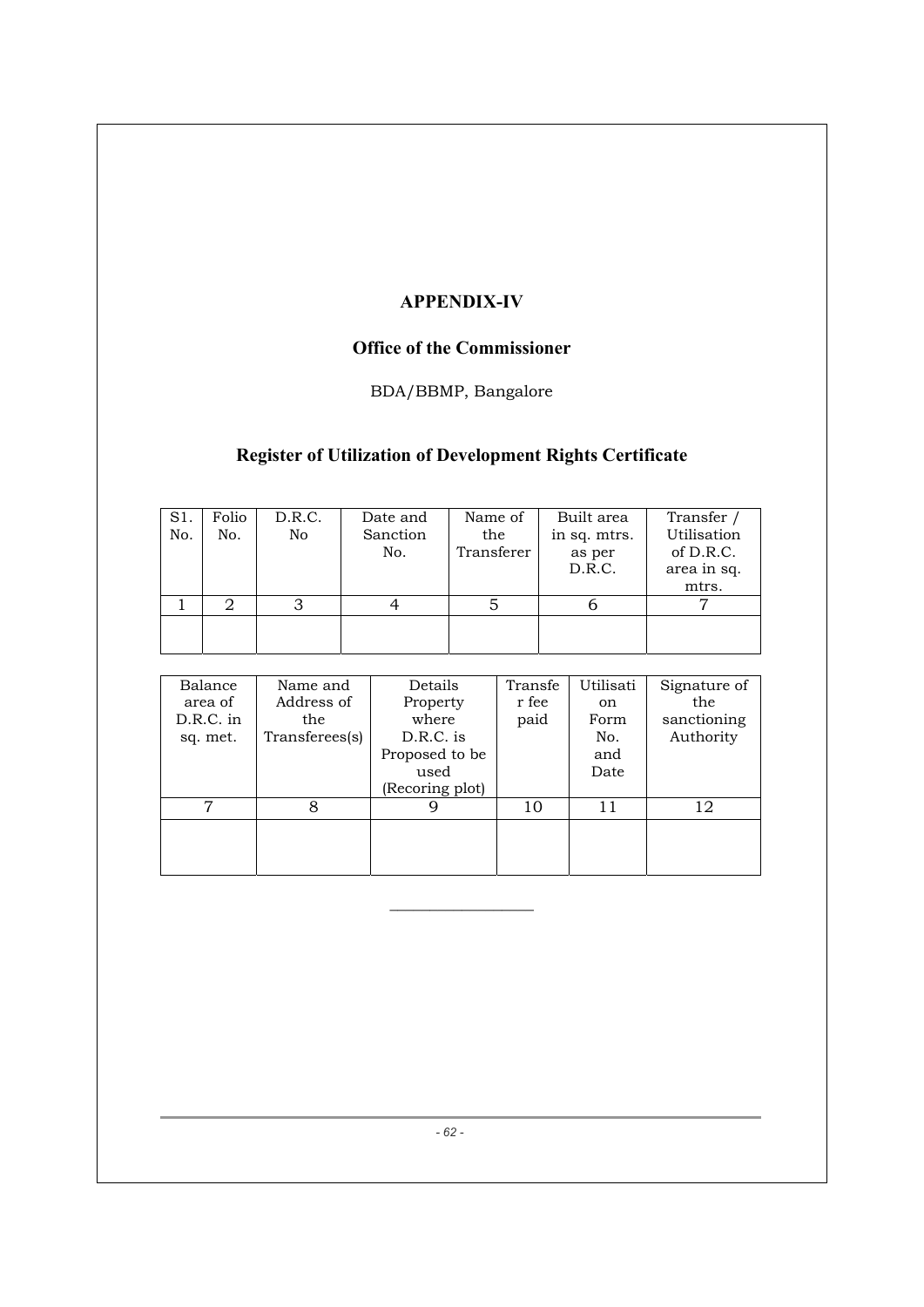#### **APPENDIX-V**

# **UNDERTAKING BY THE APPLICANT**

To

The Commissioner, BDA/BBMP, Bangalore.

Sir,

#### **Subject: …………………………………………………..**

I/We, Smt./Shri………………………………………. Residing at/carrying on business at …………………………………………

Are the owners/developers of the property bearing Sy.No./C.T.C. No/K.No………of…………………..village…………………..Hobli,…………….. Taluk,……………Bangalore, do hereby agree and undertake as under.

 Whereas, I/We are absolutely owner of the property bearing C.T.C. No./K. No…………. of…………………..village…………………..Hobli,…………….. Taluk,……………Bangalore.

 And whereas, the owner/developers have requested the Authority to grant of Development Rights Certificate.

 And whereas, the Commissioner, Bangalore Development Authority/ Bruhat Bangalore Mahanagara Palike, has intended to grant Development Rights Certificate on compliance of various terms and conditions vide letter under No…………….., dated ………………

I/We, hereby agree and undertake as under:-

(1) I/We have leveled the aforesaid land up to the formation level as stipulated by the authority. I/We hereby agree and undertake to rectify any defects in respect of filling and leveling of the aforesaid land within period of one year from the date of handing over possession of the said land.

2) This undertaking is binding upon me/us by my/our heirs, executors and administrators and assignees.

Dated this ………… day of …..200….

Witness: (1)

(2) Yours faithfully

*- 63 -*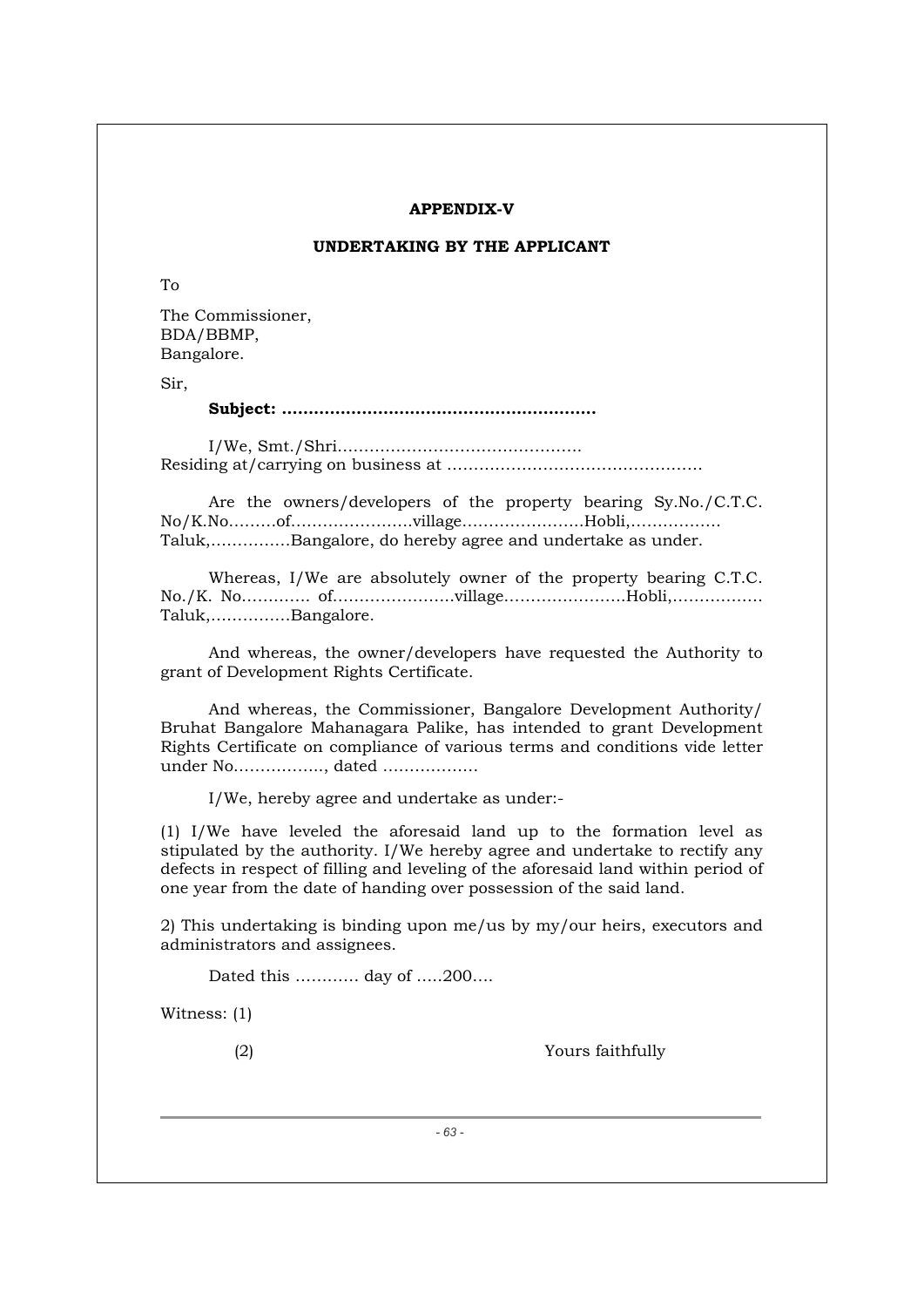#### **APPENDIX-VI**

# **PRO FORMA FOR AFFIDAVIT TO BE GIVEN BY OWNER/S**

I/We……………………. Aged,………. Of Indian inhabitant residing at …………………………

I/We, am/are the Proprietors/Partner(s) of the firm…………….

Having its registered office at ……………… is/am the owner(s) of the land bearing C.S.No./C.T.S.No./K.No………………………of………………….. village…………………..Hobli,……………..Taluk,…………… Bangalore.

State on affirmation as under:

 The aforesaid land is partly/fully reserved for the purpose of ……………….. … as per the sanctioned R.M.P 2015.

I/We have neither taken any monetary compensation or Compensatory F.A.R. not claimed Transfer of Development Right in lie of the said land earlier. I/We, am/are, entitled for T.D.R. and grant of Development Rights Certificate under Section 14-B of the Karnataka Town and Country Planning Act, 1961 and Rules thereunder.

Dated this…………… date of………… the year………………

Identified by me:

Deponent:

Advocate: Name: Address:

 Before me: Notary/Magistrate

*- 64 -*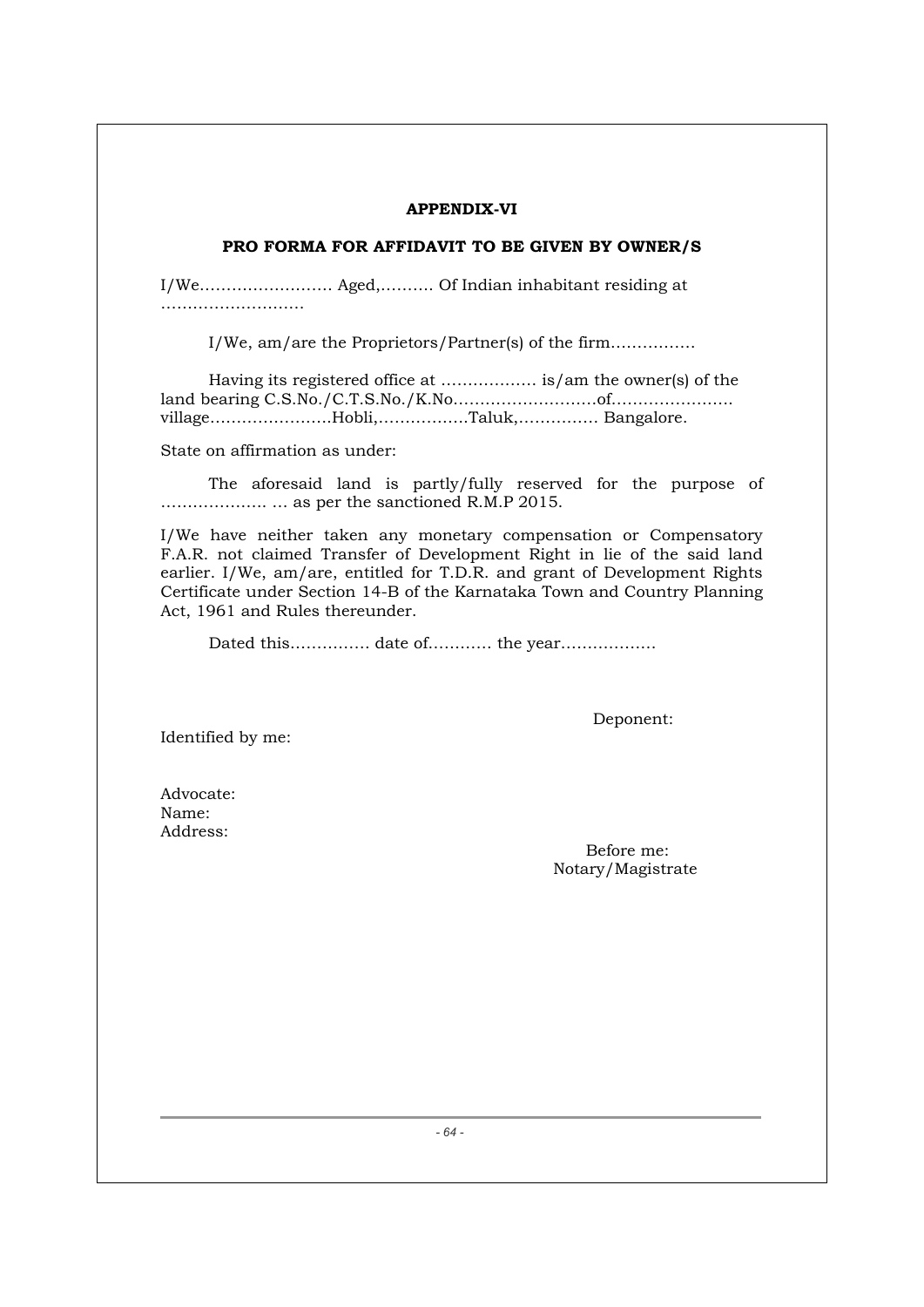#### **APPENDIX-VII**

Office of the Commissioner, BDA/BBMP, Bangalore.

Date of issue…………. Sr. No……

#### **A) DEVELOPMENT RIGHTS CERTIFICATE UTILISATION FORM**

We, the undersigned to hereby request to allow to utilize the build-up area measuring (in words…..sq. mts. In figures…. Sq.mts.) out of the total build-up area available in the Development Rights Certificate No……., dated…………. Folio………… and permit the said built-up area to be utilized by the persons named below-

#### \_\_\_\_\_\_\_\_\_\_\_\_\_\_\_\_\_\_\_\_\_\_\_\_\_\_\_\_\_\_\_\_\_\_\_\_\_\_\_\_\_\_\_\_\_\_\_\_\_\_\_\_\_\_\_\_\_\_\_\_\_\_\_ **PARTICULARS OF D.R.C. HOLDERS**

Development Rights Certificate No…………….. Folio No………………

# **Name in full Signature(s)**

#### **Attestation:**

 $\overline{a}$ 

I hereby attest the signature of the D.R.C. Holder's herein mentioned Signature……………………… Name………………………. Address Seal…………………. …………………………………………

#### **Signature of Witness**

……………………………

Name and address of Witness

…………………………………….

…………………………………….

……………<<……………………….

…………….Pin ………………..

*- 65 -*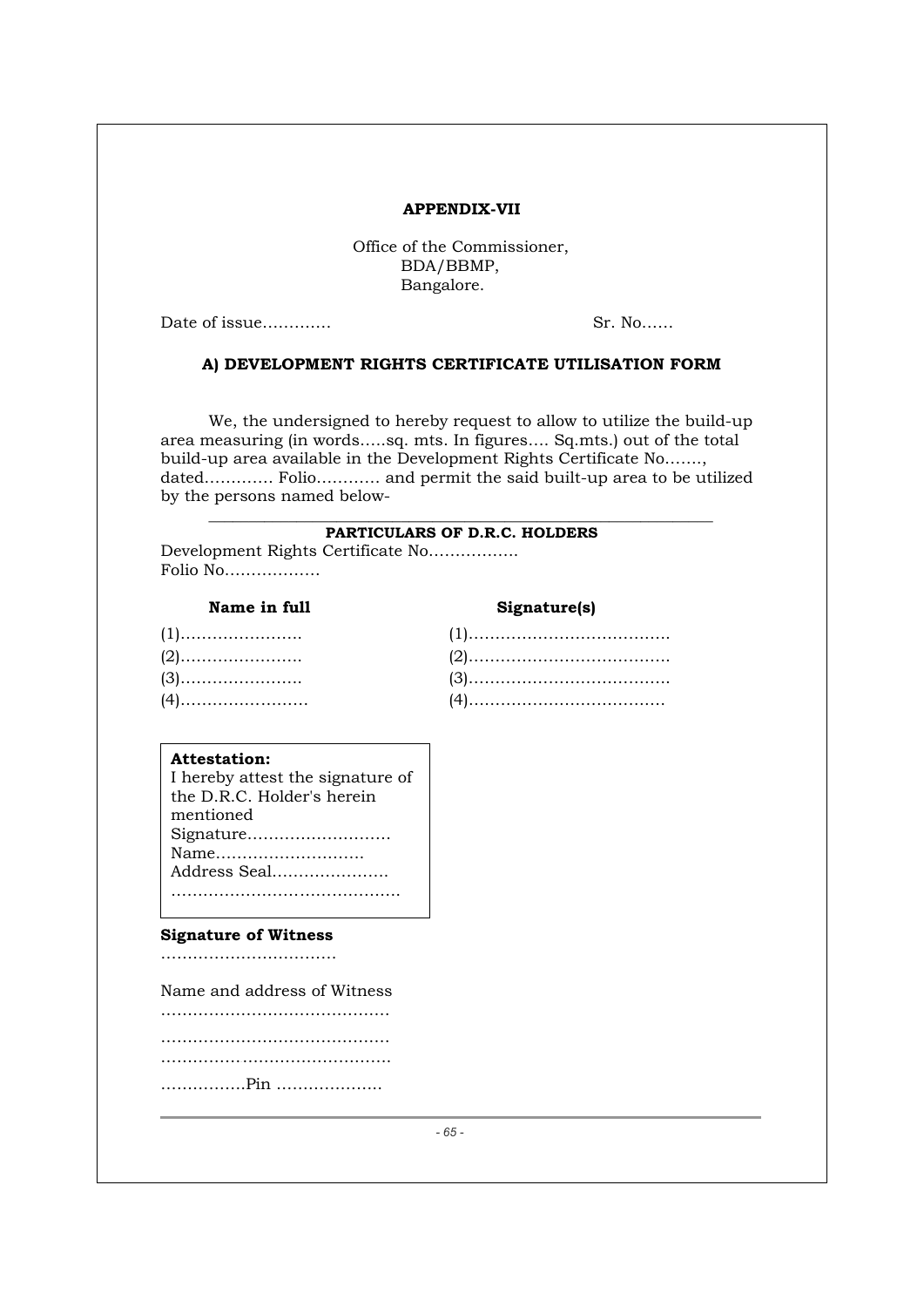| (A) Details of property where D.R.C. is proposed to be used i.e., Location and<br>Building. |
|---------------------------------------------------------------------------------------------|
|                                                                                             |
|                                                                                             |
| (C) Balance built-up area as per D.R.C. in sq.mts. (in firg.)                               |
| (D) Balance area in the D.R.C. after utilisation (in firg.)                                 |
|                                                                                             |
| $D=C-B$                                                                                     |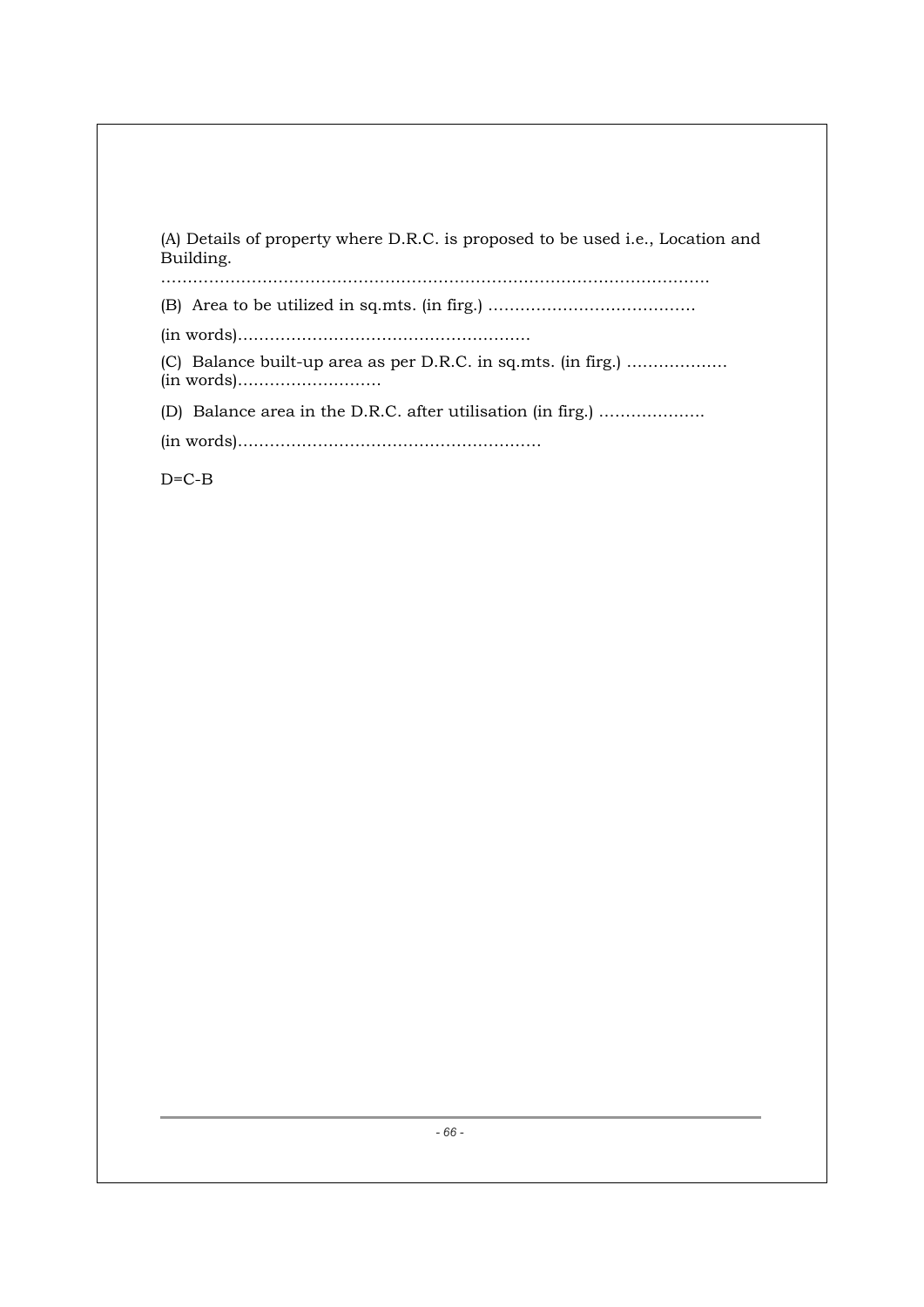# Office of the Commissioner, BDA/BBMP, Bangalore.

# **B) PARTICULARS OF PERSON(S) UTILIZING D.R.C.**

| Name's and address in full | Signature(s)                       |  |  |
|----------------------------|------------------------------------|--|--|
|                            |                                    |  |  |
|                            |                                    |  |  |
|                            |                                    |  |  |
|                            |                                    |  |  |
|                            | Dated thisday oftwo thousand place |  |  |

# **Signature of magistrate/Public Notary with Seal**

Date:

| For Office Use             |                           | Folio No. |
|----------------------------|---------------------------|-----------|
| Checked by                 |                           |           |
| Signature tallied by       |                           |           |
| Entered in the register of | Specimen Signature of     |           |
| Transfer No                | person's utilizing D.R.C. |           |
| Approval date and No.      |                           |           |
|                            |                           |           |
|                            |                           |           |
|                            |                           |           |

| Development Rights Certificates to be returned              |
|-------------------------------------------------------------|
| To (Fill in the name and address to which the certificates) |
| are required to be returned)                                |
|                                                             |
|                                                             |

Fees for utilization paid Rs. Vide Receipt No. …………….. Date …………………… Signature …………………………